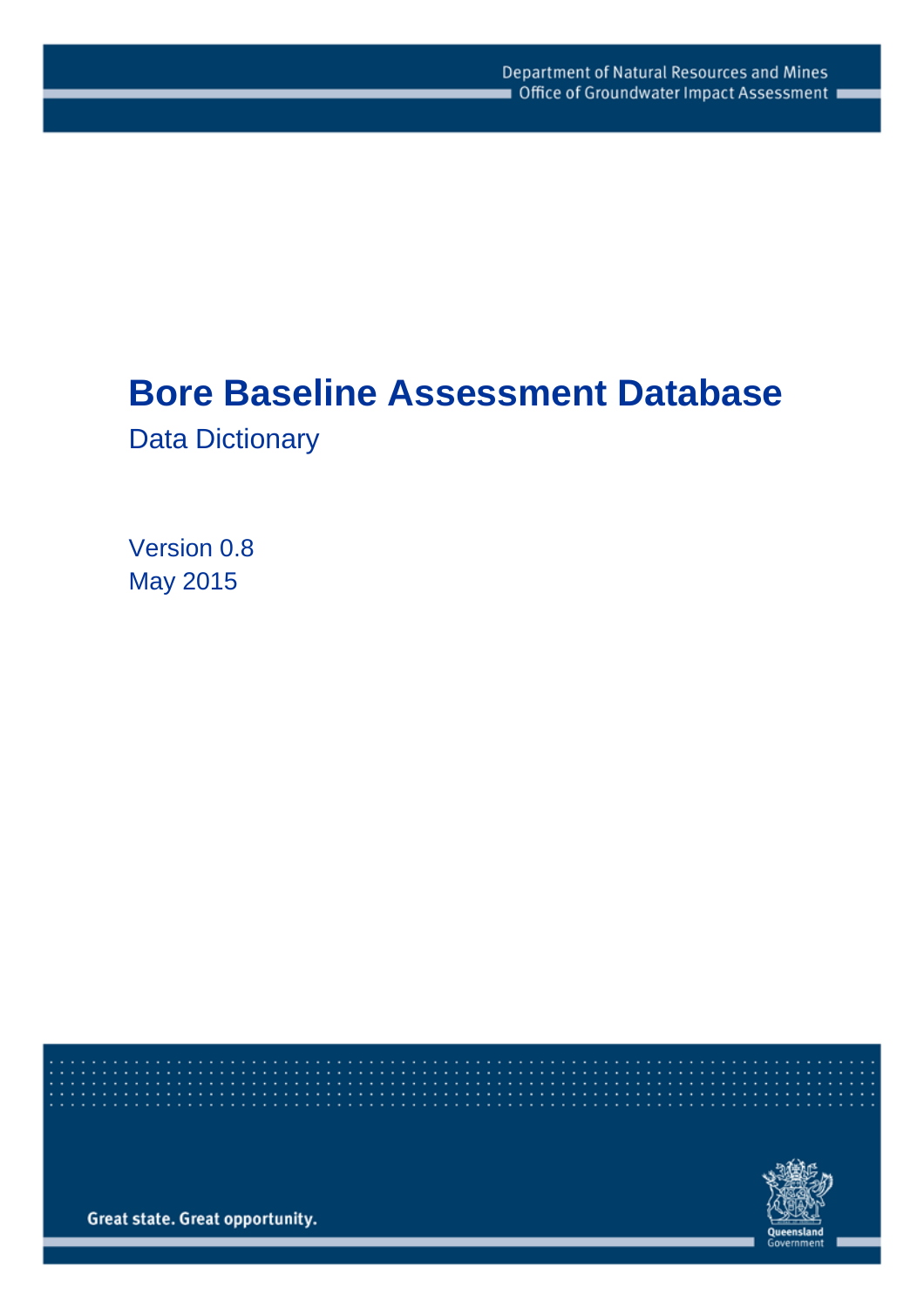This publication has been compiled by the Office of Groundwater Impact Assessment, the Department of Natural Resources and Mines.

© State of Queensland, 2013.

The Queensland Government supports and encourages the dissemination and exchange of its information. The copyright in this publication is licensed under a Creative Commons Attribution 3.0 Australia (CC BY) licence.



Under this licence you are free, without having to seek our permission, to use this publication in accordance with the licence terms.

You must keep intact the copyright notice and attribute the State of Queensland as the source of the publication.

For more information on this licence, visit http://creativecommons.org/licenses/by/3.0/au/deed.en

The information contained herein is subject to change without notice. The Queensland Government shall not be liable for technical or other errors or omissions contained herein. The reader/user accepts all risks and responsibility for losses, damages, costs and other consequences resulting directly or indirectly from using this information.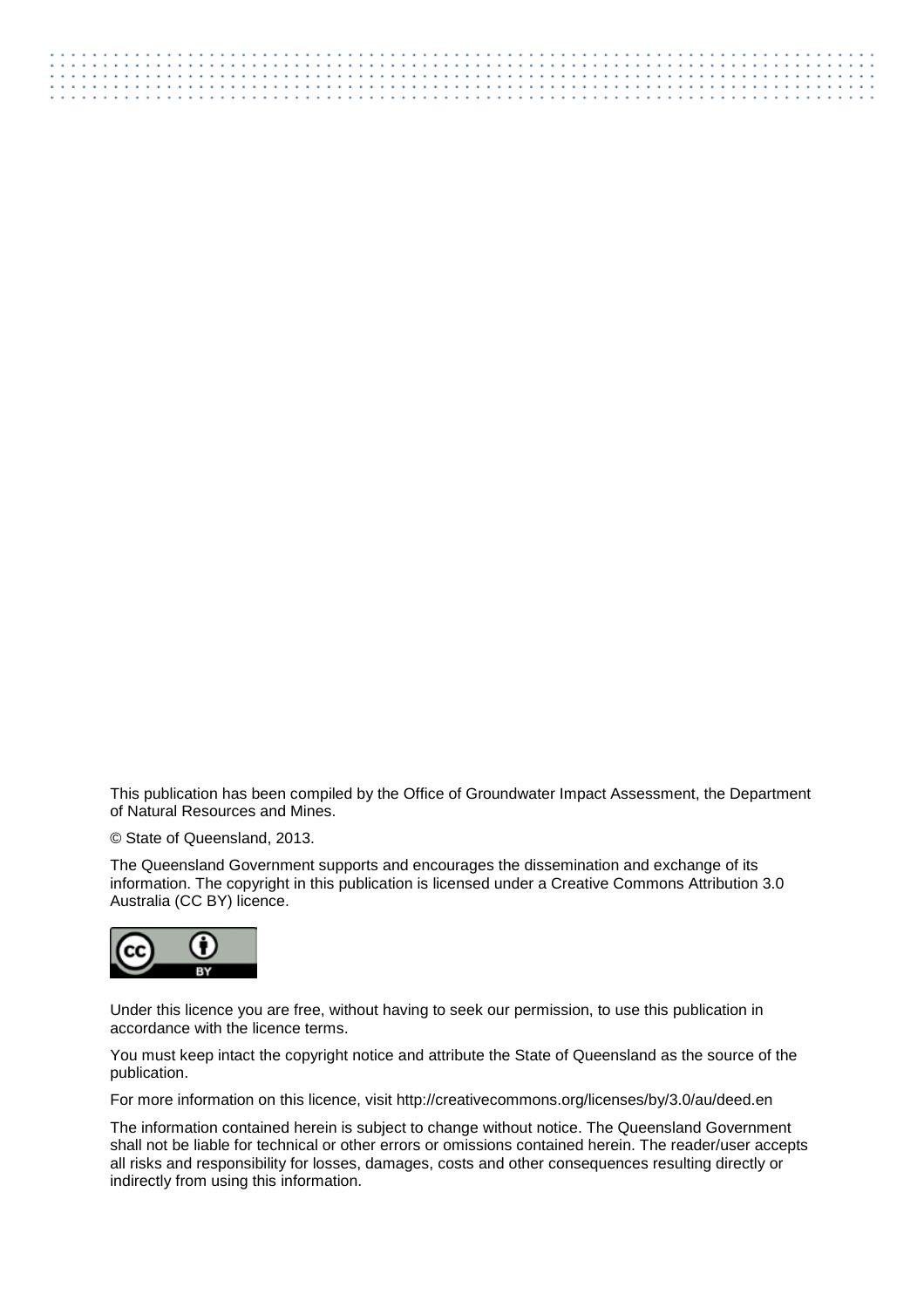# **Contents**

| 1              | Introduction            |                                                                                       | 1                       |
|----------------|-------------------------|---------------------------------------------------------------------------------------|-------------------------|
|                | 1.1                     | Scope                                                                                 | 1                       |
| $\overline{2}$ | <b>Bore Assessments</b> |                                                                                       | 2                       |
|                | 2.1                     | Introduction                                                                          | $\overline{c}$          |
|                | 2.2                     | <b>Description of Attributes</b>                                                      | 4                       |
|                | 2.2.1                   | Assessment ID                                                                         | 4                       |
|                | 2.2.2                   | Tenure Holder Assessment ID                                                           | 4                       |
|                | 2.2.3                   | Assessment Type                                                                       | $\overline{4}$          |
|                | 2.2.4                   | <b>Assessment Date</b>                                                                | 4                       |
|                | 2.2.5                   | Tenure Holder Principal Contact Surname                                               | $\overline{\mathbf{4}}$ |
|                | 2.2.6                   | <b>Tenure Holder Principal Contact Given Names</b>                                    | 4                       |
|                | 2.2.7                   | Tenure Holder Principal Contact Phone Number                                          | 4                       |
|                | 2.2.8<br>2.2.9          | <b>Bore ID Reference</b><br><b>Assessment Officer Surname</b>                         | 4<br>4                  |
|                | 2.2.10                  | <b>Assessment Officer Given Names</b>                                                 | 4                       |
|                | 2.2.11                  | Assessment Officer Company Name                                                       | 4                       |
|                | 2.2.12                  | Assessment Officer Phone Number                                                       | 4                       |
|                | 2.2.13                  | Assessment Officer Alternative Phone Number                                           | 4                       |
|                | 2.2.14                  | Assessment Officer Fax Number                                                         | $\frac{5}{5}$           |
|                | 2.2.15                  | <b>Assessment Officer Email Address</b>                                               |                         |
|                | 2.2.16                  | <b>Third Party Certifier Surname</b>                                                  | 5                       |
|                | 2.2.17                  | <b>Third Party Certifier Given Names</b>                                              | 5                       |
|                | 2.2.18                  | Third Party Certifier Company Name                                                    | 5                       |
|                | 2.2.19<br>2.2.20        | Third Party Certifier Phone Number                                                    | 5<br>5                  |
|                | 2.2.21                  | Third Party Certifier Alternative Phone Number<br>Third Party Certifier Email Address | 5                       |
|                | 2.2.22                  | <b>Third Party Certification Date</b>                                                 | 5                       |
|                | 2.2.23                  | Tenure Holder Declaration Signatory Surname                                           | 5                       |
|                | 2.2.24                  | Tenure Holder Declaration Signatory Given Names                                       | 5                       |
|                | 2.2.25                  | Tenure Holder Declaration Signatory Position Title                                    | 5                       |
|                | 2.2.26                  | <b>Tenure Holder Declaration Signatory Date</b>                                       | 5                       |
|                | 2.2.27                  | Bore Owner Representative Surname                                                     | 5                       |
|                | 2.2.28                  | Bore Owner Representative Given Names                                                 | $\,6$                   |
|                | 2.2.29                  | Bore Owner Representative Phone Number                                                | $\,6$                   |
|                | 2.2.30<br>2.2.31        | Bore Owner Representative Alternative Phone Number                                    | 6<br>6                  |
|                | 2.2.32                  | Bore Owner Representative UHF Channel Number<br>Bore Owner Representative Fax Number  | 6                       |
|                | 2.2.33                  | Bore Owner Representative Email Address                                               | 6                       |
|                | 2.2.34                  | Original Retained by Bore Owner Representative                                        | 6                       |
| 3              |                         | Bore Assessment Documents (Attachments)                                               | $\overline{7}$          |
|                | 3.1                     | Introduction                                                                          | $\overline{7}$          |
|                | 3.2                     | <b>Description of Attributes</b>                                                      | $\overline{7}$          |
|                |                         |                                                                                       |                         |
|                | 3.2.1<br>3.2.2          | <b>Document Number</b><br>Document Type                                               | 7<br>$\overline{7}$     |
|                | 3.2.3                   | Description                                                                           | 8                       |
|                | 3.2.4                   | Digital Image                                                                         | 8                       |
|                | 3.2.5                   | Small Digital Image                                                                   | $\,8\,$                 |
|                | 3.2.6                   | File Name                                                                             | $\,8\,$                 |
|                | 3.2.7                   | File Type                                                                             | $\bf 8$                 |
|                | 3.2.8                   | Comments                                                                              | 8                       |
| 4              | <b>Bore Details</b>     |                                                                                       | 9                       |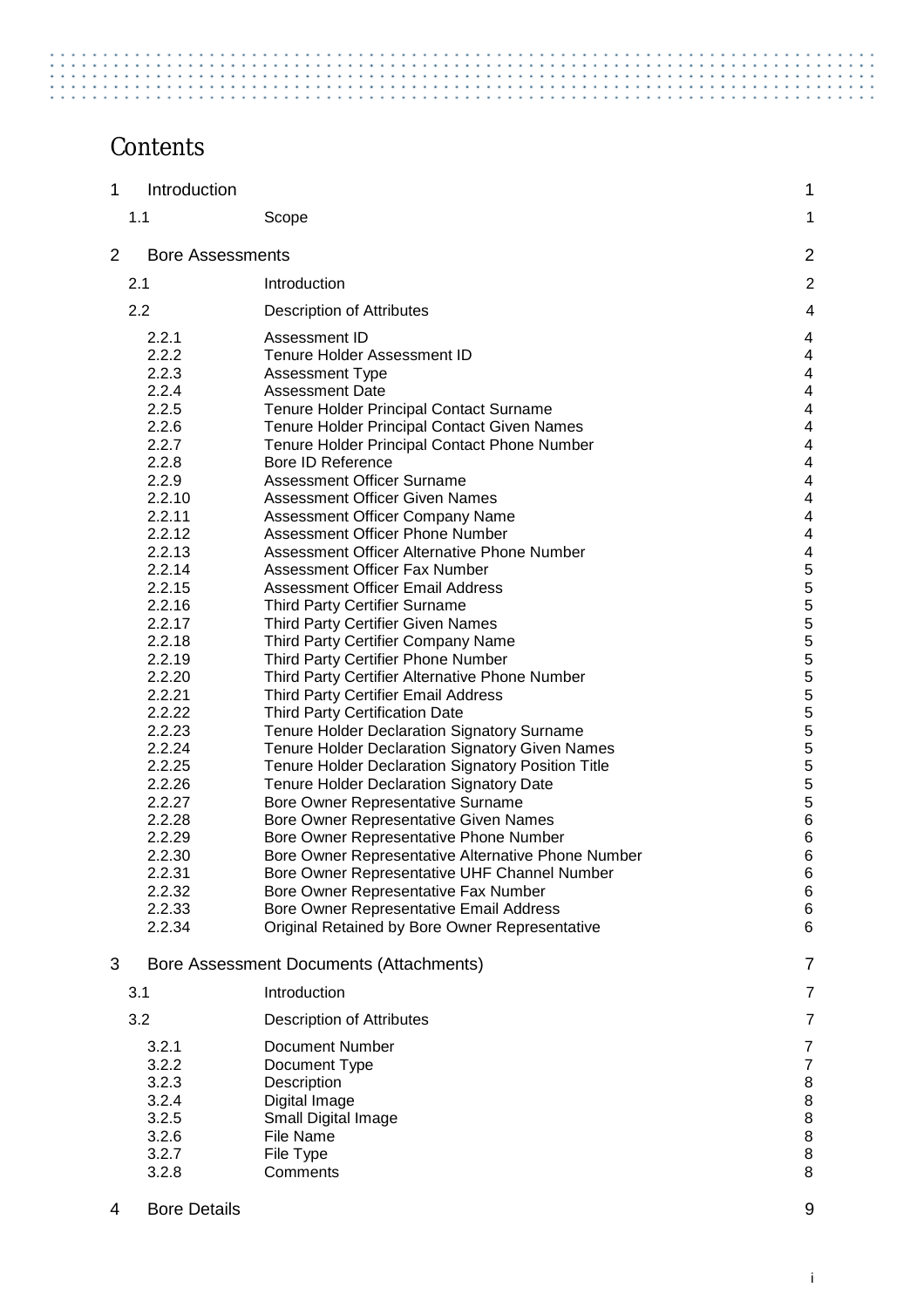|   | 4.1                                                                                                                                                                                                                                                                                                                                                                                       | Introduction                                                                                                                                                                                                                                                                                                                                                                                                                                                                                                                                                                                                                                                                                                                                                                                                                                                                                                                                                                                                                                                                                                                                                                                                                                                                          | 9                                                                                                                                                                                                                                      |
|---|-------------------------------------------------------------------------------------------------------------------------------------------------------------------------------------------------------------------------------------------------------------------------------------------------------------------------------------------------------------------------------------------|---------------------------------------------------------------------------------------------------------------------------------------------------------------------------------------------------------------------------------------------------------------------------------------------------------------------------------------------------------------------------------------------------------------------------------------------------------------------------------------------------------------------------------------------------------------------------------------------------------------------------------------------------------------------------------------------------------------------------------------------------------------------------------------------------------------------------------------------------------------------------------------------------------------------------------------------------------------------------------------------------------------------------------------------------------------------------------------------------------------------------------------------------------------------------------------------------------------------------------------------------------------------------------------|----------------------------------------------------------------------------------------------------------------------------------------------------------------------------------------------------------------------------------------|
|   | 4.2                                                                                                                                                                                                                                                                                                                                                                                       | <b>Description of Attributes</b>                                                                                                                                                                                                                                                                                                                                                                                                                                                                                                                                                                                                                                                                                                                                                                                                                                                                                                                                                                                                                                                                                                                                                                                                                                                      | 11                                                                                                                                                                                                                                     |
|   | 4.2.1<br>4.2.2<br>4.2.3<br>4.2.4<br>4.2.5<br>4.2.6<br>4.2.7<br>4.2.8<br>4.2.9<br>4.2.10<br>4.2.11<br>4.2.12<br>4.2.13<br>4.2.14<br>4.2.15<br>4.2.16<br>4.2.17<br>4.2.18<br>4.2.19<br>4.2.20<br>4.2.21<br>4.2.22<br>4.2.23<br>4.2.24<br>4.2.25<br>4.2.26<br>4.2.27<br>4.2.28<br>4.2.29<br>4.2.30<br>4.2.31<br>4.2.32<br>4.2.33<br>4.2.34<br>4.2.35<br>4.2.36<br>4.2.37<br>4.2.38<br>4.2.39 | Tenure Holder Bore ID<br><b>GWDB RN</b><br><b>GWDB RN Comments</b><br>Lot<br>Plan<br>Datum<br>Latitude<br>Longitude<br><b>Location Method</b><br><b>Facility Type</b><br><b>Works Status</b><br><b>Local Bore Name</b><br><b>Property Name</b><br>Tenure Type<br><b>Tenure Number</b><br>Tenure Holder Block Name<br>Comments<br><b>Drilled Date</b><br>Depth of Bore<br><b>Driller Licence Number</b><br><b>Drilling Company Name</b><br><b>Driller Name</b><br>Bore Construction Details Available Flag<br>Bore Equipped with a Pump Flag<br>Water Level Measurement Taken Flag<br>Reason Water Level Measurement Not Taken<br>Water Level Records Available Flag<br>Water Samples Taken for Submission to Laboratory Flag<br>Reason Water Samples Not Taken<br>Dissolved Gas Samples Taken for Submission to Laboratory Flag<br>Reason Dissolved Gas Samples Not Taken<br>Laboratory Results Supplied Flag<br>Reason Laboratory Results were not supplied<br>Historical Water Quality Laboratory Records Available Flag<br>Water Quality Field Measurements Taken Flag<br>Reason Water Quality Field Measurements Not Taken<br>Historical Water Quality Field Records Available Flag<br>Sample and Measurement Point at Bore Head Flag<br>Sample and Measurement Point Description | 11<br>11<br>11<br>11<br>11<br>11<br>12<br>12<br>12<br>12<br>12<br>12<br>12<br>12<br>13<br>13<br>13<br>13<br>13<br>13<br>13<br>13<br>13<br>13<br>13<br>14<br>14<br>14<br>14<br>14<br>14<br>14<br>15<br>15<br>15<br>15<br>15<br>15<br>15 |
|   | 4.2.40<br>4.2.41<br>4.2.42                                                                                                                                                                                                                                                                                                                                                                | Bore Purged According to Guidelines Flag<br><b>Purging Method Description</b><br>Samples Taken Using Existing Pump on Bore Flag                                                                                                                                                                                                                                                                                                                                                                                                                                                                                                                                                                                                                                                                                                                                                                                                                                                                                                                                                                                                                                                                                                                                                       | 16<br>16                                                                                                                                                                                                                               |
|   | 4.2.43                                                                                                                                                                                                                                                                                                                                                                                    | <b>Sampling Setup Description</b>                                                                                                                                                                                                                                                                                                                                                                                                                                                                                                                                                                                                                                                                                                                                                                                                                                                                                                                                                                                                                                                                                                                                                                                                                                                     | 16<br>16                                                                                                                                                                                                                               |
| 5 | <b>Facility Purpose</b>                                                                                                                                                                                                                                                                                                                                                                   |                                                                                                                                                                                                                                                                                                                                                                                                                                                                                                                                                                                                                                                                                                                                                                                                                                                                                                                                                                                                                                                                                                                                                                                                                                                                                       | 16                                                                                                                                                                                                                                     |
|   | 5.1                                                                                                                                                                                                                                                                                                                                                                                       | Introduction                                                                                                                                                                                                                                                                                                                                                                                                                                                                                                                                                                                                                                                                                                                                                                                                                                                                                                                                                                                                                                                                                                                                                                                                                                                                          | 16                                                                                                                                                                                                                                     |
|   | 5.2                                                                                                                                                                                                                                                                                                                                                                                       | <b>Description of Attributes</b>                                                                                                                                                                                                                                                                                                                                                                                                                                                                                                                                                                                                                                                                                                                                                                                                                                                                                                                                                                                                                                                                                                                                                                                                                                                      | 16                                                                                                                                                                                                                                     |
|   | 5.2.1                                                                                                                                                                                                                                                                                                                                                                                     | <b>Facility Purpose</b>                                                                                                                                                                                                                                                                                                                                                                                                                                                                                                                                                                                                                                                                                                                                                                                                                                                                                                                                                                                                                                                                                                                                                                                                                                                               | 16                                                                                                                                                                                                                                     |
|   | 5.2.2                                                                                                                                                                                                                                                                                                                                                                                     | <b>Other Facility Purpose</b>                                                                                                                                                                                                                                                                                                                                                                                                                                                                                                                                                                                                                                                                                                                                                                                                                                                                                                                                                                                                                                                                                                                                                                                                                                                         | 17                                                                                                                                                                                                                                     |
| 6 | <b>Water Level</b>                                                                                                                                                                                                                                                                                                                                                                        |                                                                                                                                                                                                                                                                                                                                                                                                                                                                                                                                                                                                                                                                                                                                                                                                                                                                                                                                                                                                                                                                                                                                                                                                                                                                                       | 18                                                                                                                                                                                                                                     |
|   | 6.1                                                                                                                                                                                                                                                                                                                                                                                       | Introduction                                                                                                                                                                                                                                                                                                                                                                                                                                                                                                                                                                                                                                                                                                                                                                                                                                                                                                                                                                                                                                                                                                                                                                                                                                                                          | 18                                                                                                                                                                                                                                     |
|   | 6.2                                                                                                                                                                                                                                                                                                                                                                                       | <b>Description of Attributes</b>                                                                                                                                                                                                                                                                                                                                                                                                                                                                                                                                                                                                                                                                                                                                                                                                                                                                                                                                                                                                                                                                                                                                                                                                                                                      | 18                                                                                                                                                                                                                                     |
|   | 6.2.1                                                                                                                                                                                                                                                                                                                                                                                     | Date and Time                                                                                                                                                                                                                                                                                                                                                                                                                                                                                                                                                                                                                                                                                                                                                                                                                                                                                                                                                                                                                                                                                                                                                                                                                                                                         | 18                                                                                                                                                                                                                                     |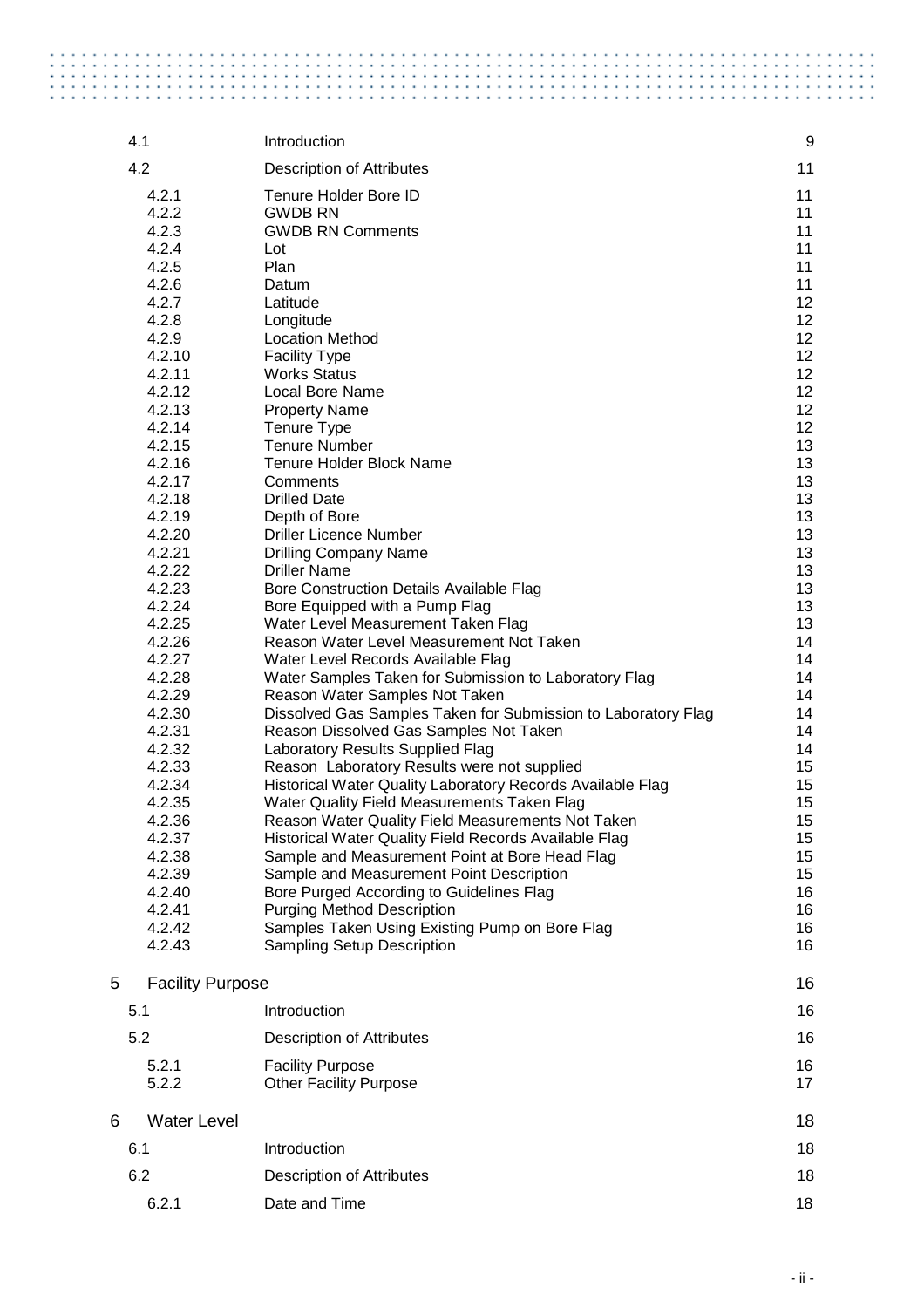|                | 6.2.2           | <b>Measurement Type</b>                                                                    | 18       |
|----------------|-----------------|--------------------------------------------------------------------------------------------|----------|
|                | 6.2.3           | <b>Water Level</b>                                                                         | 18       |
|                | 6.2.4           | Method of Measuring Water Level                                                            | 19       |
|                | 6.2.5           | Pressure                                                                                   | 19       |
|                | 6.2.6           | Method of Measuring Pressure                                                               | 19       |
|                | 6.2.7           | Datum (Reference Point) Description                                                        | 19       |
|                | 6.2.8           | Distance from Datum (Reference Point) to Ground Level                                      | 19       |
|                | 6.2.9           | <b>Antecedent or Current Conditions</b>                                                    | 19       |
|                | 6.2.10          | Comments                                                                                   | 19       |
| $\overline{7}$ | Water Level Log |                                                                                            | 19       |
| 7.1            |                 | Introduction                                                                               | 19       |
| 7.2            |                 | <b>Description of Attributes</b>                                                           | 20       |
|                | 7.2.1           | Date and Time                                                                              | 20       |
|                | 7.2.2           | <b>Measurement Point</b>                                                                   | 20       |
|                | 7.2.3           | Water Level Depth                                                                          | 20       |
|                | 7.2.4           | Source                                                                                     | 20       |
|                | 7.2.5           | Remark                                                                                     | 20       |
| 8              | Elevation       |                                                                                            | 21       |
| 8.1            |                 | Introduction                                                                               | 21       |
| 8.2            |                 | <b>Description of Attributes</b>                                                           | 21       |
|                | 8.2.1           | Reference Point Establishment Date                                                         | 21       |
|                | 8.2.2           | <b>Measurement Point</b>                                                                   | 21       |
|                | 8.2.3           | Method                                                                                     | 22       |
|                | 8.2.4           | Datum                                                                                      | 22       |
|                | 8.2.5           | Elevation                                                                                  | 22       |
|                | 8.2.6           | <b>Measurement Date</b>                                                                    | 22       |
|                | 8.2.7           | Comments                                                                                   | 22       |
| 9              |                 | <b>Water Quality Field Results</b>                                                         | 23       |
| 9.1            |                 | Introduction                                                                               | 23       |
| 9.2            |                 | <b>Description of Attributes</b>                                                           | 24       |
|                | 9.2.1           | Date and Time                                                                              | 24       |
|                | 9.2.2           | <b>Result Number</b>                                                                       | 24       |
|                | 9.2.3           | pH                                                                                         | 24       |
|                | 9.2.4           | Temperature                                                                                | 24       |
|                | 9.2.5           | Conductivity                                                                               | 24       |
|                | 9.2.6<br>9.2.7  | HCO <sub>3</sub> Alkalinity as CaCO <sub>3</sub><br>$CO32$ Alkalinity as CaCO <sub>3</sub> | 24<br>24 |
|                | 9.2.8           | OH <sup>-</sup> Alkalinity as CaCO <sub>3</sub>                                            | 24       |
|                | 9.2.9           | Total Alkalinity as CaCO <sub>3</sub>                                                      | 24       |
|                | 9.2.10          | Dissolved CO <sub>2</sub>                                                                  | 24       |
|                | 9.2.11          | Dissolved H <sub>2</sub> S                                                                 | 24       |
|                | 9.2.12          | Dissolved $CH4$                                                                            | 24       |
|                | 9.2.13          | <b>Dissolved Gas Measurement Method</b>                                                    | 24       |
|                | 9.2.14          | Dissolved Gas Measurement Method Reason                                                    | 25       |
|                | 9.2.15          | Water Sample Source                                                                        | 25       |
|                | 9.2.16          | Water Sample Method                                                                        | 25       |
|                | 9.2.17          | <b>Purged Pumped Time</b>                                                                  | 25       |
|                | 9.2.18          | <b>Purged Pumping Rate</b>                                                                 | 25       |
|                | 9.2.19          | Purged Volume                                                                              | 26       |
|                | 9.2.20          | Purged Pump Intake Depth                                                                   | 26       |
|                | 9.2.21          | Comments                                                                                   | 26       |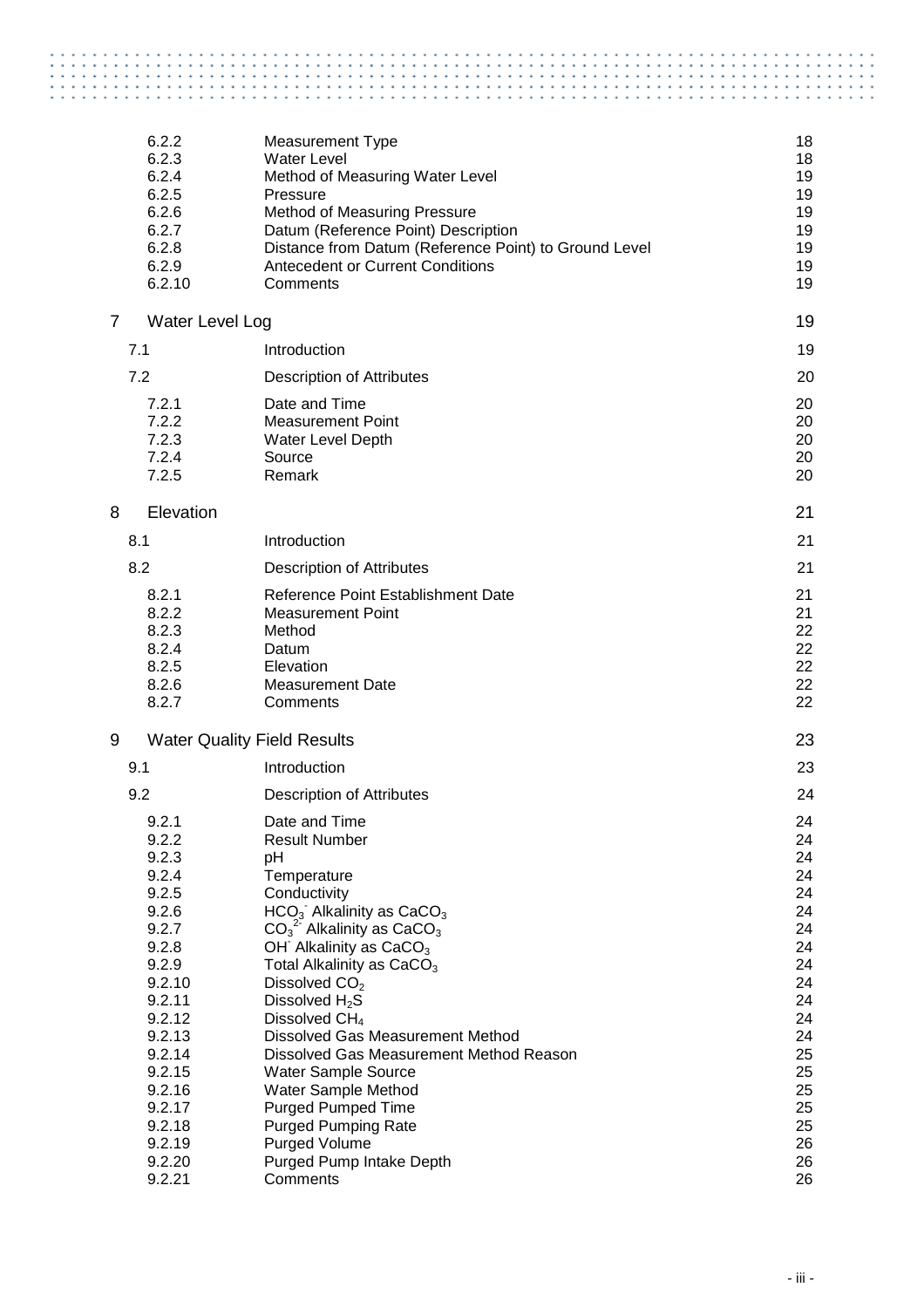| 10              |                          | <b>Water Quality Laboratory Samples</b>                        | 26       |
|-----------------|--------------------------|----------------------------------------------------------------|----------|
|                 | 10.1                     | Introduction                                                   | 26       |
|                 | 10.2                     | Description of Attributes - Laboratory Samples                 | 27       |
|                 | 10.2.1                   | PAG Database Sample ID                                         | 27       |
|                 | 10.2.2                   | Tenure Holder Sample ID                                        | 27       |
|                 | 10.2.3                   | Sample Date and Time                                           | 27       |
|                 | 10.2.4                   | Sample Source                                                  | 27       |
|                 | 10.2.5                   | Sample Method                                                  | 27       |
|                 | 10.2.6                   | Dissolved Gas Measurement Method                               | 28       |
|                 | 10.2.7                   | Dissolved Gas Measurement Method Reason                        | 28       |
|                 | 10.2.8                   | Sample Depth                                                   | 28       |
|                 | 10.2.9                   | <b>Project Name</b>                                            | 28       |
|                 | 10.2.10<br>10.2.11       | <b>Collection Authority</b><br><b>Purged Total Pumped Time</b> | 29<br>29 |
|                 | 10.2.12                  | <b>Purged Pumping Rate</b>                                     | 29       |
|                 | 10.2.13                  | Purged Volume                                                  | 29       |
|                 | 10.2.14                  | Purged Pump Intake Depth                                       | 29       |
|                 | 10.2.15                  | Comments                                                       | 29       |
| 11              |                          | <b>Water Quality Laboratory Results</b>                        | 30       |
|                 | 11.1                     | Introduction                                                   | 30       |
|                 | 11.2                     | Description of Attributes - Laboratory Results                 | 30       |
|                 | 11.2.1                   | <b>Result Number</b>                                           | 30       |
|                 | 11.2.2                   | Tenure Holder Sample ID                                        | 30       |
|                 | 11.2.3                   | <b>Result Date and Time</b>                                    | 31       |
|                 | 11.2.4<br>11.2.5         | Value<br>Qualifier                                             | 31<br>31 |
|                 | 11.2.6                   | Parameter Name                                                 | 31       |
|                 | 11.2.7                   | Units                                                          | 38       |
|                 | 11.2.8                   | <b>Preservation Method</b>                                     | 38       |
|                 | 11.2.9                   | Laboratory                                                     | 38       |
|                 | 11.2.10                  | Laboratory Sample Reference                                    | 39       |
|                 | 11.2.11                  | <b>Technical Reference</b>                                     | 39       |
|                 | 11.2.12                  | PQL Max                                                        | 39       |
|                 | 11.2.13<br>11.2.14       | PQL Min<br>Uncertainty                                         | 39<br>39 |
|                 | 11.2.15                  | Comments                                                       | 39       |
|                 |                          |                                                                |          |
| 12 <sup>2</sup> | <b>Hole Construction</b> |                                                                | 40       |
|                 | 12.1<br>12.2             | Introduction<br><b>Description of Attributes</b>               | 40<br>40 |
|                 |                          |                                                                |          |
|                 | 12.2.1                   | From Depth                                                     | 40       |
|                 | 12.2.2<br>12.2.3         | To Depth<br><b>Hole Diameter</b>                               | 40<br>40 |
|                 | 12.2.4                   | Comments                                                       | 40       |
|                 |                          |                                                                |          |
| 13              | <b>Bore Construction</b> |                                                                | 40       |
|                 | 13.1                     | Introduction                                                   | 40       |
|                 | 13.2<br>13.2.1           | Description of Attributes<br><b>Record Number</b>              | 42<br>42 |
|                 | 13.2.2                   | Date                                                           | 42       |
|                 | 13.2.3                   | From Depth                                                     | 42       |
|                 | 13.2.4                   | To Depth                                                       | 42       |

 $\frac{1}{2}$ 

 $\frac{1}{2}$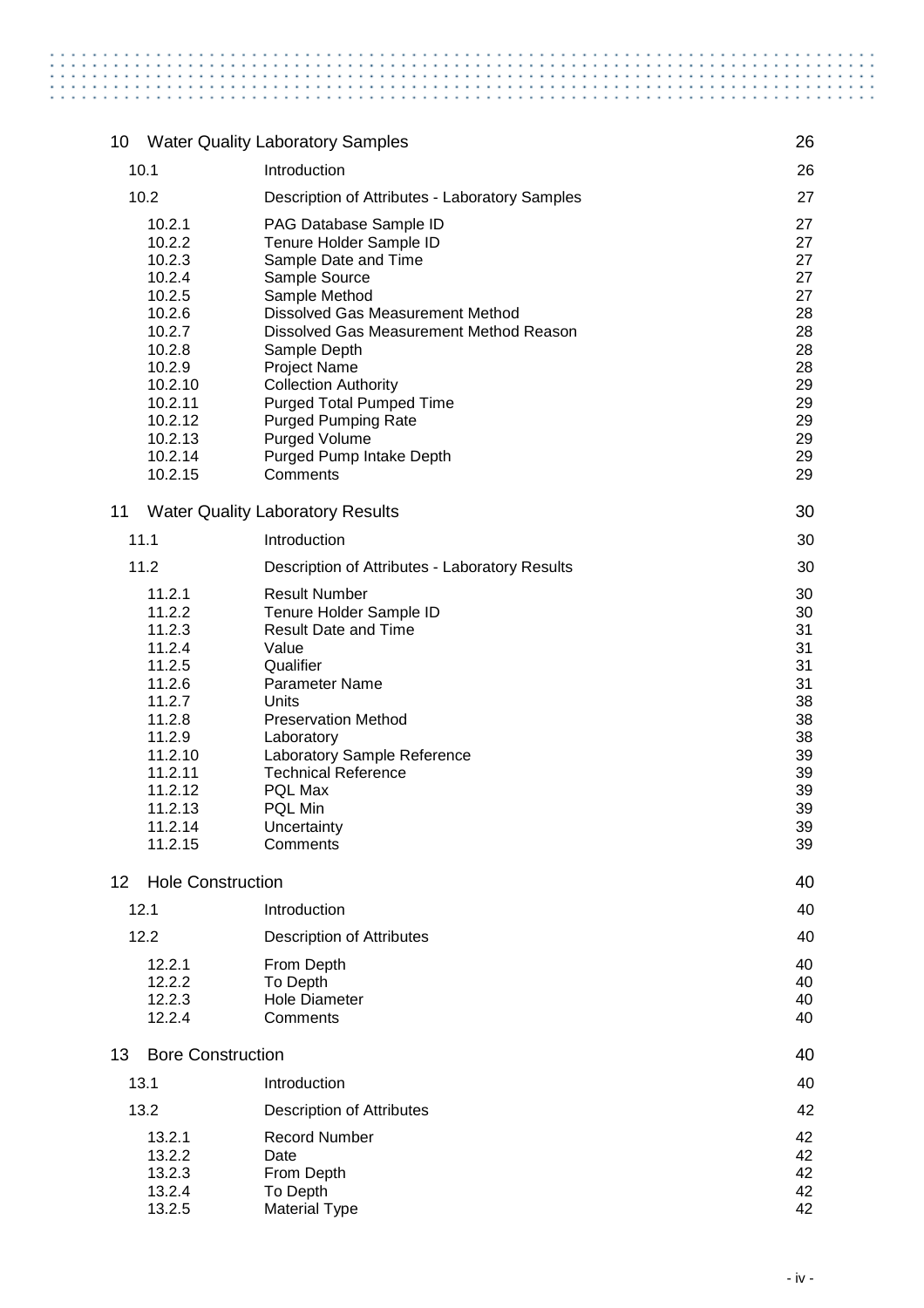| 13.2.6<br><b>Material Size</b><br>13.2.7<br><b>Material Size Description</b><br>13.2.8<br><b>Outside Diameter</b><br>13.2.9<br>Comments<br>Strata Log<br>14<br>14.1<br>Introduction<br>14.2<br><b>Description of Attributes</b><br>14.2.1<br>Strata Log Record Number<br>14.2.2<br>From Depth<br>14.2.3<br>To Depth<br>14.2.4<br>Description of Strata<br>Stratigraphy<br>15<br>15.1<br>Introduction<br>15.2<br><b>Description of Attributes</b><br>15.2.1<br><b>Stratigraphy Number</b><br>15.2.2<br><b>Company Name</b><br>15.2.3<br>Person Name<br>15.2.4<br>From Depth<br>15.2.5<br>To Depth<br>15.2.6<br><b>Formation Name</b><br>Aquifer<br>16<br>16.1<br>Introduction<br>16.2<br><b>Description of Attributes</b><br>16.2.1<br><b>Aquifer Number</b><br>16.2.2<br>From Depth<br>16.2.3<br>To Depth<br>16.2.4<br>Condition<br>16.2.5<br><b>Contributing Aquifer</b><br>16.2.6<br>Flow indicator<br>16.2.7<br>Quality description of water in Aquifer<br>16.2.8<br>Yield from aquifer<br>16.2.9<br>Standing water level of aquifer when drilled<br>16.2.10<br>Date of standing water level<br>16.2.11<br><b>Formation Name</b><br>Equipment<br>17<br>17.1<br>Introduction<br>17.2<br><b>Description of Attributes</b><br>17.2.1<br>Pump Type<br>17.2.2<br>Pump Make & Model<br>17.2.3<br>Pump Inlet Depth<br>17.2.4<br><b>Power Source</b><br>17.2.5<br>Maximum Pump Capacity | 43<br>43 |
|------------------------------------------------------------------------------------------------------------------------------------------------------------------------------------------------------------------------------------------------------------------------------------------------------------------------------------------------------------------------------------------------------------------------------------------------------------------------------------------------------------------------------------------------------------------------------------------------------------------------------------------------------------------------------------------------------------------------------------------------------------------------------------------------------------------------------------------------------------------------------------------------------------------------------------------------------------------------------------------------------------------------------------------------------------------------------------------------------------------------------------------------------------------------------------------------------------------------------------------------------------------------------------------------------------------------------------------------------------------------------------|----------|
|                                                                                                                                                                                                                                                                                                                                                                                                                                                                                                                                                                                                                                                                                                                                                                                                                                                                                                                                                                                                                                                                                                                                                                                                                                                                                                                                                                                    |          |
|                                                                                                                                                                                                                                                                                                                                                                                                                                                                                                                                                                                                                                                                                                                                                                                                                                                                                                                                                                                                                                                                                                                                                                                                                                                                                                                                                                                    |          |
|                                                                                                                                                                                                                                                                                                                                                                                                                                                                                                                                                                                                                                                                                                                                                                                                                                                                                                                                                                                                                                                                                                                                                                                                                                                                                                                                                                                    | 43       |
|                                                                                                                                                                                                                                                                                                                                                                                                                                                                                                                                                                                                                                                                                                                                                                                                                                                                                                                                                                                                                                                                                                                                                                                                                                                                                                                                                                                    | 43       |
|                                                                                                                                                                                                                                                                                                                                                                                                                                                                                                                                                                                                                                                                                                                                                                                                                                                                                                                                                                                                                                                                                                                                                                                                                                                                                                                                                                                    | 44       |
|                                                                                                                                                                                                                                                                                                                                                                                                                                                                                                                                                                                                                                                                                                                                                                                                                                                                                                                                                                                                                                                                                                                                                                                                                                                                                                                                                                                    | 44       |
|                                                                                                                                                                                                                                                                                                                                                                                                                                                                                                                                                                                                                                                                                                                                                                                                                                                                                                                                                                                                                                                                                                                                                                                                                                                                                                                                                                                    | 44       |
|                                                                                                                                                                                                                                                                                                                                                                                                                                                                                                                                                                                                                                                                                                                                                                                                                                                                                                                                                                                                                                                                                                                                                                                                                                                                                                                                                                                    | 44       |
|                                                                                                                                                                                                                                                                                                                                                                                                                                                                                                                                                                                                                                                                                                                                                                                                                                                                                                                                                                                                                                                                                                                                                                                                                                                                                                                                                                                    | 44       |
|                                                                                                                                                                                                                                                                                                                                                                                                                                                                                                                                                                                                                                                                                                                                                                                                                                                                                                                                                                                                                                                                                                                                                                                                                                                                                                                                                                                    | 44       |
|                                                                                                                                                                                                                                                                                                                                                                                                                                                                                                                                                                                                                                                                                                                                                                                                                                                                                                                                                                                                                                                                                                                                                                                                                                                                                                                                                                                    | 44       |
|                                                                                                                                                                                                                                                                                                                                                                                                                                                                                                                                                                                                                                                                                                                                                                                                                                                                                                                                                                                                                                                                                                                                                                                                                                                                                                                                                                                    | 45       |
|                                                                                                                                                                                                                                                                                                                                                                                                                                                                                                                                                                                                                                                                                                                                                                                                                                                                                                                                                                                                                                                                                                                                                                                                                                                                                                                                                                                    | 45       |
|                                                                                                                                                                                                                                                                                                                                                                                                                                                                                                                                                                                                                                                                                                                                                                                                                                                                                                                                                                                                                                                                                                                                                                                                                                                                                                                                                                                    | 45       |
|                                                                                                                                                                                                                                                                                                                                                                                                                                                                                                                                                                                                                                                                                                                                                                                                                                                                                                                                                                                                                                                                                                                                                                                                                                                                                                                                                                                    | 45       |
|                                                                                                                                                                                                                                                                                                                                                                                                                                                                                                                                                                                                                                                                                                                                                                                                                                                                                                                                                                                                                                                                                                                                                                                                                                                                                                                                                                                    | 45       |
|                                                                                                                                                                                                                                                                                                                                                                                                                                                                                                                                                                                                                                                                                                                                                                                                                                                                                                                                                                                                                                                                                                                                                                                                                                                                                                                                                                                    | 46       |
|                                                                                                                                                                                                                                                                                                                                                                                                                                                                                                                                                                                                                                                                                                                                                                                                                                                                                                                                                                                                                                                                                                                                                                                                                                                                                                                                                                                    | 46       |
|                                                                                                                                                                                                                                                                                                                                                                                                                                                                                                                                                                                                                                                                                                                                                                                                                                                                                                                                                                                                                                                                                                                                                                                                                                                                                                                                                                                    | 46       |
|                                                                                                                                                                                                                                                                                                                                                                                                                                                                                                                                                                                                                                                                                                                                                                                                                                                                                                                                                                                                                                                                                                                                                                                                                                                                                                                                                                                    | 46       |
|                                                                                                                                                                                                                                                                                                                                                                                                                                                                                                                                                                                                                                                                                                                                                                                                                                                                                                                                                                                                                                                                                                                                                                                                                                                                                                                                                                                    | 46       |
|                                                                                                                                                                                                                                                                                                                                                                                                                                                                                                                                                                                                                                                                                                                                                                                                                                                                                                                                                                                                                                                                                                                                                                                                                                                                                                                                                                                    | 46       |
|                                                                                                                                                                                                                                                                                                                                                                                                                                                                                                                                                                                                                                                                                                                                                                                                                                                                                                                                                                                                                                                                                                                                                                                                                                                                                                                                                                                    | 47       |
|                                                                                                                                                                                                                                                                                                                                                                                                                                                                                                                                                                                                                                                                                                                                                                                                                                                                                                                                                                                                                                                                                                                                                                                                                                                                                                                                                                                    | 47       |
|                                                                                                                                                                                                                                                                                                                                                                                                                                                                                                                                                                                                                                                                                                                                                                                                                                                                                                                                                                                                                                                                                                                                                                                                                                                                                                                                                                                    | 47       |
|                                                                                                                                                                                                                                                                                                                                                                                                                                                                                                                                                                                                                                                                                                                                                                                                                                                                                                                                                                                                                                                                                                                                                                                                                                                                                                                                                                                    | 47       |
|                                                                                                                                                                                                                                                                                                                                                                                                                                                                                                                                                                                                                                                                                                                                                                                                                                                                                                                                                                                                                                                                                                                                                                                                                                                                                                                                                                                    | 47       |
|                                                                                                                                                                                                                                                                                                                                                                                                                                                                                                                                                                                                                                                                                                                                                                                                                                                                                                                                                                                                                                                                                                                                                                                                                                                                                                                                                                                    | 47       |
|                                                                                                                                                                                                                                                                                                                                                                                                                                                                                                                                                                                                                                                                                                                                                                                                                                                                                                                                                                                                                                                                                                                                                                                                                                                                                                                                                                                    | 48       |
|                                                                                                                                                                                                                                                                                                                                                                                                                                                                                                                                                                                                                                                                                                                                                                                                                                                                                                                                                                                                                                                                                                                                                                                                                                                                                                                                                                                    | 48       |
|                                                                                                                                                                                                                                                                                                                                                                                                                                                                                                                                                                                                                                                                                                                                                                                                                                                                                                                                                                                                                                                                                                                                                                                                                                                                                                                                                                                    | 48<br>48 |
|                                                                                                                                                                                                                                                                                                                                                                                                                                                                                                                                                                                                                                                                                                                                                                                                                                                                                                                                                                                                                                                                                                                                                                                                                                                                                                                                                                                    | 48       |
|                                                                                                                                                                                                                                                                                                                                                                                                                                                                                                                                                                                                                                                                                                                                                                                                                                                                                                                                                                                                                                                                                                                                                                                                                                                                                                                                                                                    | 48       |
|                                                                                                                                                                                                                                                                                                                                                                                                                                                                                                                                                                                                                                                                                                                                                                                                                                                                                                                                                                                                                                                                                                                                                                                                                                                                                                                                                                                    | 49       |
|                                                                                                                                                                                                                                                                                                                                                                                                                                                                                                                                                                                                                                                                                                                                                                                                                                                                                                                                                                                                                                                                                                                                                                                                                                                                                                                                                                                    | 49       |
|                                                                                                                                                                                                                                                                                                                                                                                                                                                                                                                                                                                                                                                                                                                                                                                                                                                                                                                                                                                                                                                                                                                                                                                                                                                                                                                                                                                    | 49       |
|                                                                                                                                                                                                                                                                                                                                                                                                                                                                                                                                                                                                                                                                                                                                                                                                                                                                                                                                                                                                                                                                                                                                                                                                                                                                                                                                                                                    | 49       |
|                                                                                                                                                                                                                                                                                                                                                                                                                                                                                                                                                                                                                                                                                                                                                                                                                                                                                                                                                                                                                                                                                                                                                                                                                                                                                                                                                                                    | 49       |
|                                                                                                                                                                                                                                                                                                                                                                                                                                                                                                                                                                                                                                                                                                                                                                                                                                                                                                                                                                                                                                                                                                                                                                                                                                                                                                                                                                                    | 49       |
|                                                                                                                                                                                                                                                                                                                                                                                                                                                                                                                                                                                                                                                                                                                                                                                                                                                                                                                                                                                                                                                                                                                                                                                                                                                                                                                                                                                    | 49       |
|                                                                                                                                                                                                                                                                                                                                                                                                                                                                                                                                                                                                                                                                                                                                                                                                                                                                                                                                                                                                                                                                                                                                                                                                                                                                                                                                                                                    | 50       |
| 17.2.6<br>Pump Rate at Time of Visit                                                                                                                                                                                                                                                                                                                                                                                                                                                                                                                                                                                                                                                                                                                                                                                                                                                                                                                                                                                                                                                                                                                                                                                                                                                                                                                                               | 50       |
| 17.2.7<br><b>Bore Meter Flag</b>                                                                                                                                                                                                                                                                                                                                                                                                                                                                                                                                                                                                                                                                                                                                                                                                                                                                                                                                                                                                                                                                                                                                                                                                                                                                                                                                                   | 50       |
| 17.2.8<br><b>Meter Description</b>                                                                                                                                                                                                                                                                                                                                                                                                                                                                                                                                                                                                                                                                                                                                                                                                                                                                                                                                                                                                                                                                                                                                                                                                                                                                                                                                                 | 50       |
| 17.2.9<br><b>Headworks Description</b>                                                                                                                                                                                                                                                                                                                                                                                                                                                                                                                                                                                                                                                                                                                                                                                                                                                                                                                                                                                                                                                                                                                                                                                                                                                                                                                                             | 50<br>50 |
| 17.2.10<br>Maintenance and Repairs<br>17.2.11<br>Pump Installed Date                                                                                                                                                                                                                                                                                                                                                                                                                                                                                                                                                                                                                                                                                                                                                                                                                                                                                                                                                                                                                                                                                                                                                                                                                                                                                                               |          |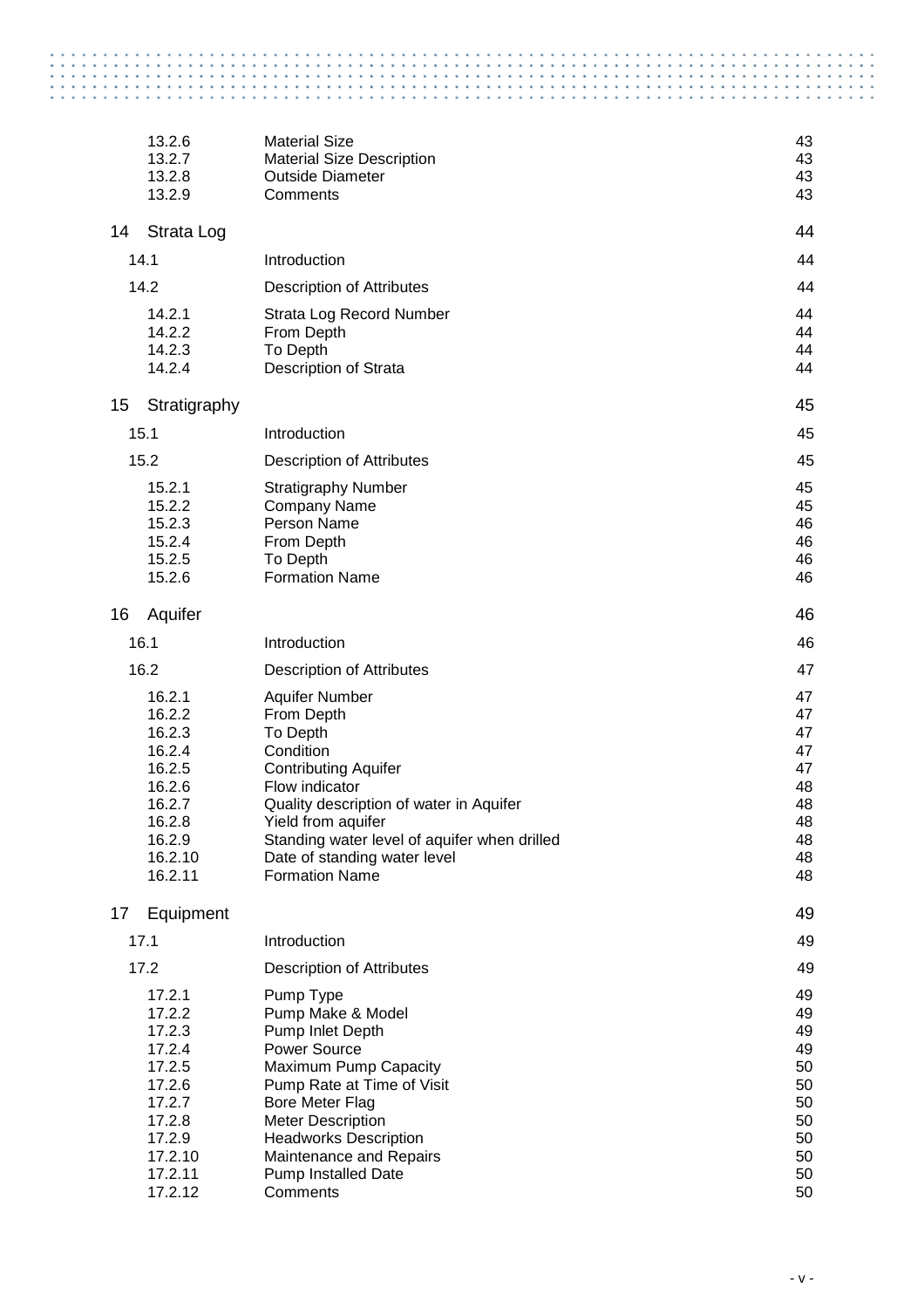| <b>Water Use</b><br>18                                                                                                                     |                                                                                                                                                                                                                                                                                                                                                                                                                                 | 51                                                                                                                                                                           |
|--------------------------------------------------------------------------------------------------------------------------------------------|---------------------------------------------------------------------------------------------------------------------------------------------------------------------------------------------------------------------------------------------------------------------------------------------------------------------------------------------------------------------------------------------------------------------------------|------------------------------------------------------------------------------------------------------------------------------------------------------------------------------|
| 18.1                                                                                                                                       | Introduction                                                                                                                                                                                                                                                                                                                                                                                                                    | 51                                                                                                                                                                           |
| 18.2                                                                                                                                       | <b>Description of Attributes</b>                                                                                                                                                                                                                                                                                                                                                                                                | 51                                                                                                                                                                           |
| 18.2.1<br>18.2.2<br>18.2.3<br>18.2.4<br>18.2.5<br>18.2.6<br>1.1.1                                                                          | <b>Metered Flag</b><br>Average Volume Used<br><b>Estimated Volume Used</b><br><b>Estimation Method</b><br><b>Estimated Hours Pumped per Day</b><br><b>Bore Utilisation Description</b><br>Comments                                                                                                                                                                                                                              | 51<br>51<br>51<br>51<br>51<br>52<br>52                                                                                                                                       |
| 19<br>Water Use Log                                                                                                                        |                                                                                                                                                                                                                                                                                                                                                                                                                                 | 52                                                                                                                                                                           |
| 19.1                                                                                                                                       | Introduction                                                                                                                                                                                                                                                                                                                                                                                                                    | 52                                                                                                                                                                           |
| 19.2                                                                                                                                       | <b>Description of Attributes</b>                                                                                                                                                                                                                                                                                                                                                                                                | 52                                                                                                                                                                           |
| 19.2.1<br>19.2.2<br>19.2.3                                                                                                                 | From Date and To Date<br><b>Volume Used</b><br>Comments                                                                                                                                                                                                                                                                                                                                                                         | 52<br>52<br>52                                                                                                                                                               |
| <b>Gas Field Measurements</b><br>20                                                                                                        |                                                                                                                                                                                                                                                                                                                                                                                                                                 | 53                                                                                                                                                                           |
| 20.1                                                                                                                                       | Introduction                                                                                                                                                                                                                                                                                                                                                                                                                    | 53                                                                                                                                                                           |
| 20.2                                                                                                                                       | <b>Description of Attributes</b>                                                                                                                                                                                                                                                                                                                                                                                                | 53                                                                                                                                                                           |
| 20.2.1<br>20.2.2<br>20.2.3<br>20.2.4<br>20.2.5<br>20.2.6<br>20.2.7<br>20.2.8<br>1.1.1<br>1.1.2<br>1.1.3<br>suit your publication.<br>1.1.4 | <b>Result date and Time</b><br><b>Field Gas Measurement Method</b><br>CO (Carbon Monoxide)<br>CO <sub>2</sub> (Carbon Dioxide)<br>H <sub>2</sub> S (Hydrogen Sulfide)<br>$O2$ (Oxygen)<br>CH <sub>4</sub> (Methane)<br>Comments<br>Call: 13 QGOV (13 74 68)<br>Visit: www.dnrm.qld.gov.au<br>This text box should include your 'call to action', amend the example above to<br>Resize this text box to suit the amount of text. | 53<br>53<br>53<br>53<br>53<br>54<br>54<br>54<br>Error! Bookmark not defined.<br>Error! Bookmark not defined.<br>Error! Bookmark not defined.<br>Error! Bookmark not defined. |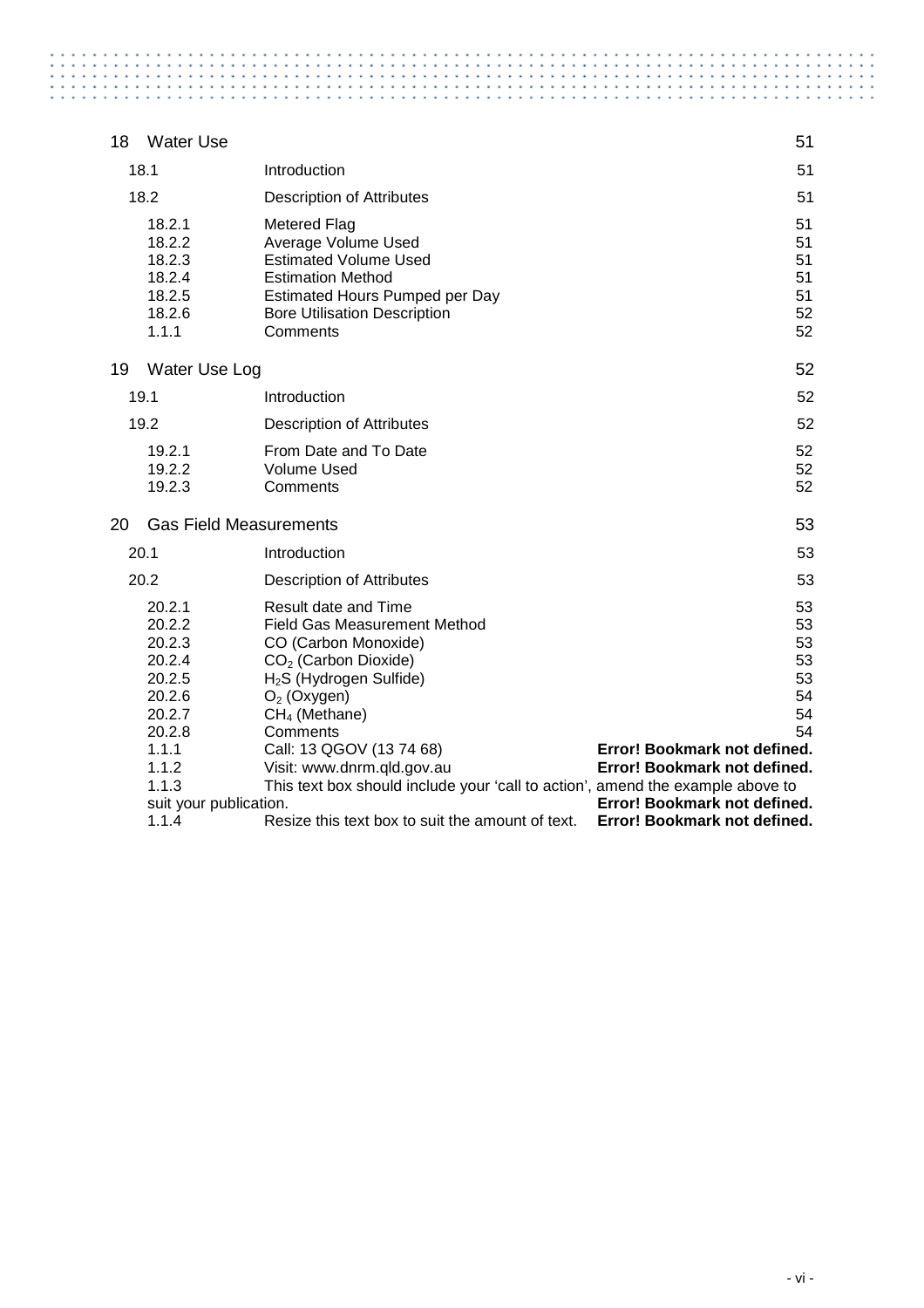# <span id="page-8-0"></span>**1 Introduction**

# <span id="page-8-1"></span>**1.1 Scope**

The scope of this document is restricted to the data that is required to be collected in the Department of Natural Resources and Mines (DNRM) Baseline Assessment Guideline and Outcome of Baseline Assessment Form, including Appendix One – Bore Baseline Assessment Information.

This document is intended to support petroleum tenure holder's submission of electronic information to The Office of Groundwater Impact Assessment (OGIA) in accordance with DNRM's baseline assessment process.

It is noted that additional data tables or attributes may be described in this document for a number of reasons, including to keep consistency with the separate DNRM Groundwater Database (GWDB).

Terminology used in this document relates to OGIA database specifications and does not take precedence over any Queensland legislation or Queensland Government policy, particularly regarding the baseline assessment framework.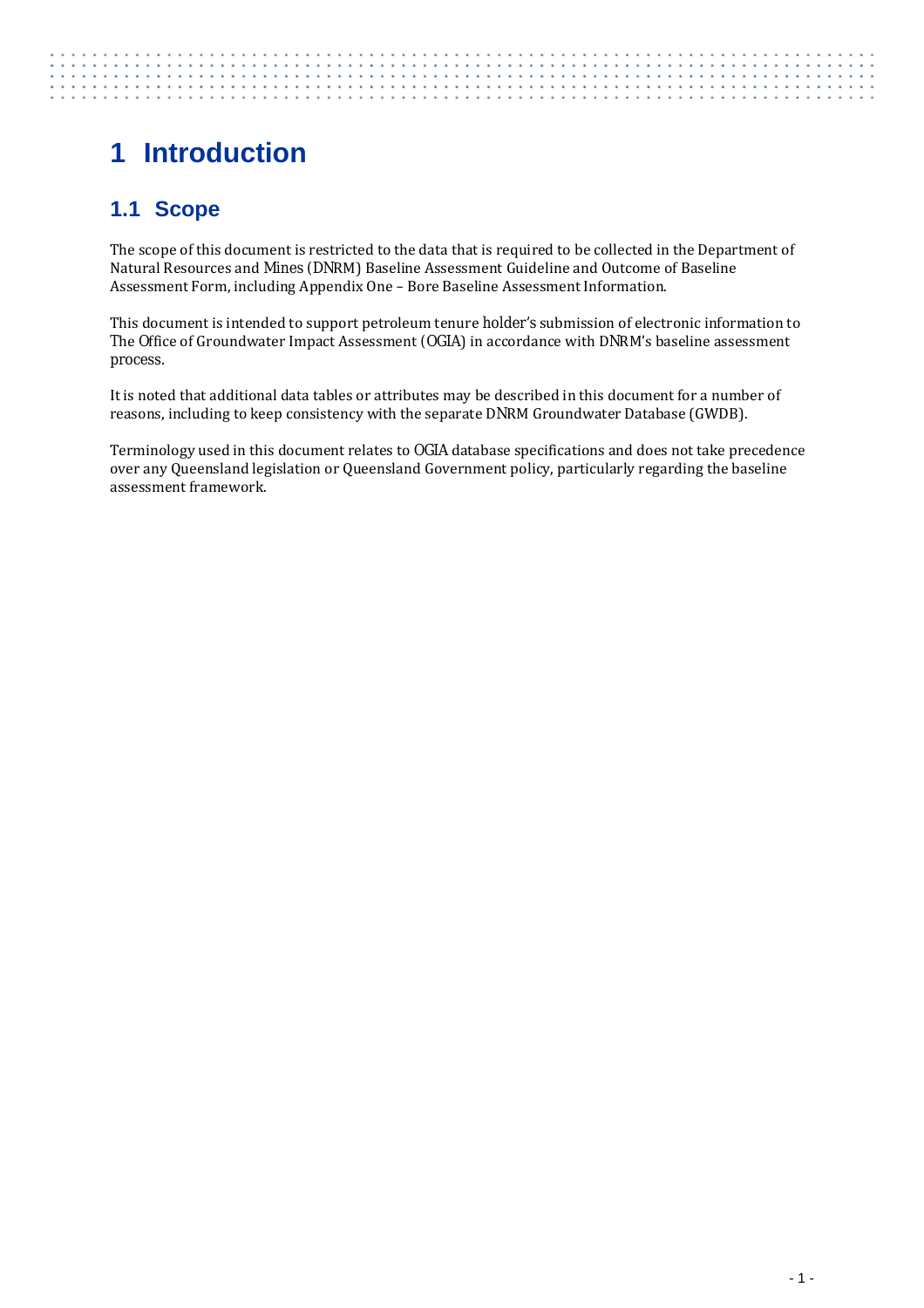# <span id="page-9-0"></span>**2 Bore Assessments**

## <span id="page-9-1"></span>**2.1 Introduction**

This table stores information relating to the assessment conducted on the bore by the tenure holder.

. . . . . . .

Oracle Table Name: PAG BORE ASSESSMENT Baseline Assessment Form Reference: Part A Document Identification and Bore Site Information Part G Assessment Field Officer Details Part H Declaration Part I Bore Owner Representative

There is no GWDB reference for this table.

| <b>Attribute Name</b>                                  | Database Column Name            | <b>Baseline Assessment Form</b><br><b>Name</b> | Form<br>Part |
|--------------------------------------------------------|---------------------------------|------------------------------------------------|--------------|
| Assessment ID                                          | PAG Assess Id                   | (assigned by OGIA)                             |              |
| Tenure Holder Assessment<br>ID                         | Tenure_Hold_Assess_Id           | (assigned by Tenure<br>Holder)                 |              |
| Assessment Type                                        | Assess_Type                     | (assigned by OGIA)                             |              |
| Assessment Date                                        | Assess_Start_Date               | Date of Site Assessment                        | A            |
| Tenure Holder Principal<br>Contact Surname             | <b>Tenure Hold Cont Surname</b> | Principal Contact - Surname                    | A            |
| Tenure Holder Principal<br><b>Contact Given Names</b>  | Tenure_Hold_Cont_Given_Names    | Principal Contact - Given<br><b>Names</b>      | A            |
| Tenure Holder Principal<br><b>Contact Phone Number</b> | Tenure_Hold_Cont_Phone          | Principal Contact - Phone                      | A            |
| Bore ID Reference                                      | Bore ID Reference               | Tenure Holder Bore ID                          | A            |

| Assessment Officer       | Assess_Officer_Surname      | Assessment Field Officer  | G |
|--------------------------|-----------------------------|---------------------------|---|
| <b>Surname</b>           |                             | Details - Surname         |   |
| Assessment Officer Given | Assess_Officer_Given_Names  | Assessment Field Officer  | G |
| <b>Names</b>             |                             | Details - Given Names     |   |
| Assessment Officer       | Assess_Officer_Comp_Name    | Assessment Field Officer  | G |
| Company Name             |                             | Details – Company         |   |
| Assessment Officer Phone | Assess_Officer_Phone        | Assessment Field Officer  | G |
| <b>Number</b>            |                             | Details - Phone           |   |
| Assessment Officer       | Assess_Officer_Alt_Phone    | Assessment Field Officer  | G |
| Alternative Phone Number |                             | Details - Alternate Phone |   |
| Assessment Officer Fax   | <b>Assess Officer Fax</b>   | Assessment Field Officer  | G |
| <b>Number</b>            |                             | Details - Facsimile       |   |
| Assessment Officer Email | <b>Assess Officer Email</b> | Assessment Field Officer  | G |
| <b>Address</b>           |                             | Details – Email Address   |   |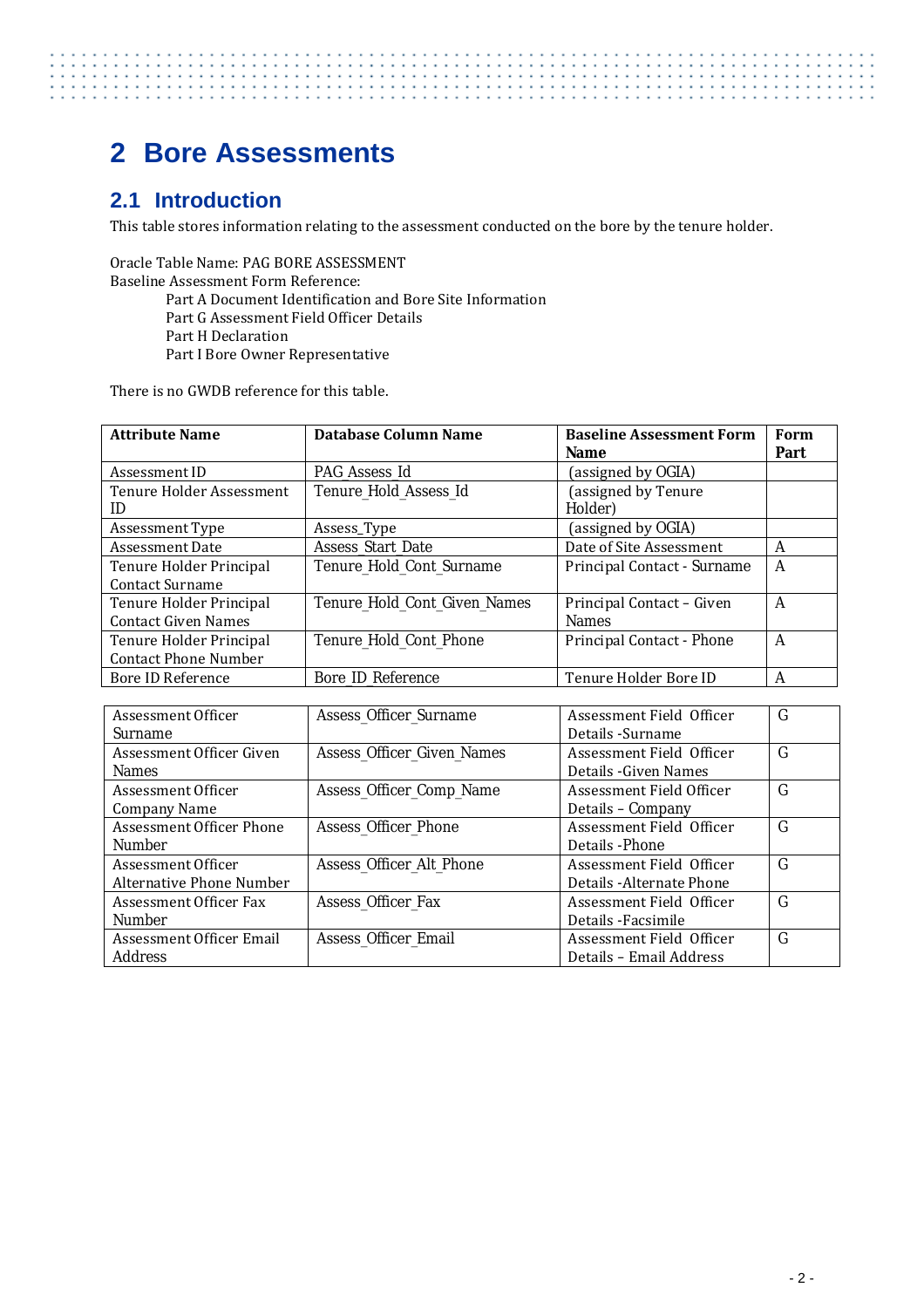| Third Party Certifier            | Cert_Sign_Surname            | Third Party Certification -   | H |
|----------------------------------|------------------------------|-------------------------------|---|
| Surname                          |                              | Surname                       |   |
| Third Party Certifier Given      | Cert_Sign_Given_Names        | Third Party Certification -   | H |
| <b>Names</b>                     |                              | Given Names                   |   |
| Third Party Certifier            | Cert_Sign_Comp_Name          | Third Party Certification - - | H |
| <b>Company Name</b>              |                              | Company                       |   |
| Third Party Certifier Phone      | Cert_Sign_Phone              | Third Party Certification -   | H |
| <b>Number</b>                    |                              | Phone                         |   |
| Third Party Certifier            | Cert_Sign_Alt_Phone          | Third Party Certification -   | H |
| Alternative Phone Number         |                              | Alternate Phone               |   |
| Third Party Certifier Email      | Cert_Sign_Email              | Third Party Certification -   | H |
| <b>Address</b>                   |                              | Email                         |   |
| Third Party Certification        | Cert_Signed_Date             | Third Party Certification - - | H |
| Date                             |                              | Date Certified                |   |
| Tenure Holder Declaration        | Tenure_Hold_Sign_Surname     | Tenure Holder Declaration -   | H |
| <b>Signatory Surname</b>         |                              | <b>Surname</b>                |   |
| Tenure Holder Declaration        | Tenure_Hold_Sign_Given_Names | Tenure Holder Declaration -   | H |
| <b>Signatory Given Names</b>     |                              | Given Names                   |   |
| <b>Tenure Holder Declaration</b> | Tenure_Hold_Sign_Title       | Tenure Holder Declaration -   | H |
| <b>Signatory Position Title</b>  |                              | <b>Position Title</b>         |   |
| <b>Tenure Holder Declaration</b> | Tenure_Hold_Signed_Date      | Tenure Holder Declaration -   | H |
| <b>Signatory Date</b>            |                              | Date                          |   |

| Bore Owner Representative        | Owner_Rep_Given_Names        | Bore Owner Representative     |   |
|----------------------------------|------------------------------|-------------------------------|---|
| Given Names                      |                              | – Given Names                 |   |
| <b>Bore Owner Representative</b> | Owner_Rep_Surname            | Bore Owner Representative     | I |
| <b>Surname</b>                   |                              | - Surname                     |   |
| Bore Owner Representative        | Owner_Rep_Phone              | Bore Owner Representative     | I |
| <b>Phone Number</b>              |                              | – Phone                       |   |
| Bore Owner Representative        | Owner_Rep_Alt_Phone          | Bore Owner Representative     | I |
| Alternative Phone Number         |                              | - Alternative Phone           |   |
| Bore Owner Representative        | Owner_Rep_UHF_Channel_No     | Bore Owner Representative     |   |
| <b>UHF Channel Number</b>        |                              | – UHF                         |   |
| Bore Owner Representative        | Owner_Rep_Fax                | Bore Owner Representative     |   |
| Fax Number                       |                              | $-$ Fax                       |   |
| Bore Owner Representative        | Owner_Rep_Email              | Bore Owner Representative     |   |
| <b>Email Address</b>             |                              | – Email                       |   |
| Original Retained by Bore        | Orig_Retained_Owner_Rep_Flag | Has a copy of the             |   |
| <b>Owner Representative</b>      |                              | information collected for the |   |
|                                  |                              | baseline assessment been      |   |
|                                  |                              | retained by the Bore Owner    |   |
|                                  |                              | Representative?               |   |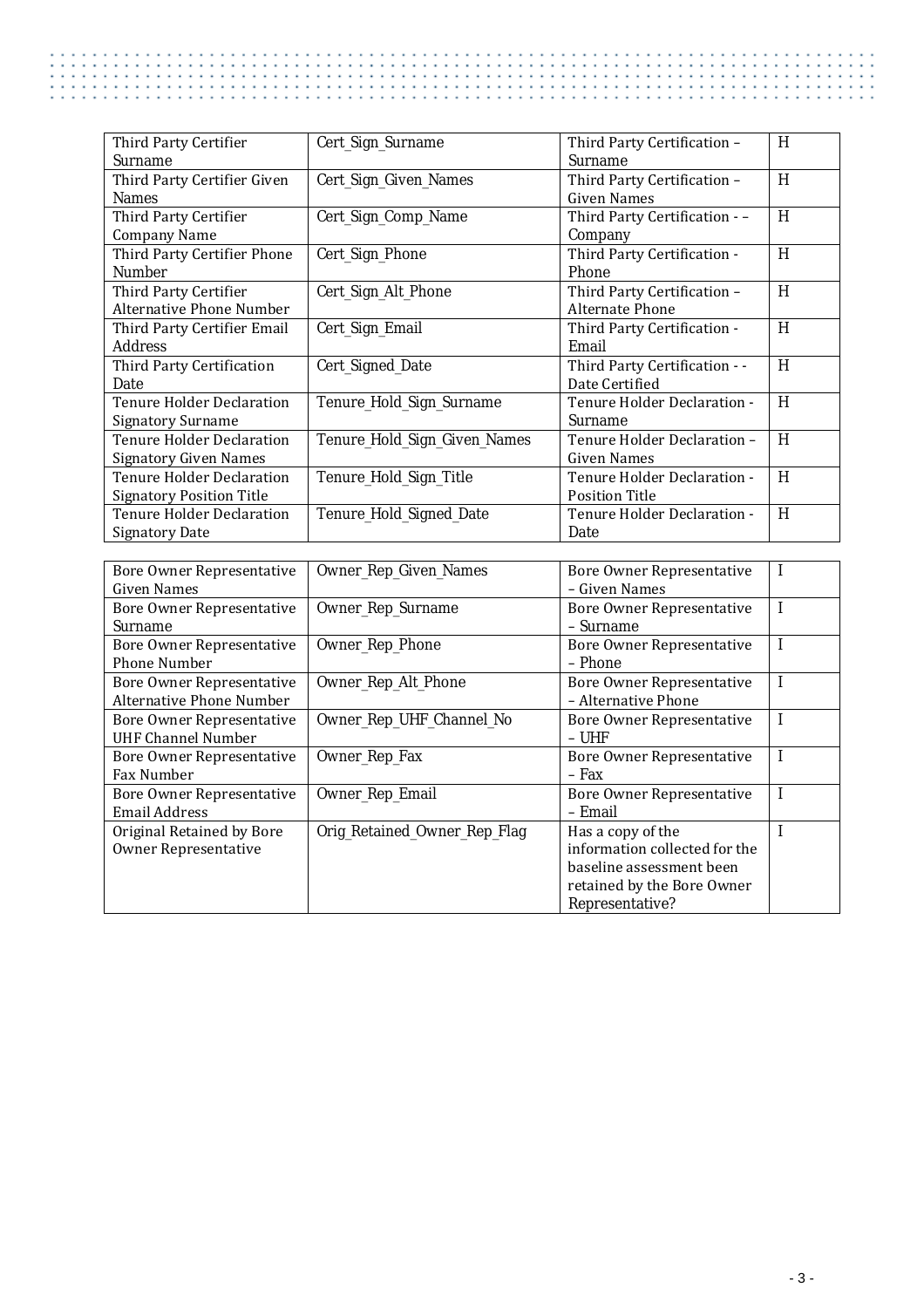# <span id="page-11-0"></span>**2.2 Description of Attributes**

#### <span id="page-11-1"></span>**2.2.1 Assessment ID**

The unique assessment identification number assigned to the assessment by OGIA.

#### <span id="page-11-2"></span>**2.2.2 Tenure Holder Assessment ID**

The unique assessment identification assigned to the assessment by the Tenure Holder. This ID will assist with communication between OGIA and the tenure holder regarding the assessment.

#### <span id="page-11-3"></span>**2.2.3 Assessment Type**

The type of assessment. The following assessment type codes are available.

| Code         | <b>Assessment Type</b>       |
|--------------|------------------------------|
| <b>BASE</b>  | <b>Baseline Assessment</b>   |
| MON          | <b>Monitoring Bore</b>       |
| <b>INVES</b> | <b>Investigation of Bore</b> |

#### <span id="page-11-4"></span>**2.2.4 Assessment Date**

<span id="page-11-5"></span>The date the assessment was conducted or commenced.

#### **2.2.5 Tenure Holder Principal Contact Surname**

The surname of the tenure holder principal contact.

#### <span id="page-11-6"></span>**2.2.6 Tenure Holder Principal Contact Given Names**

<span id="page-11-7"></span>The given names of the tenure holder principal contact.

#### **2.2.7 Tenure Holder Principal Contact Phone Number**

<span id="page-11-8"></span>The Phone number of the tenure holder principal contact. Please include the area code when necessary.

#### **2.2.8 Bore ID Reference**

The ID given to the bore by the tenure holder in the first baseline assessment. Any subsequent assessments on the bore irrespective of the tenure holder must use this bore ID. This value in this field must be the same as the Bore ID in the Bore Details table (PAG Bore) and is used to assist with loading data into the OGIA database.

#### <span id="page-11-9"></span>**2.2.9 Assessment Officer Surname**

<span id="page-11-10"></span>The surname of the assessment officer responsible for conducting the baseline assessment.

#### **2.2.10 Assessment Officer Given Names**

<span id="page-11-11"></span>The given names of the assessment officer responsible for conducting the baseline assessment.

#### **2.2.11 Assessment Officer Company Name**

The company name of the assessment officer responsible for conducting the baseline assessment. Note that this may be different from the tenure holder company name if the tenure holder has contracted another company to perform the baseline assessment.

#### <span id="page-11-12"></span>**2.2.12 Assessment Officer Phone Number**

The phone number of the assessment officer responsible for conducting the baseline assessment. Please include the area code when necessary.

#### <span id="page-11-13"></span>**2.2.13 Assessment Officer Alternative Phone Number**

The alternative phone number of the assessment officer responsible for conducting the baseline assessment. Please include the area code when necessary.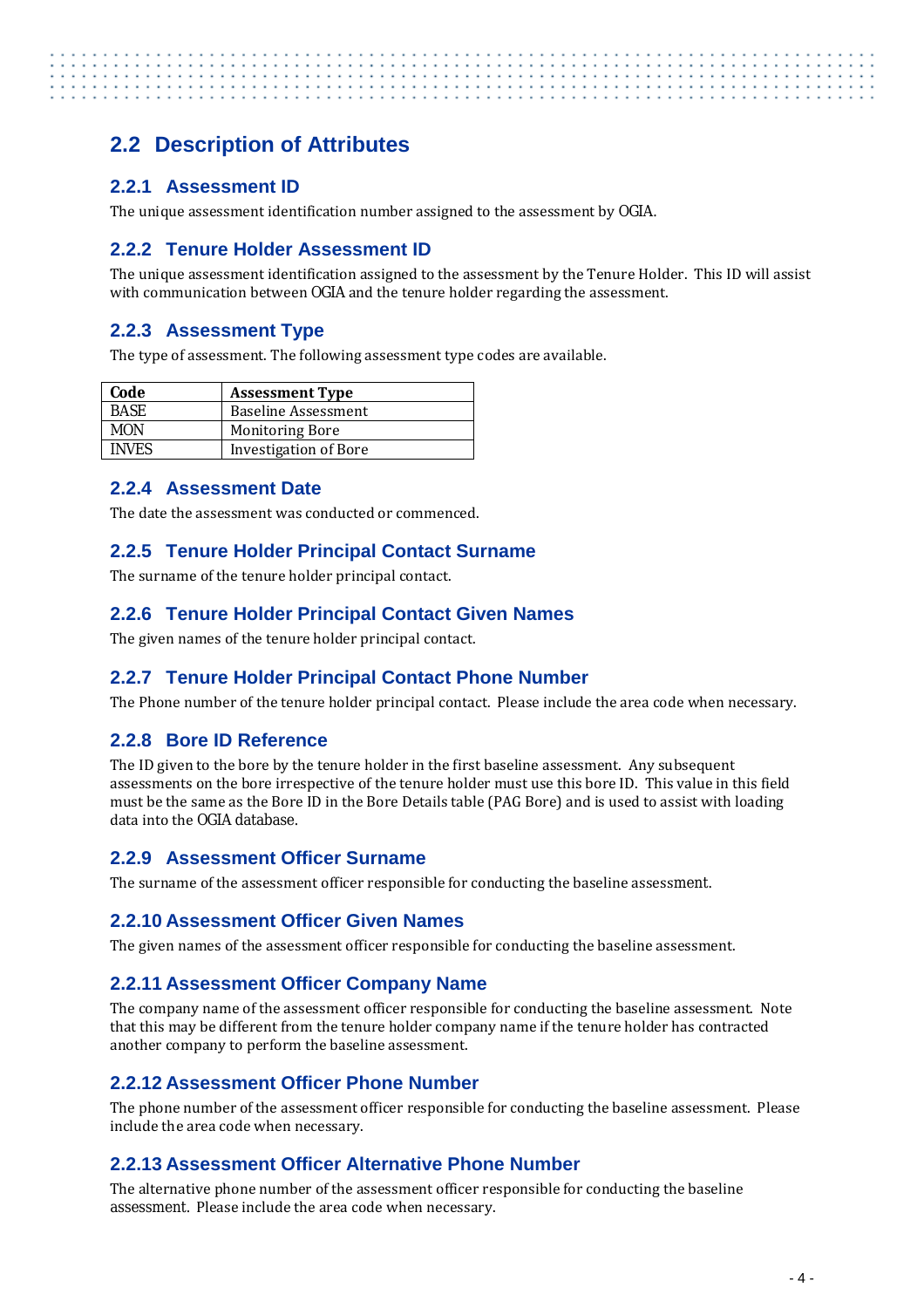#### <span id="page-12-0"></span>**2.2.14 Assessment Officer Fax Number**

The facsimile number of the assessment officer responsible for conducting the baseline assessment. Please include the area code when necessary.

#### <span id="page-12-1"></span>**2.2.15 Assessment Officer Email Address**

The email address of the assessment officer responsible for conducting the baseline assessment.

#### <span id="page-12-2"></span>**2.2.16 Third Party Certifier Surname**

The surname of the person providing third party certification that the baseline assessment has been undertaken in line with appropriate quality control procedures, in compliance with DNRM's Baseline Assessment Guideline and that persons undertaking the baseline assessment were appropriately qualified.

#### <span id="page-12-3"></span>**2.2.17 Third Party Certifier Given Names**

The given names of the person providing third party certification that the baseline assessment has been undertaken in line with appropriate quality control procedures, in compliance with DNRM's Baseline Assessment Guideline and that persons undertaking the baseline assessment were appropriately qualified.

#### <span id="page-12-4"></span>**2.2.18 Third Party Certifier Company Name**

<span id="page-12-5"></span>The name of the company providing the third party certification.

#### **2.2.19 Third Party Certifier Phone Number**

The phone number of the certifier providing the third party certification. Please include the area code when necessary.

#### <span id="page-12-6"></span>**2.2.20 Third Party Certifier Alternative Phone Number**

The alternative phone number of the certifier providing the third party certification. Please include the area code when necessary.

#### <span id="page-12-7"></span>**2.2.21 Third Party Certifier Email Address**

<span id="page-12-8"></span>The email address of the certifier providing the third party certification.

#### **2.2.22 Third Party Certification Date**

The date the baseline assessment approved form was signed by the person providing third party certification.

#### <span id="page-12-9"></span>**2.2.23 Tenure Holder Declaration Signatory Surname**

<span id="page-12-10"></span>The surname of the person making the tenure holder declaration.

#### **2.2.24 Tenure Holder Declaration Signatory Given Names**

<span id="page-12-11"></span>The given names of the person making the tenure holder declaration.

#### **2.2.25 Tenure Holder Declaration Signatory Position Title**

<span id="page-12-12"></span>The position title of the person making the tenure holder declaration.

#### **2.2.26 Tenure Holder Declaration Signatory Date**

The date the baseline assessment approved form was signed by the person making the tenure holder declaration.

#### <span id="page-12-13"></span>**2.2.27 Bore Owner Representative Surname**

The surname of the person responsible for providing information to the tenure holder for the baseline assessment.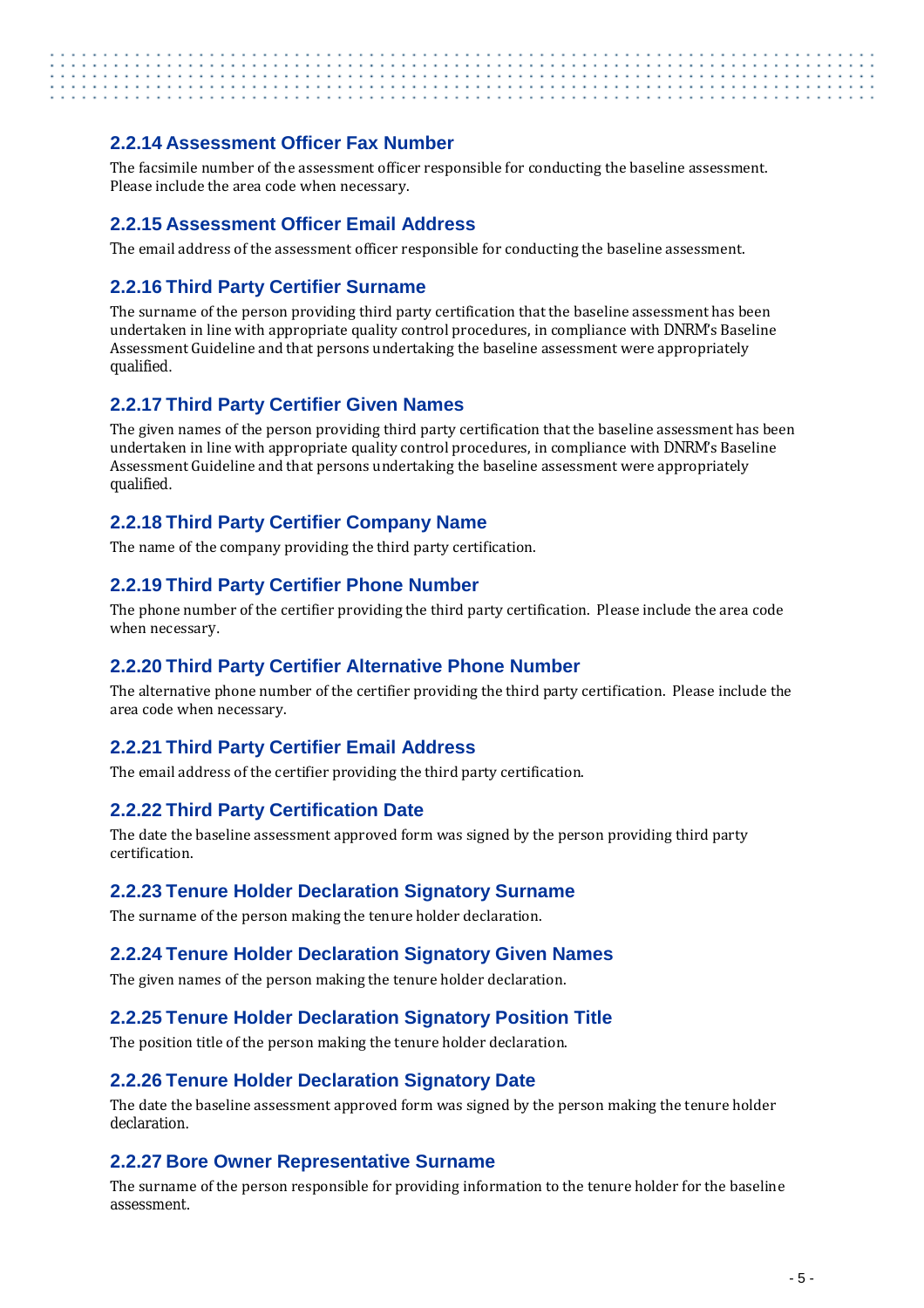#### <span id="page-13-0"></span>**2.2.28 Bore Owner Representative Given Names**

The given names of the person responsible for providing information to the tenure holder for the baseline assessment.

#### <span id="page-13-1"></span>**2.2.29 Bore Owner Representative Phone Number**

The phone number of the person responsible for providing information to the tenure holder for the baseline assessment. Please include the area code when necessary.

#### <span id="page-13-2"></span>**2.2.30 Bore Owner Representative Alternative Phone Number**

The alternative phone number of the person responsible for providing information to the tenure holder for the baseline assessment. Please include the area code when necessary.

#### <span id="page-13-3"></span>**2.2.31 Bore Owner Representative UHF Channel Number**

The UHF channel number of the person responsible for providing information to the tenure holder for the baseline assessment.

#### <span id="page-13-4"></span>**2.2.32 Bore Owner Representative Fax Number**

The facsimile number of the person responsible for providing information to the tenure holder for the baseline assessment. Please include the area code when necessary.

#### <span id="page-13-5"></span>**2.2.33 Bore Owner Representative Email Address**

The email address of the person responsible for providing information to the tenure holder for the baseline assessment.

#### <span id="page-13-6"></span>**2.2.34 Original Retained by Bore Owner Representative**

A flag to indicate if a copy of the information collected for the baseline assessment has been retained by the bore owner representative. The following codes are available.

| Code | <b>Original Retained by Bore</b><br><b>Owner Representative</b> |
|------|-----------------------------------------------------------------|
|      | Yes                                                             |
|      | N٥                                                              |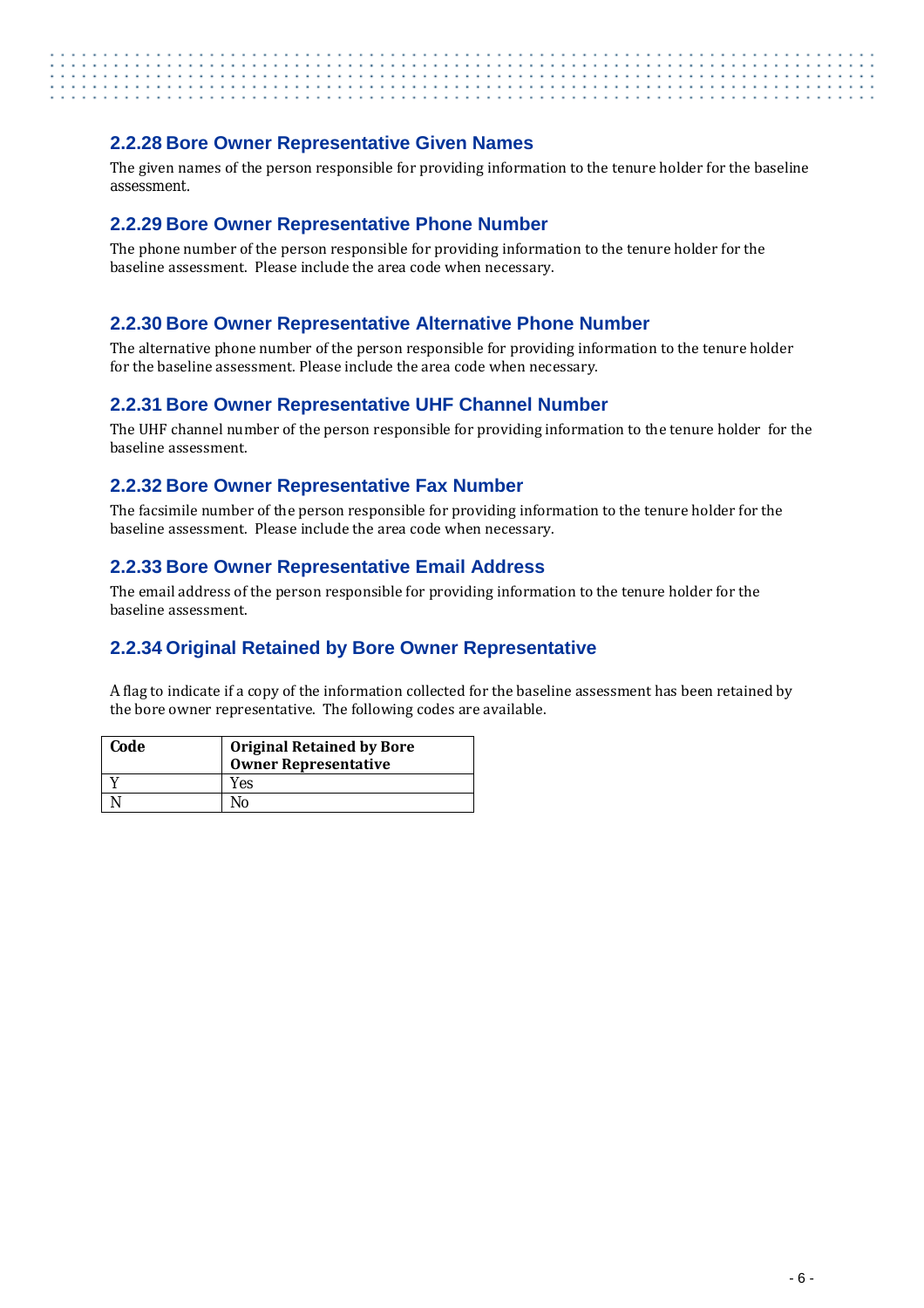# . . . . . . . . . . . . . .

# <span id="page-14-0"></span>**3 Bore Assessment Documents (Attachments)**

# <span id="page-14-1"></span>**3.1 Introduction**

This table stores any supplementary documentation or attachments submitted to OGIA such as scanned documents or images for each baseline assessment.

Oracle Table Name: PAG\_BORE ASSESS\_DOC Baseline Assessment Form Reference: Attachments to Appendix 1

Note there is no GWDB reference for this table.

| <b>Attribute Name</b> | <b>Database Column Name</b> | <b>Baseline Assessment Form</b><br>Name |
|-----------------------|-----------------------------|-----------------------------------------|
| Document Number       | Assess_Doc_No               |                                         |
| Document Type         | Doc_Type                    | Attachments - Document Type             |
| <b>Description</b>    | Description                 | <b>Attachments - Description</b>        |
| Digital Image         | Digital_Image               |                                         |
| Small Digital Image   | Digital_Image_Small         |                                         |
| File Name             | File Name                   |                                         |
| File Type             | File_Type                   |                                         |
| <b>Comments</b>       | Comments                    |                                         |

# <span id="page-14-2"></span>**3.2 Description of Attributes**

#### <span id="page-14-3"></span>**3.2.1 Document Number**

The unique number assigned to the document or attachment by OGIA, from the next available number for the bore assessment.

#### <span id="page-14-4"></span>**3.2.2 Document Type**

This is a code that indicated the type of document stored. The document may have a reference to a part of the baseline assessment form. The following document type codes are available.

| Code              | <b>Document Type</b>                                                 |
|-------------------|----------------------------------------------------------------------|
| <b>BLAPPDC</b>    | Baseline Assessment Outcome Approved Form                            |
| <b>BLBORDC</b>    | Bore Baseline Assessment Information Document (Appendix 1)           |
| DRILLLGDC         | Driller's log document (Part B)                                      |
| WLLNDAGDC         | Landholder Agreement Water Level (Part E)                            |
| WLDS              | Water Level Data Set                                                 |
| <b>WLMEASPHOT</b> | Water Level Measurement Point Photo (Part E)                         |
| WLLGDS            | Water Level Log Data Set                                             |
| <b>PUMPPHOT</b>   | Pump Photo (Part C)                                                  |
| WLLGDC            | Water Level Log document (Part E)                                    |
| <b>BORASSDS</b>   | <b>Bore Assessment Data Set</b>                                      |
| <b>BORASSDCDS</b> | <b>Bore Assessment Documents Dataset</b>                             |
| <b>WQLABRSDC</b>  | Water Quality Lab Results Document from Baseline Assessment (Part F) |
| <b>WQLABRSDS</b>  | Water Quality Lab Results Data Set                                   |
| <b>WQFLDRESDS</b> | Water Quality Field Results Data Set                                 |
| <b>WQGASRSDS</b>  | Water Quality Gas Result Data Set                                    |
| <b>WQSAMPDS</b>   | Water Quality Sample Data Set                                        |
| <b>WQMEASPHOT</b> | Water Quality Measurement Point Photo (Part F)                       |
| <b>WQSETPHOT</b>  | Water Quality Sample Setup Photo (Part F)                            |
| <b>BOREDS</b>     | Bore Data Set                                                        |
| <b>ELEVDS</b>     | <b>Elevation Data Set</b>                                            |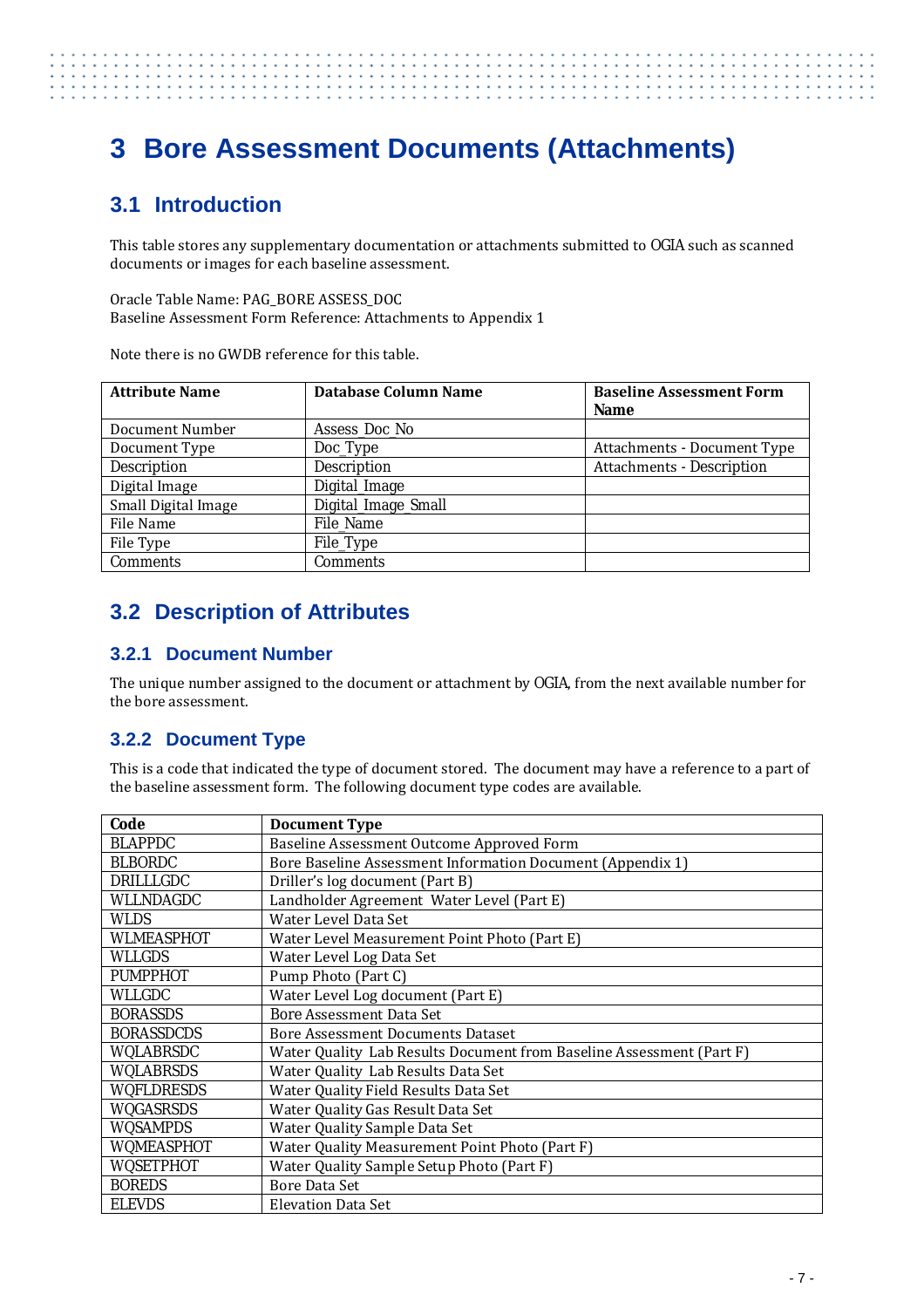| <b>HOLECONSDS</b>   | Hole Construction Data Set                                    |
|---------------------|---------------------------------------------------------------|
| <b>BORECONSDS</b>   | Bore construction Data Set                                    |
| <b>EQUIPDS</b>      | <b>Equipment Data Set</b>                                     |
| <b>AQUIFERDS</b>    | Aquifers Data Set                                             |
| <b>FORMSDS</b>      | <b>Formations Data Set</b>                                    |
| <b>STRATALOGDS</b>  | Strata Log Data Set                                           |
| <b>STRATIGDS</b>    | Stratigraphy Data Set                                         |
| <b>WUDS</b>         | Water use Data Set                                            |
| <b>WULGDS</b>       | Water use log Data Set                                        |
| <b>WULGDC</b>       | Water Use Log Document (Part D)                               |
| <b>WQHSTLABRSDC</b> | Water Quality Historical Laboratory Results Document (Part F) |
| <b>WQHSTFLDRSDC</b> | Water Quality Historical Field Results Document (Part F)      |
| <b>FACPURDS</b>     | <b>Facility Purpose Data Set</b>                              |
| <b>OTHPHOT</b>      | Other Photos                                                  |
| <b>OTHDC</b>        | Other Documents                                               |

#### <span id="page-15-0"></span>**3.2.3 Description**

<span id="page-15-1"></span>A description of the document or image.

#### **3.2.4 Digital Image**

The physical digital image or document.

#### <span id="page-15-2"></span>**3.2.5 Small Digital Image**

The physical digital image that is of small size for use in reports etc. This will be generated by the OGIA from the digital images supplied by the tenure holder.

#### <span id="page-15-3"></span>**3.2.6 File Name**

<span id="page-15-4"></span>The name of the file storing the digital image or document.

#### **3.2.7 File Type**

The type of the file storing the digital image or document. The following file type codes are available.

| Code       | <b>File Type</b>         |
|------------|--------------------------|
| <b>TXT</b> | Pipe Delimited Text File |
| <b>JPG</b> | IPG file                 |
| <b>PDF</b> | Adobe PDF                |

#### <span id="page-15-5"></span>**3.2.8 Comments**

Any comments relating to the digital image or document.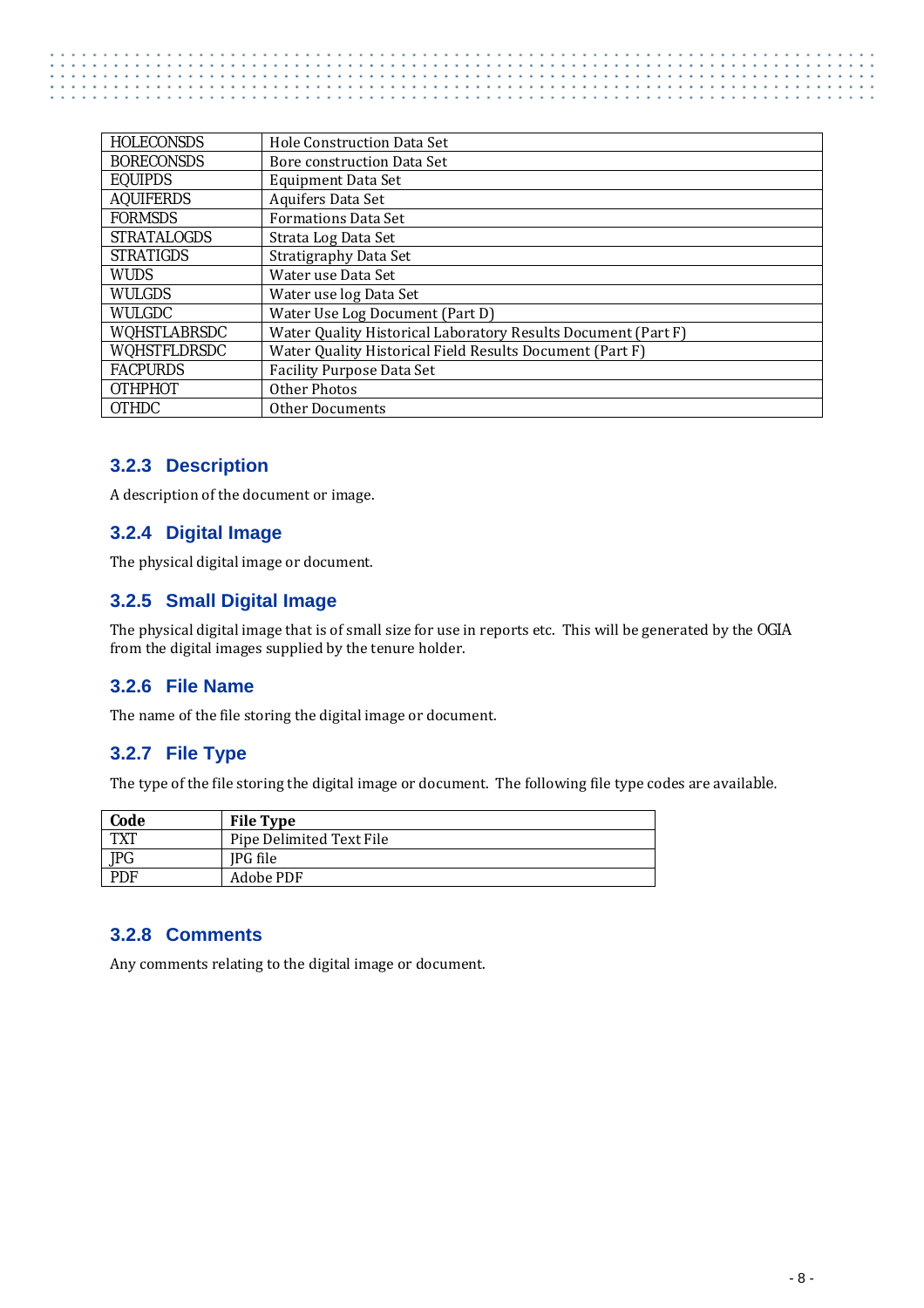# <span id="page-16-0"></span>**4 Bore Details**

# <span id="page-16-1"></span>**4.1 Introduction**

. . . . . . . . .

This table records general information about the bore including how it is identified, its location, and who drilled it. It also contains a number of flags to indicate whether additional information on the bore has been collected.

Oracle Table Name: PAG BORE Baseline Assessment Form References: Part A, Part B, Part C, Part E, Part F

| <b>Attribute Name</b>           | <b>Database Column Name</b> | <b>Baseline</b>                | Form         | <b>GWDB</b>                               | <b>GWDB Table</b>                 |
|---------------------------------|-----------------------------|--------------------------------|--------------|-------------------------------------------|-----------------------------------|
|                                 |                             | <b>Assessment Form</b>         | Part         | reference                                 | & Column                          |
|                                 |                             | Name                           |              |                                           | <b>Name</b>                       |
| Tenure Holder                   | Bore_ID                     | Tenure Holder Bore             | $\mathbf{A}$ |                                           |                                   |
| <b>Bore ID</b>                  |                             | ID                             |              |                                           |                                   |
| <b>GWDB RN</b>                  | <b>GWDB RN</b>              | <b>DNRM</b> Bore               | $\mathbf{A}$ | Registered                                | Gw_regdets                        |
|                                 |                             | Registered Number              |              | Number                                    | <b>RN</b>                         |
| <b>GWDB RN</b>                  | <b>GWDB_RN_Comments</b>     | <b>DNRM</b> Registered         | $\mathbf{A}$ |                                           |                                   |
| Comments                        |                             | Number Comments                |              |                                           |                                   |
| Lot                             | Lot                         | Lot                            | $\mathbf{A}$ | Lot                                       | Gw_regdets<br>Lot                 |
| Plan                            | Plan                        | Plan                           | $\mathbf{A}$ | Plan                                      | Gw_regdets<br>Plan                |
| Datum                           | Lat_Lng_Datum               | Geographic Location<br>(GDA94) | $\mathbf{A}$ | Datum<br>always<br>GDA94                  |                                   |
| Latitude                        | Latitude_Dec                | Latitude                       | $\mathbf{A}$ | Latitude                                  | Gw_regdets<br>Lat                 |
| Longitude                       | Longitude_Dec               | Longitude                      | $\mathbf{A}$ | Longitude                                 | Gw_regdets<br>Lng                 |
| <b>Location Method</b>          | Location_Method             | <b>Location Method</b>         | $\mathbf{A}$ | Accuracy                                  | Gw_regdets<br>Accuracy            |
| Facility_Type                   | Facility_Type               | Facility_Type                  | $\mathbf{A}$ | Facility<br><b>Type</b>                   | Gw_regdets<br>Faciltiy_Type       |
| <b>Works Status</b>             | <b>Works_Status</b>         | <b>Status of Works</b>         | $\mathbf{A}$ | Facility<br><b>Status</b>                 | Gw_regdets<br>Facility_Statu<br>S |
| <b>Local Bore Name</b>          | Local_Bore_Name             | <b>Local Bore Name</b>         | $\mathbf{A}$ | Original<br>Facility<br>Number or<br>Name | Gw_regdets<br>Orig_name_no        |
| <b>Property Name</b>            | Property_Name               | <b>Property Name</b>           | $\mathbf{A}$ | Property<br>Name                          | Gw_regdets<br>Property_Na<br>me   |
| Tenure Type                     | Tenure_Type                 | Tenure Type                    | $\mathbf{A}$ |                                           |                                   |
| Tenure Number                   | Tenure_Number               | <b>Tenure Number</b>           | $\mathbf{A}$ |                                           |                                   |
| Tenure Holder                   | Tenure_Holder_Block_Na      |                                |              |                                           |                                   |
| <b>Block Name</b>               | me                          |                                |              |                                           |                                   |
| Comments                        | Comments                    | Additional<br>Comments         | $\mathbf{A}$ | General<br><b>Notes</b>                   | Gw_gnotes<br><b>Notes</b>         |
|                                 |                             |                                |              |                                           |                                   |
| <b>Drilled Date</b>             | Drilled_Date                | Date the bore was<br>drilled   | B            | Date Drilled                              | Gw_regdets<br>Drilled_date        |
| Depth of Bore<br>(Maximum depth | Max_Drilled_Depth           | Depth of water bore            | $\, {\bf B}$ |                                           | Derived from<br>Gw_strlogs        |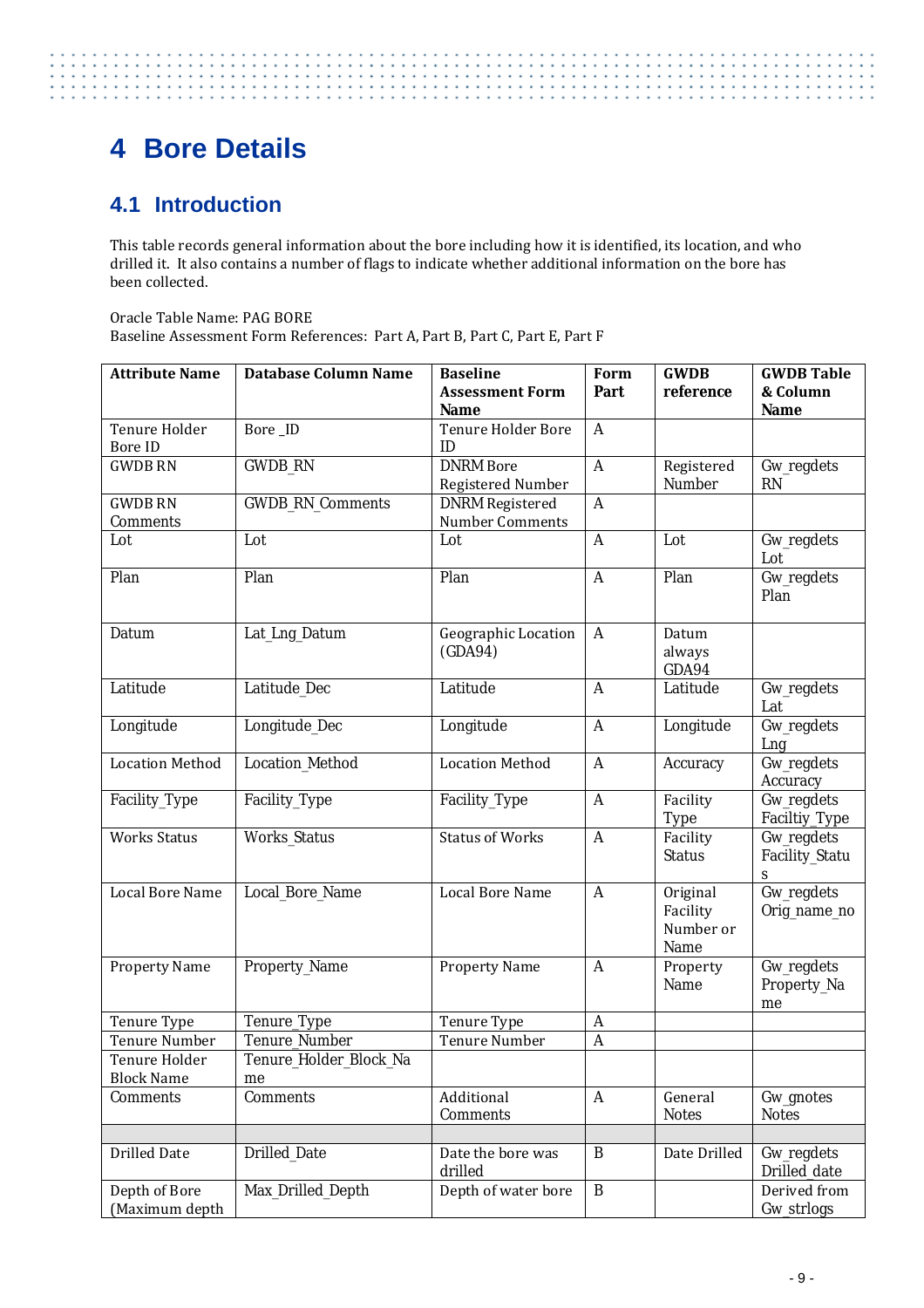| drilled)                  |                           |                                          |                |                 | Max(bottom)                |
|---------------------------|---------------------------|------------------------------------------|----------------|-----------------|----------------------------|
| Driller Licence           | Driller_Licence_No        |                                          |                | Driller         | Gw_regdets                 |
| <b>Number</b>             |                           |                                          |                | Licence         | Driller Licenc             |
|                           |                           |                                          |                | Number          | e_Number                   |
| <b>Drilling Company</b>   | Driller_Company_Name      | Drilling Company                         | $\mathbf{B}$   | <b>Drilling</b> | Gw_regdets                 |
| Name                      |                           | Name                                     |                | Company         | Drilling_Comp              |
| <b>Driller Name</b>       | Driller_Person_Name       | Driller Name                             | $\overline{B}$ | Driller<br>Name | Gw_regdets<br>Driller_Name |
| <b>Bore</b>               | Bore_Cons_Avail_Flag      | Are construction                         | $\overline{B}$ |                 |                            |
| Construction              |                           | Details Available                        |                |                 |                            |
| Details Available         |                           |                                          |                |                 |                            |
| Flag                      |                           |                                          |                |                 |                            |
|                           |                           |                                          |                |                 |                            |
| <b>Bore Equipped</b>      | Bore_Pump_Equip_Flag      | Is the Bore                              | $\overline{C}$ |                 |                            |
| with a Pump Flag          |                           | Equipped with a                          |                |                 |                            |
|                           |                           | pump                                     |                |                 |                            |
|                           |                           |                                          |                |                 |                            |
| Water Level               | WL_Meas_Flag              | Was a water level or                     | E              |                 |                            |
| Measurement               |                           | pressure                                 |                |                 |                            |
| Taken Flag                |                           | measurement taken                        | E              |                 |                            |
| Reason Water<br>Level Not | WL_Not_Meas_Reason        | Reason not                               |                |                 |                            |
| Measured                  |                           | measured.                                |                |                 |                            |
| Water Level               | <b>WL_Recs_Avail_Flag</b> | Are Water Level                          | E              |                 |                            |
| Records                   |                           | and/or pressure                          |                |                 |                            |
| Available Flag            |                           | records available for                    |                |                 |                            |
|                           |                           | this bore?                               |                |                 |                            |
|                           |                           |                                          |                |                 |                            |
| <b>Water Samples</b>      | WQ_Lab_Meas_Flag          | Were water quality                       | $\mathbf{F}$   |                 |                            |
| Taken for                 |                           | samples taken for                        |                |                 |                            |
| Submission to             |                           | submission to a                          |                |                 |                            |
| Laboratory Flag           |                           | laboratory?                              |                |                 |                            |
| Reason Water              | WQ_Lab_Not_Meas_Reason    | Reason not                               | $\mathbf{F}$   |                 |                            |
| Samples Not               |                           | measured                                 |                |                 |                            |
| <b>Taken</b>              |                           |                                          |                |                 |                            |
| Dissolved Gas             | WQ_Diss_Gas_Meas_Flag     | Were dissolved gas                       | $\mathbf{F}$   |                 |                            |
| Samples Taken             |                           | samples taken for                        |                |                 |                            |
| for Submission to         |                           | submission to a                          |                |                 |                            |
| Laboratory Flag           |                           | laboratory?                              |                |                 |                            |
| Reason Dissolved          | WQ_Diss_Gas_Not_Meas_R    | Reason not                               | $\mathbf{F}$   |                 |                            |
| Gas Samples Not           | eason                     | measured                                 |                |                 |                            |
| <b>Taken</b>              |                           |                                          |                |                 |                            |
| Laboratory                | WQ_Lab_Res_Supp_Flag      | Are the laboratory<br>results for the    | $\mathbf{F}$   |                 |                            |
| <b>Results Supplied</b>   |                           |                                          |                |                 |                            |
| Flag                      |                           | samples indicated<br>above supplied with |                |                 |                            |
|                           |                           | this baseline                            |                |                 |                            |
|                           |                           | assessment?                              |                |                 |                            |
| Reason                    | WQ_Lab_Res_Not_Supp_Re    | Reason not supplied                      | $\mathbf F$    |                 |                            |
| Laboratory                | ason                      |                                          |                |                 |                            |
| Results Were Not          |                           |                                          |                |                 |                            |
| Supplied                  |                           |                                          |                |                 |                            |
| <b>Historical Water</b>   | WQ_Hist_Lab_Recs_Avail_F  | Are historical water                     | F              |                 |                            |
| Quality                   | lag                       | quality laboratory                       |                |                 |                            |
| Laboratory                |                           | records available for                    |                |                 |                            |
| Records                   |                           | this bore?                               |                |                 |                            |
| Available Flag            |                           |                                          |                |                 |                            |
| <b>Water Quality</b>      | WQ_Field_Meas_Flag        | Were water quality                       | $\mathbf{F}$   |                 |                            |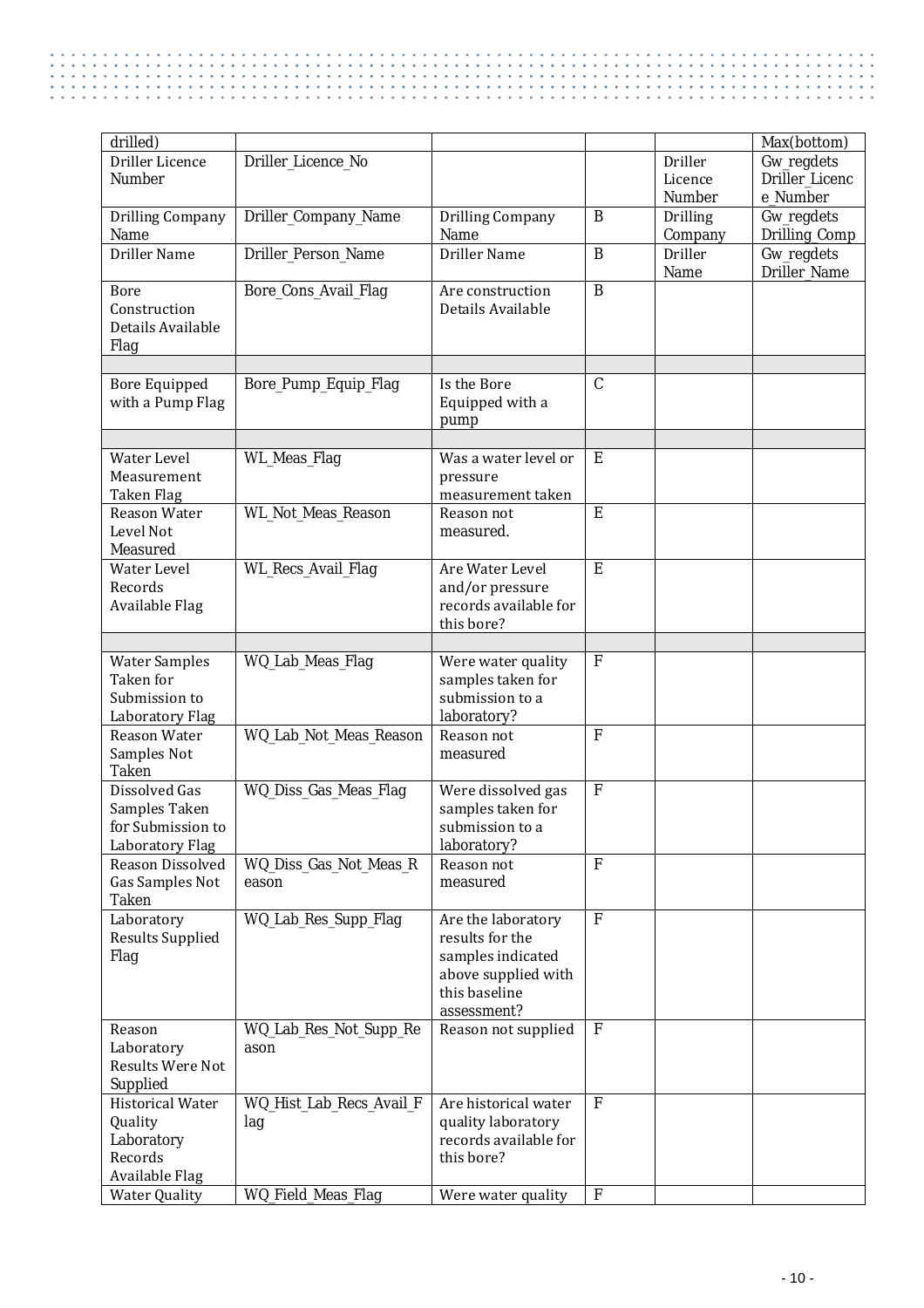| Field<br>Measurements<br>Taken Flag                                          |                                        | field measurements<br>taken?                                                  |                |  |
|------------------------------------------------------------------------------|----------------------------------------|-------------------------------------------------------------------------------|----------------|--|
| Reason Water<br><b>Quality Field</b><br>Measurements<br>not taken            | WQ_Field_Not_Meas_Reaso<br>$\mathbf n$ | Reason not<br>measured                                                        | $\mathbf{F}$   |  |
| <b>Historical Water</b><br><b>Quality Field</b><br>Records<br>Available Flag | WQ_Hist_Field_Recs_Avail_<br>Flag      | Are historical water<br>quality field records<br>available for this<br>bore?  | $\mathbf{F}$   |  |
| Sample &<br>Measurement<br>Point at Bore<br>Head Flag                        | WQ_Meas_Point_Bore_Hea<br>d_Flag       | Was the sampling<br>point and field<br>measurement point<br>at the bore head? | $\mathbf{F}$   |  |
| Sample &<br>Measurement<br>Point Description                                 | WQ_Meas_Point_Desc                     | <b>Measurement Point</b><br>Description                                       | $\mathbf{F}$   |  |
| <b>Bore Purged</b><br>According to<br><b>Guidelines Flag</b>                 | WQ_Purge_per_Guidelines<br>_Flag       | Was bore purged<br>according to<br>guidelines?                                | $\mathbf{F}$   |  |
| Purging Method<br>Description                                                | WQ_Purge_Meth_Desc                     | Purge Method<br>Description                                                   | $\overline{F}$ |  |
| Samples Taken<br><b>Using Existing</b><br>Pump on Bore<br>Flag               | WQ_Samp_Exist_Pump_Fla<br>g            | Were samples taken<br>using existing pump<br>on bore?                         | $\mathbf{F}$   |  |
| Sampling Setup<br>Description                                                | WQ_Samp_Setup_Desc                     | <b>Sampling Setup</b><br>Description.                                         | $\mathbf F$    |  |

# <span id="page-18-0"></span>**4.2 Description of Attributes**

#### <span id="page-18-1"></span>**4.2.1 Tenure Holder Bore ID**

The ID given to the bore by the tenure holder in the first baseline assessment. Any subsequent assessments on the bore irrespective of tenure holder must use this bore ID.

#### <span id="page-18-2"></span>**4.2.2 GWDB RN**

The unique registered number (RN) of the bore allocated by DNRM and stored in the DNRM Groundwater Database (GWDB)

#### <span id="page-18-3"></span>**4.2.3 GWDB RN Comments**

Any comments relating to the unique registered number (RN) of the bore that has been allocated by DNRM in the Groundwater Database (GWDB). For example, the comments may relate to any uncertainty about the registered number.

#### <span id="page-18-4"></span>**4.2.4 Lot**

<span id="page-18-5"></span>The number of the lot on a plan on which the facility is located.

#### **4.2.5 Plan**

<span id="page-18-6"></span>The number of the plan that contains the lot on which the facility is located.

#### **4.2.6 Datum**

The datum relating to the geographic co-ordinates. The following codes are available.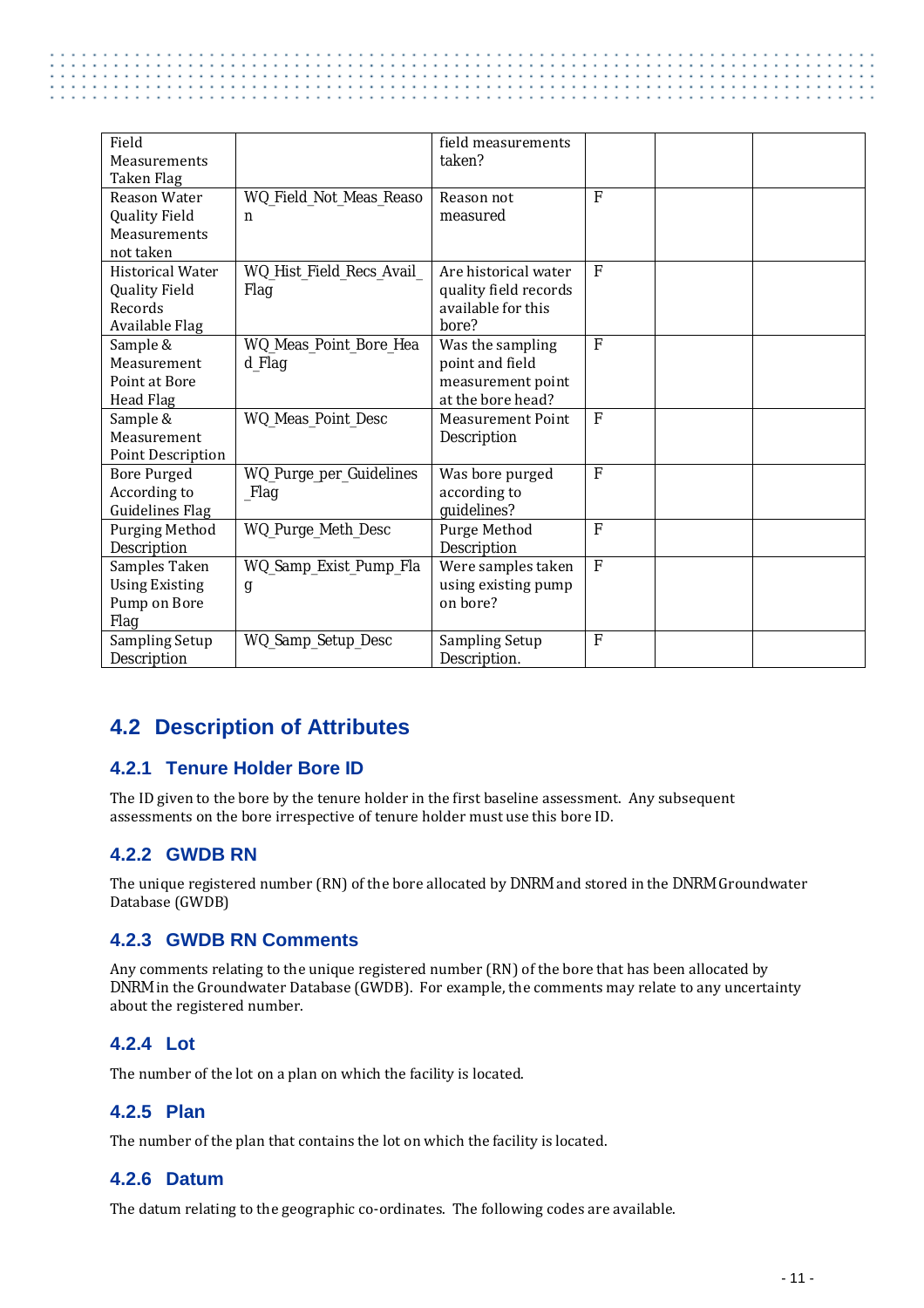| Code  | Datum |
|-------|-------|
| GDA94 | DA94  |

<span id="page-19-0"></span>All data must be provided and stores as GDA94.

#### **4.2.7 Latitude**

The latitude and longitude are used to describe the position of the facility on the earth's surface. Latitude must be in decimal degrees, negative, and have a minimum of 6 decimal places.

#### <span id="page-19-1"></span>**4.2.8 Longitude**

The latitude and longitude are used to describe the position of the facility on the earth's surface. Longitude must be in decimal degrees and have a minimum of 6 decimal places.

#### <span id="page-19-2"></span>**4.2.9 Location Method**

The method used to locate the bore. The following location method codes are available.

| Code       | <b>Location Method</b>    |
|------------|---------------------------|
| <b>GPS</b> | GPS – Non Differential    |
| <b>DGP</b> | <b>GPS</b> - Differential |
| SVY        | Surveyed                  |

#### <span id="page-19-3"></span>**4.2.10 Facility Type**

The type of groundwater facility to indicate if the bore is sub-artesian or various types of artesian bore. The following facility type codes are available.

| Code      | <b>Facility Type</b>              |
|-----------|-----------------------------------|
| <b>SF</b> | Sub-Artesian                      |
| AF        | Artesian Bore – controlled flow   |
| AU        | Artesian Bore – Uncontrolled flow |
|           | Artesian Bore – Ceased to flow    |

#### <span id="page-19-4"></span>**4.2.11 Works Status**

The status of the works when the assessment was undertaken. The following status codes are available.

| <b>Code</b> | <b>Works Status</b>         |
|-------------|-----------------------------|
| EX          | Existing                    |
| AU          | Abandoned but still useable |

#### <span id="page-19-5"></span>**4.2.12 Local Bore Name**

<span id="page-19-6"></span>The local name of the bore.

#### **4.2.13 Property Name**

<span id="page-19-7"></span>The name of the property that the bore is located on.

#### **4.2.14 Tenure Type**

The type of tenure. The following tenure type codes are available.

| Code               | <b>Works Status</b>          |
|--------------------|------------------------------|
|                    | Petroleum Lease              |
| $\Delta \text{TP}$ | <b>Authority to Prospect</b> |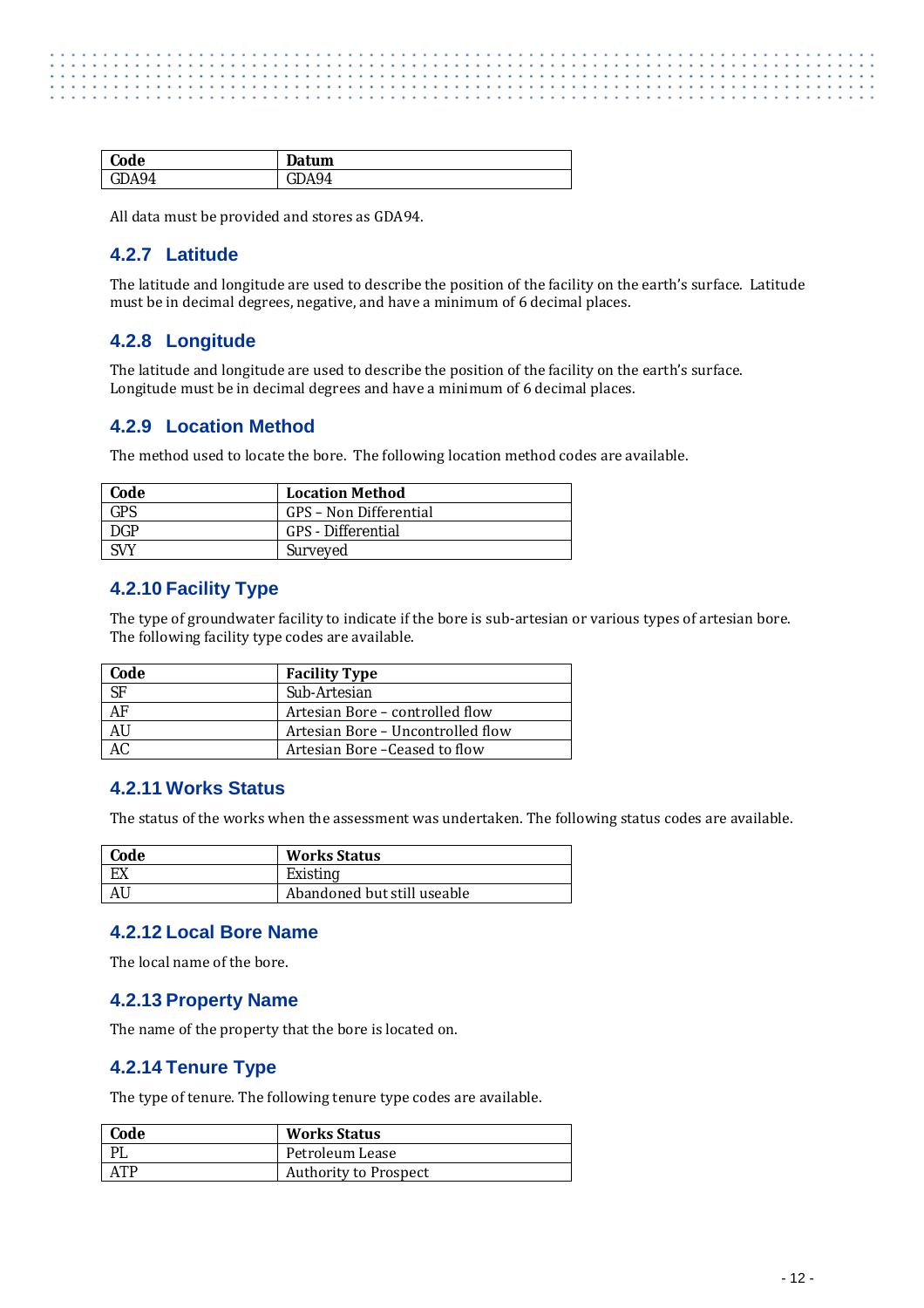#### <span id="page-20-0"></span>**4.2.15 Tenure Number**

<span id="page-20-1"></span>The number of the tenure that the bore is located on.

#### **4.2.16 Tenure Holder Block Name**

<span id="page-20-2"></span>The tenure holder block name.

#### **4.2.17 Comments**

<span id="page-20-3"></span>Comments that may assist with identifying and locating the bore.

#### **4.2.18 Drilled Date**

The date the original bore was drilled. (Not the date of any subsequent deepening). If only the year the bore was drilled is known then a day and month of one should be used to complete the date. Eg 1/1/1976.

#### <span id="page-20-4"></span>**4.2.19 Depth of Bore**

<span id="page-20-5"></span>The maximum depth the bore was drilled in meters.

#### **4.2.20 Driller Licence Number**

<span id="page-20-6"></span>The licence number of the driller who drilled the initial bore at the site.

#### **4.2.21 Drilling Company Name**

<span id="page-20-7"></span>The name of the drilling company who drilled the initial bore at the site.

#### **4.2.22 Driller Name**

<span id="page-20-8"></span>The name of the driller (person) who drilled the initial bore at the site.

#### **4.2.23 Bore Construction Details Available Flag**

Indicates if bore construction details are available for the bore. The following codes are available.

| Code | <b>Bore Construction Details</b><br><b>Available</b> |
|------|------------------------------------------------------|
|      | Yes                                                  |
|      | N٥                                                   |

#### <span id="page-20-9"></span>**4.2.24 Bore Equipped with a Pump Flag**

Indicates if the bore was equipped with a pump during the assessment. The following codes are available.

| <b>Code</b> | <b>Bore Equipped with a Pump</b> |
|-------------|----------------------------------|
|             | Yes                              |
|             |                                  |

#### <span id="page-20-10"></span>**4.2.25 Water Level Measurement Taken Flag**

Indicates if a water level or pressure measurement was taken at the bore during the assessment. The following codes are available.

| Code | <b>Water Level Measurement</b><br><b>Taken</b> |
|------|------------------------------------------------|
|      | Yes                                            |
|      | No                                             |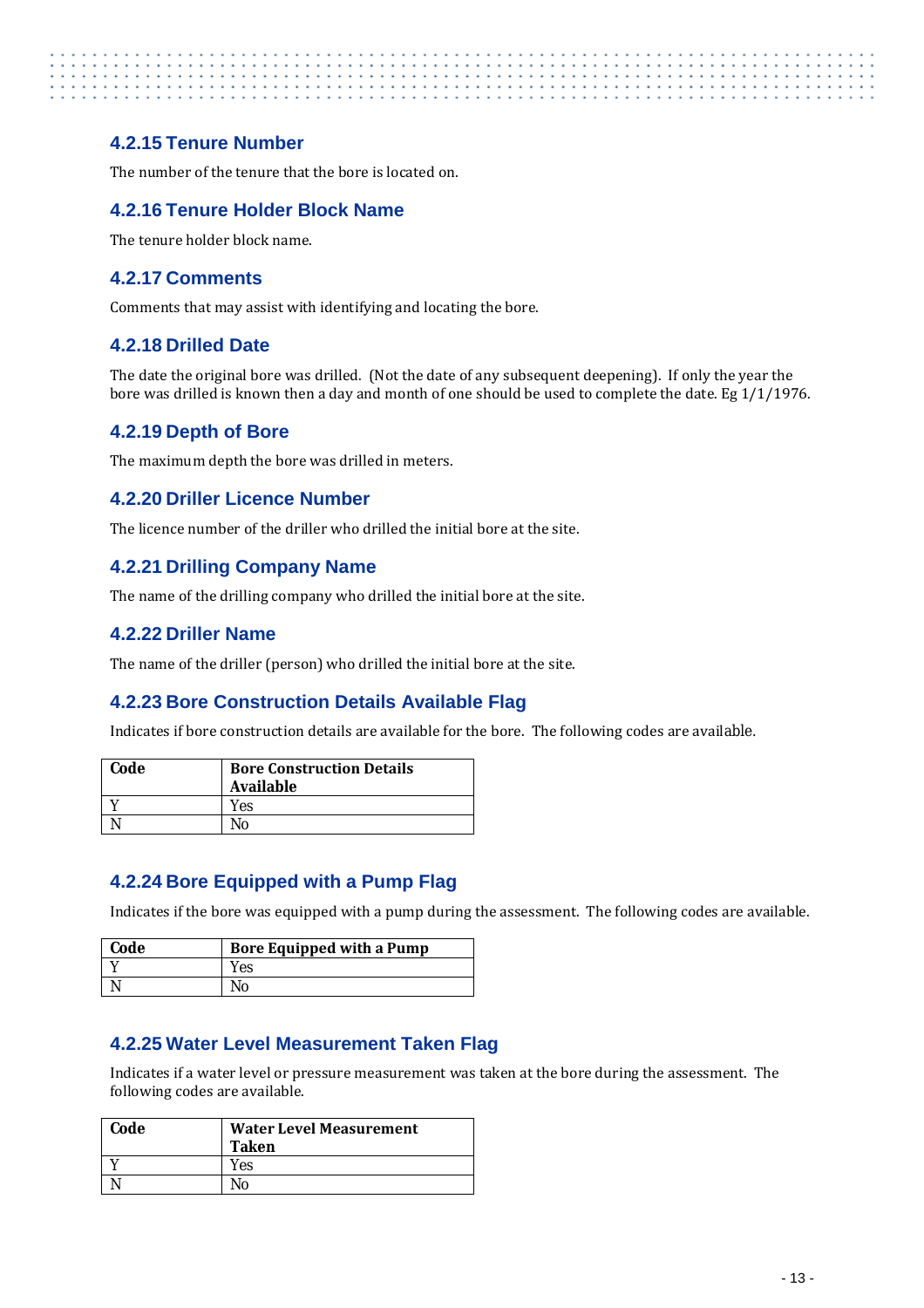#### <span id="page-21-0"></span>**4.2.26 Reason Water Level Measurement Not Taken**

Records the reason why a water level or pressure measurement was not taken from the bore during the assessment.

#### <span id="page-21-1"></span>**4.2.27 Water Level Records Available Flag**

Indicates if water level and/or pressure records are available for the bore. The following codes are available.

| <b>Code</b> | <b>Water Level Records Available</b> |
|-------------|--------------------------------------|
|             | Yes                                  |
|             |                                      |

#### <span id="page-21-2"></span>**4.2.28 Water Samples Taken for Submission to Laboratory Flag**

Indicates if water quality samples were taken for submission to a laboratory. The following codes are available.

| Code | <b>Water Samples Taken for</b><br><b>Submission to Laboratory</b> |
|------|-------------------------------------------------------------------|
|      | Yes                                                               |
|      | Nο                                                                |

#### <span id="page-21-3"></span>**4.2.29 Reason Water Samples Not Taken**

The reason water quality samples were not taken for submission to a laboratory.

#### <span id="page-21-4"></span>**4.2.30 Dissolved Gas Samples Taken for Submission to Laboratory Flag**

Indicates if dissolved gas samples were taken for submission to a laboratory. The following codes are available.

| Code | Dissolved Gas Samples Taken for |
|------|---------------------------------|
|      | <b>Submission to Laboratory</b> |
|      | Yes                             |
|      | Nο                              |

#### <span id="page-21-5"></span>**4.2.31 Reason Dissolved Gas Samples Not Taken**

The reason dissolved gas samples were not taken for submission to a laboratory

#### <span id="page-21-6"></span>**4.2.32 Laboratory Results Supplied Flag**

Indicates if water quality laboratory results for the samples taken during the baseline assessment are supplied. The following codes are available.

| Code | <b>Water Quality Laboratory</b><br><b>Results Supplied</b> |
|------|------------------------------------------------------------|
|      | Yes                                                        |
|      | Nο                                                         |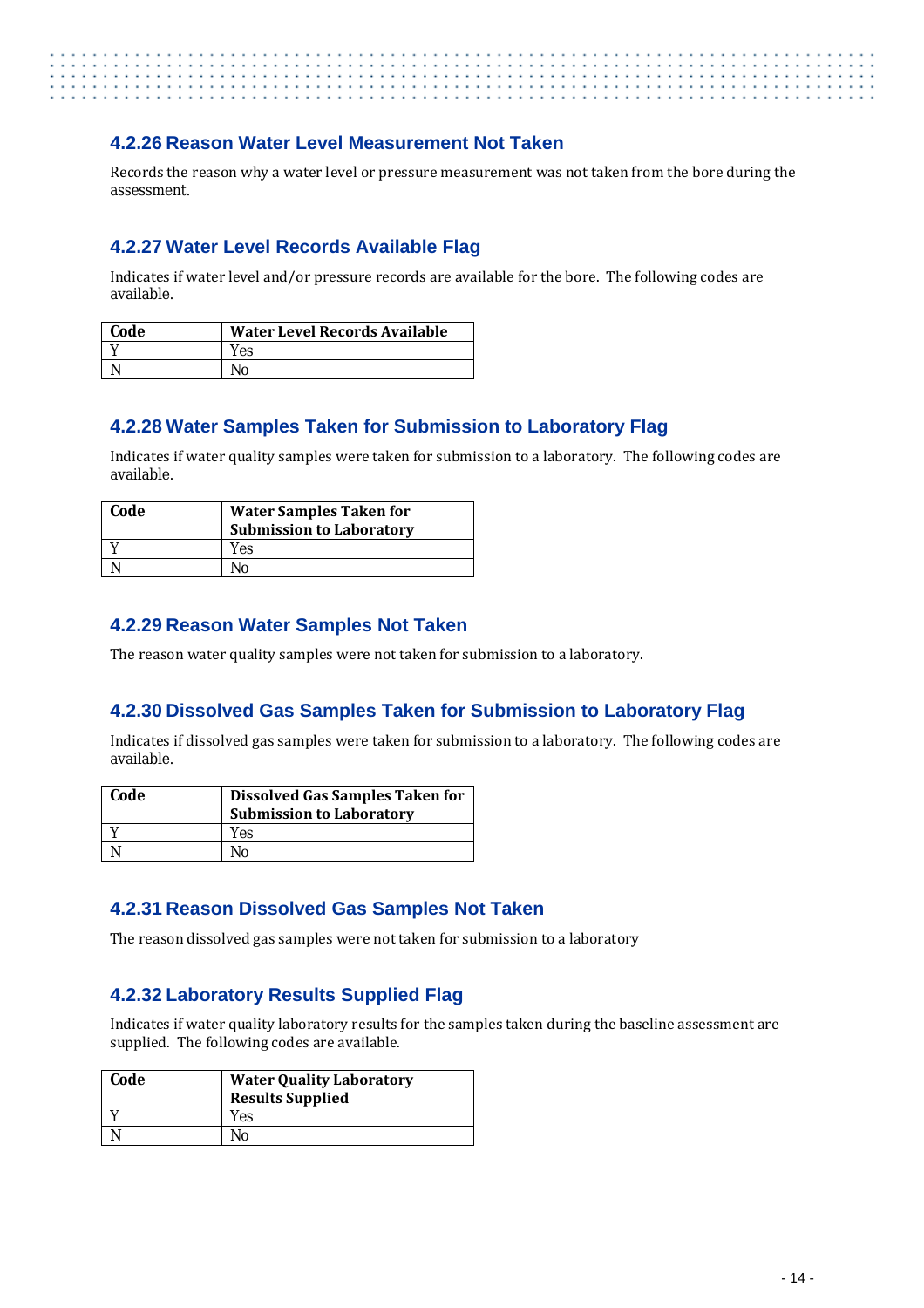#### <span id="page-22-0"></span>**4.2.33 Reason Laboratory Results were not supplied**

The reason why water quality laboratory results for the samples taken during the baseline assessment have not been supplied.

#### <span id="page-22-1"></span>**4.2.34 Historical Water Quality Laboratory Records Available Flag**

Indicates if historical water quality laboratory records are available for the bore. The following codes are available.

| Code | <b>Historical Water Quality</b><br><b>Laboratory Records Available</b> |
|------|------------------------------------------------------------------------|
|      | Yes                                                                    |
|      | N٥                                                                     |

#### <span id="page-22-2"></span>**4.2.35 Water Quality Field Measurements Taken Flag**

Indicates if water quality field measurements were taken at the bore during the assessment. The following codes are available.

| Code | <b>Water Quality Field</b><br><b>Measurements Taken</b> |
|------|---------------------------------------------------------|
|      | Yes                                                     |
|      | No                                                      |

#### <span id="page-22-3"></span>**4.2.36 Reason Water Quality Field Measurements Not Taken**

Records the reason why water quality field measurements were not taken from the bore during the assessment.

#### <span id="page-22-4"></span>**4.2.37 Historical Water Quality Field Records Available Flag**

Indicates if historical water quality field records are available for the bore. The following codes are available.

| Code | <b>Historical Water Quality Field</b><br>Records Available |
|------|------------------------------------------------------------|
|      | Yes                                                        |
|      | No                                                         |

#### <span id="page-22-5"></span>**4.2.38 Sample and Measurement Point at Bore Head Flag**

Indicates if the sampling point for laboratory water quality samples and measurement point for field water quality measurements was at the bore head. The following codes are available.

| Code | <b>Sample and Measurement Point</b><br>at Bore Head |
|------|-----------------------------------------------------|
|      | Yes                                                 |
|      | No                                                  |

#### <span id="page-22-6"></span>**4.2.39 Sample and Measurement Point Description**

A description of the location of the sampling point for laboratory water quality samples and measurement point for field water quality measurements, if they were not taken at the bore head. The description must include a GPS reading at the location in the format described in the latitude and longitude sections above. The datum should also be documented (locations must currently be provided in GDA94).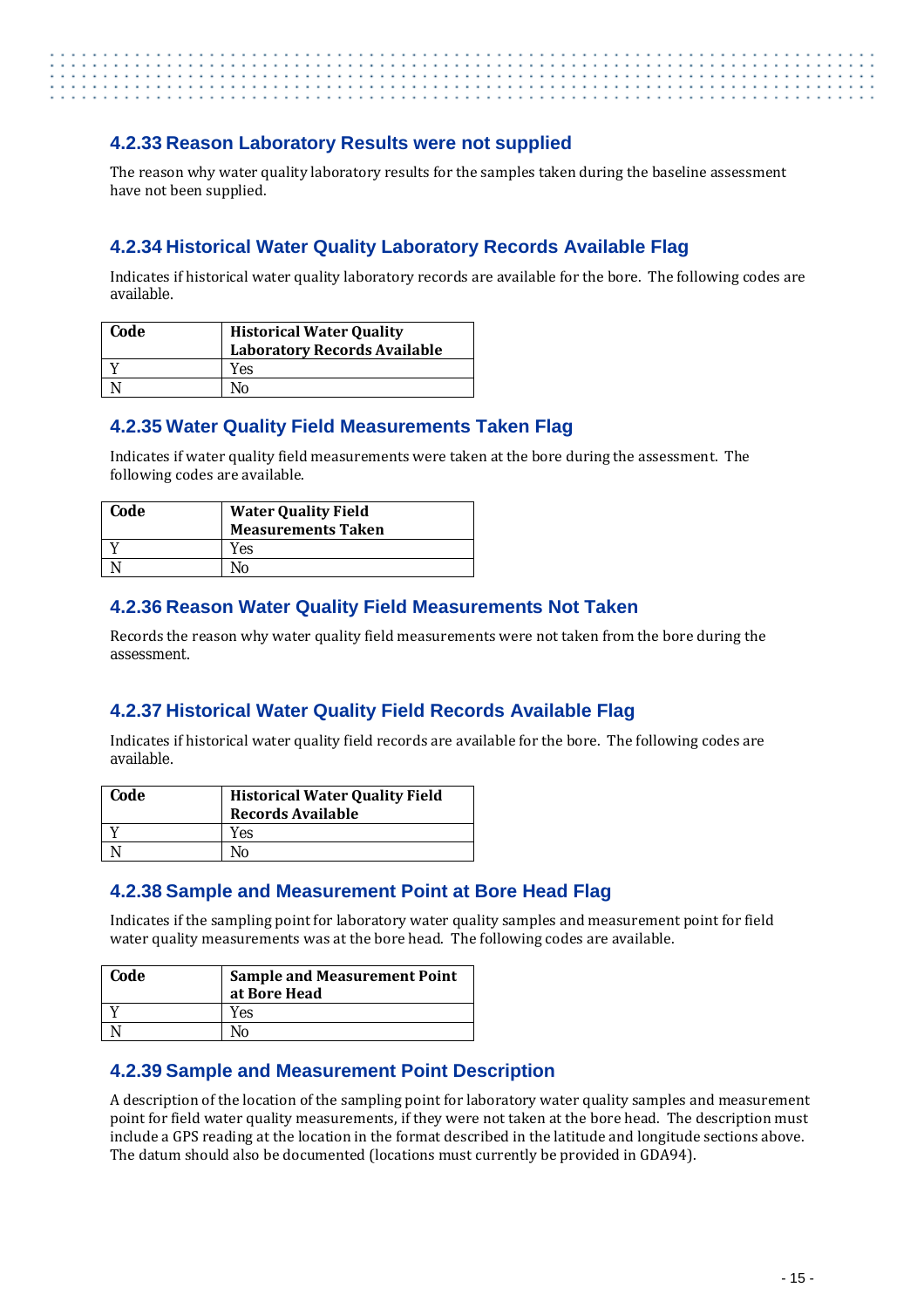#### <span id="page-23-0"></span>**4.2.40 Bore Purged According to Guidelines Flag**

Indicates if the bore was purged according to the Baseline Assessment Guideline. The following codes are available.

| Code | <b>Bore Purged According to</b><br><b>Guidelines Flag</b> |
|------|-----------------------------------------------------------|
|      | Yes                                                       |
|      | Nο                                                        |

#### <span id="page-23-1"></span>**4.2.41 Purging Method Description**

A description of the method used to purge the bore, if it was not purged according to the Baseline Assessment Guideline.

#### <span id="page-23-2"></span>**4.2.42 Samples Taken Using Existing Pump on Bore Flag**

Indicates if water quality samples were taken using the existing pump on the bore. The following codes are available.

| Code | <b>Samples Taken Using Existing</b><br><b>Pump on Bore</b> |
|------|------------------------------------------------------------|
|      | Yes                                                        |
|      | No                                                         |

#### <span id="page-23-3"></span>**4.2.43 Sampling Setup Description**

A description of the sampling setup if the water quality samples were not taken using the existing pump on the bore.

# <span id="page-23-4"></span>**5 Facility Purpose**

# <span id="page-23-5"></span>**5.1 Introduction**

This table stores the purpose of the bore. The bore may have one or a number of purposes.

Oracle Table Name: PAG FACILITY PURPOSE Baseline Assessment Form Reference: Part D Purpose of Bore

Note there is no GWDB reference for this table.

| <b>Attribute Name</b>                       | Database Column Name    | <b>Baseline Assessment Form Name</b> | <b>Form Part</b> |
|---------------------------------------------|-------------------------|--------------------------------------|------------------|
| <b>Facility Purpose</b>                     | <b>Facility Purpose</b> | Purpose of Bore                      |                  |
| Other Facility Purpose   Other_Purpose_Desc |                         | Purpose of Bore – Other -            |                  |
|                                             |                         | <b>Description</b>                   |                  |

# <span id="page-23-6"></span>**5.2 Description of Attributes**

#### <span id="page-23-7"></span>**5.2.1 Facility Purpose**

This is the purpose that the bore is used for. The bore may have one or a number of purposes. The following codes are available.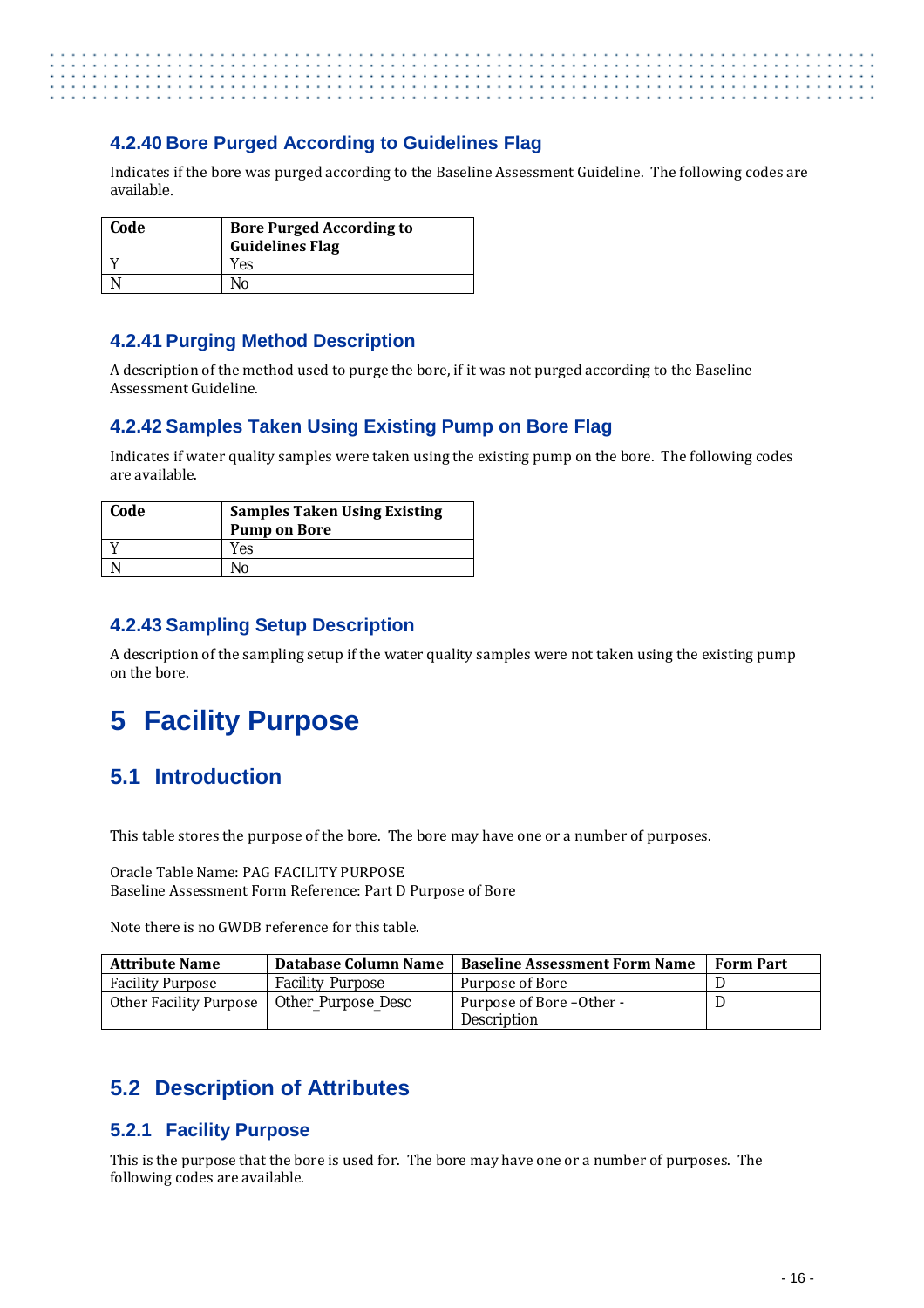| Code                              | <b>Facility Purpose</b>                         |
|-----------------------------------|-------------------------------------------------|
| <b>AGRICULTURE</b>                | Agriculture                                     |
| AM                                | <b>Amenities</b>                                |
| <b>ANY</b>                        | Any                                             |
| AQ                                | Aquaculture                                     |
| CAR                               | Containment of Contaminated Agricultural Runoff |
| C <sub>0</sub>                    | Commercial                                      |
| CON                               | Construction                                    |
| DA                                | Dairying                                        |
| <b>DCF</b>                        | Divert the Course of Flow                       |
| DO                                | Domestic Supply                                 |
| <b>DVG</b>                        | <b>Destroy Vegetation</b>                       |
| <b>DW</b>                         | Dewatering                                      |
| ECO                               | Eco-tourism                                     |
| EF                                | <b>Educational Facility</b>                     |
| <b>EXC</b>                        | Excavate                                        |
| FF                                | Fire fighting                                   |
| <b>FLUSH</b>                      | <b>Environmental Flush Dilution</b>             |
| GD                                | <b>Group Domestic</b>                           |
| GR                                | Groundwater Recharge                            |
| $\mathbf{IN}$                     | Industrial                                      |
| $\ensuremath{\mathsf{IR}}\xspace$ | Irrigation                                      |
| IS                                | Standby Irrigation                              |
| <b>IW</b>                         | Impound Water                                   |
| <b>LOSS</b>                       | <b>Distribution Loss</b>                        |
| MI                                | Mining                                          |
| <b>PFL</b>                        | Place Fill                                      |
| <b>RDL</b>                        | Rehabilitating Degraded Land                    |
| <b>REA</b>                        | Requirement of an Environmental Authority       |
| RL                                | <b>Relift Water</b>                             |
| <b>RURAL</b>                      | Rural                                           |
| <b>SD</b>                         | Stock and/or Domestic                           |
| SI                                | <b>Stock Intensive</b>                          |
| <b>ST</b>                         | <b>Stock</b>                                    |
| <b>SWM</b>                        | Site Water Management                           |
| TP                                | <b>Test Purposes</b>                            |
| TW                                | Town Water Supply                               |
| <b>URBAN</b>                      | Urban                                           |
| WH                                | Water harvesting                                |
| <b>OTH</b>                        | Other                                           |

Other facility purposes can be added to this list as the need arises.

### <span id="page-24-0"></span>**5.2.2 Other Facility Purpose**

Records the purpose for the bore if its purpose is other than those listed above (The code of '**OTH**' should also be placed in the 'facility purpose' above in these instances).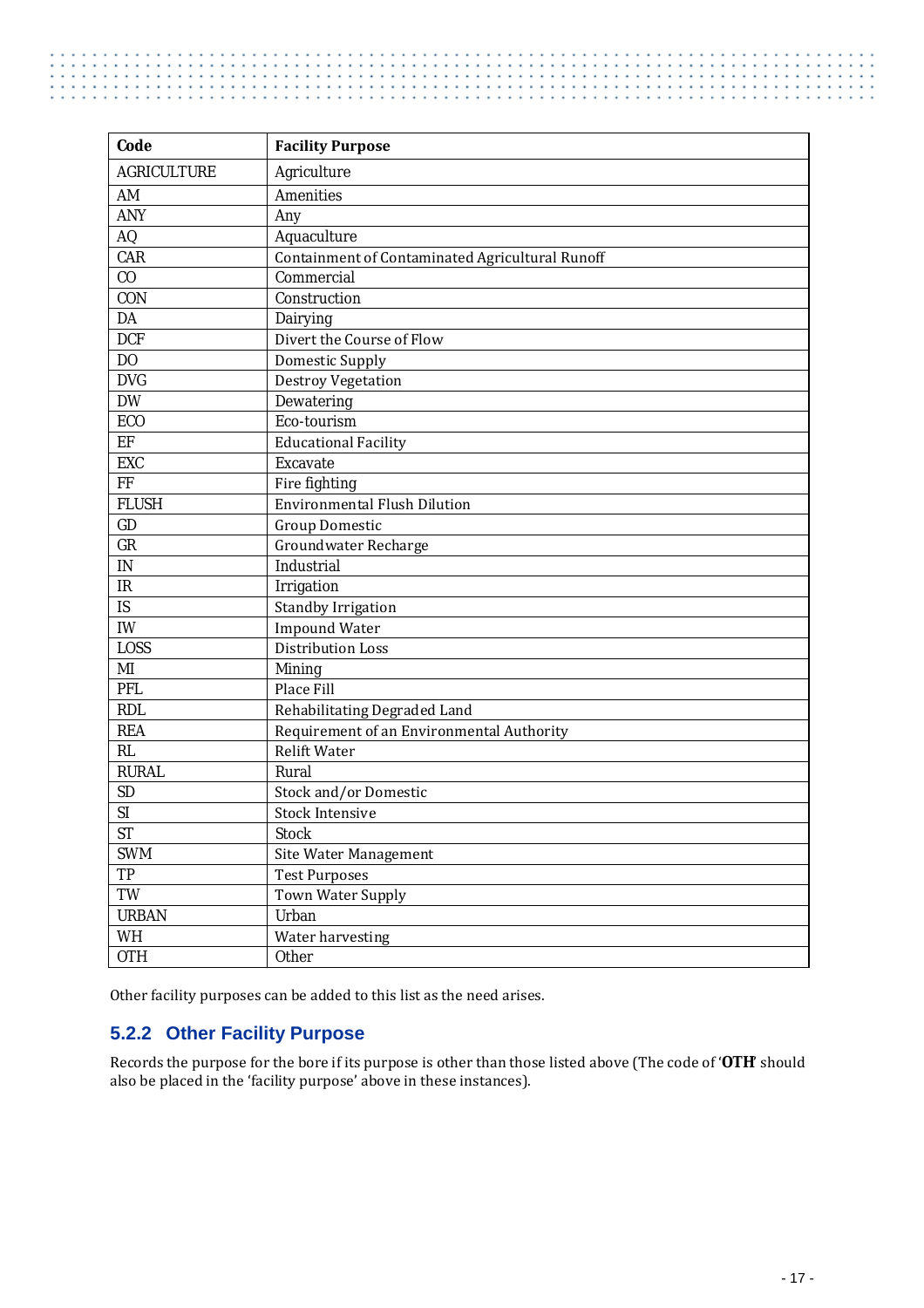# <span id="page-25-0"></span>**6 Water Level**

. . . . . . . . . . .

# <span id="page-25-1"></span>**6.1 Introduction**

This table stores details relating to the water level or pressure measurement collected during the baseline assessment.

Oracle Table Name: PAG WATER LEVEL Baseline Assessment Form Reference: Part E

Note there is no GWDB reference for this table.

| <b>Attribute Name</b>                                       | Database Column Name     | <b>Baseline Assessment Form</b><br><b>Name</b>                                              | Form<br>Part |
|-------------------------------------------------------------|--------------------------|---------------------------------------------------------------------------------------------|--------------|
| Date and Time                                               | Meas_Date_Time           |                                                                                             |              |
| Measurement Type                                            | Measurement_Type         |                                                                                             |              |
| Water Level                                                 | Water_Level_Depth        | Water Level (depth from ground in<br>metres)                                                | E            |
| Method of Measuring Water<br>Level                          | Water_Level_Method_Desc  | Method of measuring water level                                                             | E            |
| <b>Pressure</b>                                             | Art Pressure             | Artesian Pressure                                                                           | E            |
| <b>Method of Measuring</b>                                  | Art_Pres_Method_Desc     | Method of Measuring Pressure                                                                | E            |
| Pressure                                                    |                          |                                                                                             |              |
| Datum (Reference) Point<br>Description                      | Reference Point Desc     | Datum Point Description                                                                     | E            |
| Distance from Datum<br>(Reference) point to Ground<br>Level | Dist_Ref_Point_To_Ground | Height of datum above ground<br>level                                                       | E            |
| Antecedent or Current<br>Conditions                         | Antecedent Cond Desc     | Antecedent or current conditions<br>relevant to the water level or<br>pressure measurement. | E            |
| <b>Comments</b>                                             | Comments                 |                                                                                             |              |

## <span id="page-25-2"></span>**6.2 Description of Attributes**

#### <span id="page-25-3"></span>**6.2.1 Date and Time**

<span id="page-25-4"></span>The date and time the water level or pressure was measured.

#### **6.2.2 Measurement Type**

The type of measurement that was taken. The following codes are available.

| Code        | <b>Measurement Type</b> |
|-------------|-------------------------|
|             | Water Level             |
| <b>PRES</b> | Pressure                |

#### <span id="page-25-5"></span>**6.2.3 Water Level**

The water level refers to the distance **from the ground level** to the water surface in a sub-artesian bore when it is in a fully recovered state.

Measurements must have a minus sign entered in the field with the value for the Measurements. Eg. -4.32

Values are stored in metres to two decimal places.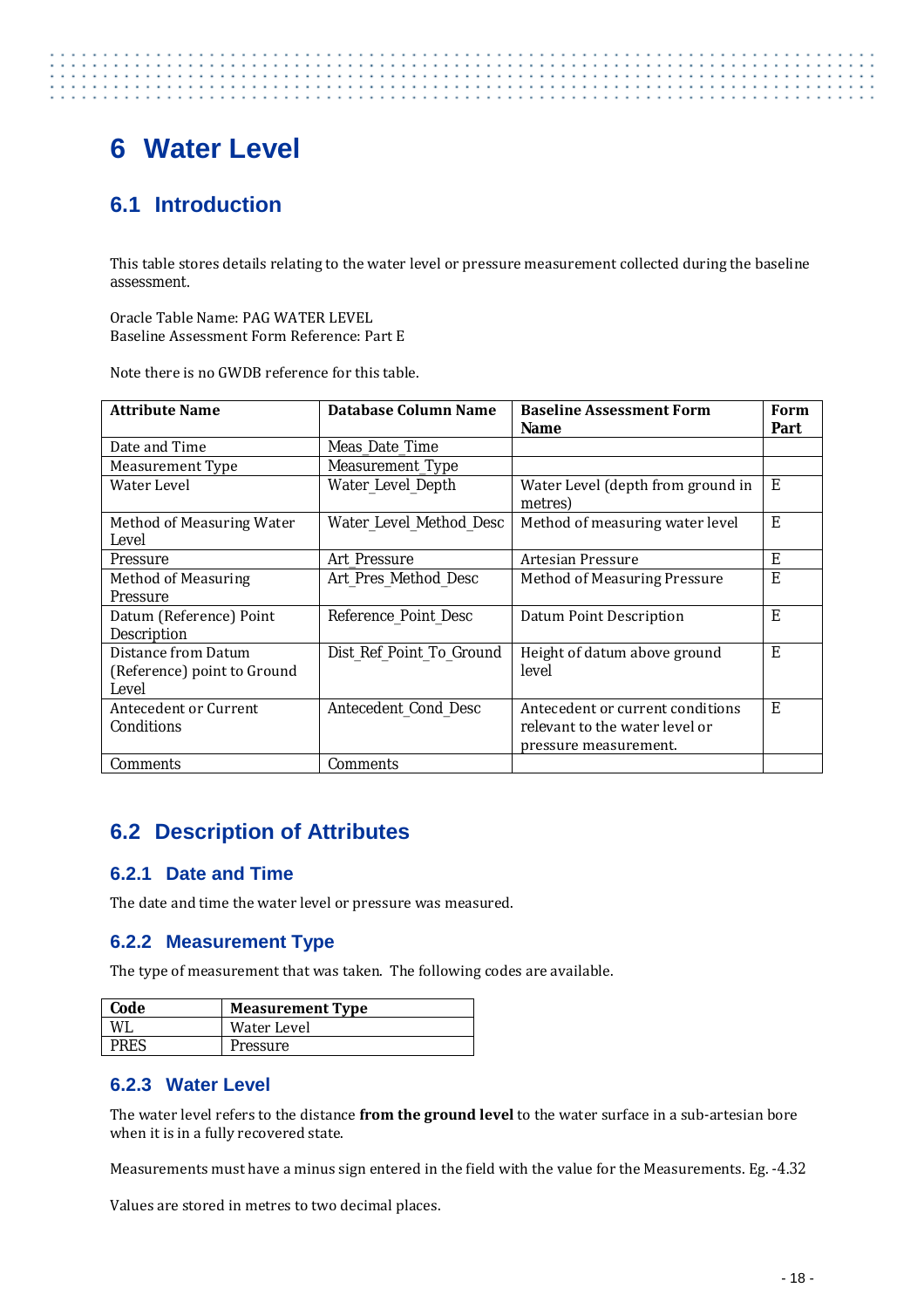#### <span id="page-26-0"></span>**6.2.4 Method of Measuring Water Level**

Describes the method of measuring the water level.

#### <span id="page-26-1"></span>**6.2.5 Pressure**

The pressure measured on an artesian bore in KPa.

#### <span id="page-26-2"></span>**6.2.6 Method of Measuring Pressure**

The method of measuring the pressure on the artesian bore.

#### <span id="page-26-3"></span>**6.2.7 Datum (Reference Point) Description**

Describes the reference point (also called measurement point or datum) used to measure the water level or pressure from the bore.

#### <span id="page-26-4"></span>**6.2.8 Distance from Datum (Reference Point) to Ground Level**

Distance measured from the Reference point to Ground Level. Values are always positive and stored in metres to two decimal places.

Values are stored in metres to two decimal places.

#### <span id="page-26-5"></span>**6.2.9 Antecedent or Current Conditions**

Describes any conditions at the time and / or antecedent conditions that may have influenced the water level or pressure reading that was recorded.

#### <span id="page-26-6"></span>**6.2.10 Comments**

Any further comments on the way in which the water level and pressure was measured and the conditions under which the measurement was taken.

# <span id="page-26-7"></span>**7 Water Level Log**

## <span id="page-26-8"></span>**7.1 Introduction**

This table records water level measurements taken from a bore over time. The entries will usually come from a bore that is part of a water level monitoring network.

Oracle Table Name: PAG WATER LEVEL LOG Baseline Assessment Form Reference:

| <b>Attribute Name</b> | <b>Database Column Name</b> | <b>Baseline</b>   | <b>GWDB</b>        | <b>GWDB Table &amp;</b> |
|-----------------------|-----------------------------|-------------------|--------------------|-------------------------|
|                       |                             | <b>Assessment</b> | reference          | <b>Column Name</b>      |
|                       |                             | <b>Form Name</b>  |                    | (gw_wlvdets)            |
| Date and Time         | Meas Date Time              | Date              | Date               | Rdate                   |
| Measurement           | <b>Meas Point</b>           | Ref point         | Measurement        | <b>Meas Point</b>       |
| Point                 |                             |                   | point              |                         |
| Water Level           | Water_Level_Depth           | Water level       | <b>Measurement</b> | <b>Measurement</b>      |
| Depth                 |                             |                   |                    |                         |
| Source                | Source                      |                   | Logger             | Logger                  |
| Remark                | Remark                      | Remark            | Remark             | Remark                  |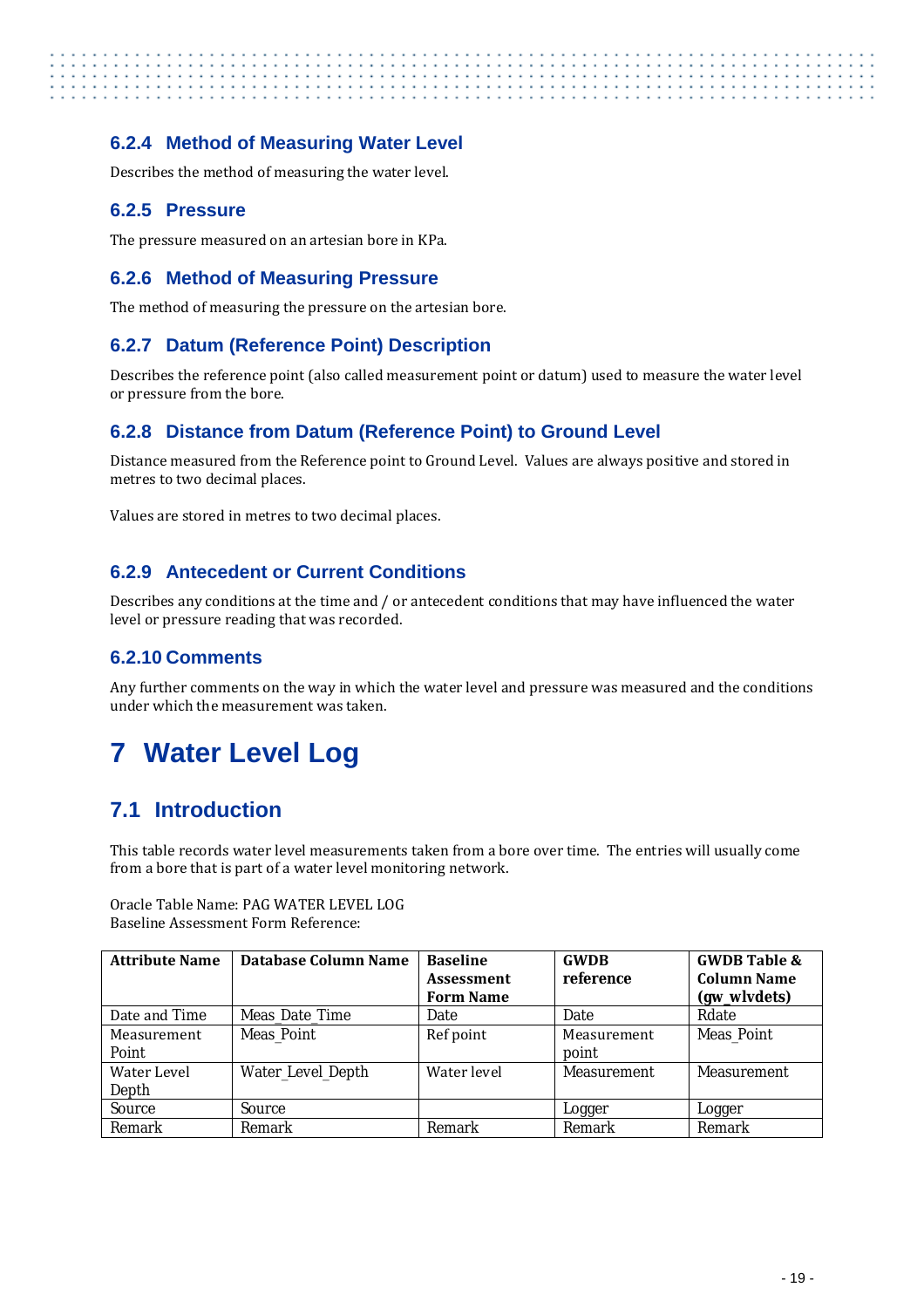# <span id="page-27-0"></span>**7.2 Description of Attributes**

#### <span id="page-27-1"></span>**7.2.1 Date and Time**

<span id="page-27-2"></span>This is the date and time the water level depth was measured.

#### **7.2.2 Measurement Point**

Water level Measurements can be taken from natural surface or a reference point. The latter is the most usual in relation to the DNRM water level monitoring network. Water level Measurements are generally only taken from natural surface when a bore is under construction. This field allows the point from where the Measurement was taken to be defined. It is essential for the correct reduction of a water level to an elevation. The following codes are available.

| Code | <b>Measurement Point</b> |
|------|--------------------------|
|      | Natural Surface          |
|      | Reference Point          |

#### <span id="page-27-3"></span>**7.2.3 Water Level Depth**

The water level Depth refers to the distance from the natural surface or reference point to the water surface in a sub-artesian bore when it is in a fully recovered state.

Standing water level measurements can be measured either up or down from a reference point. Measurements up from a reference point are recorded as a positive value with the sign understood. Measurements down must have a minus sign entered in the field with the value for the Measurements.

<span id="page-27-4"></span>Values are stored in metres to two decimal places.

#### **7.2.4 Source**

This field indicates if the water level record has been taken from a bore logger or manually. If the record has been taken from a bore logger device this field must be populated with an 'L' which stands for Logger. If the water level record has been taken manually it must be populated with an 'M'. The following codes are available.

| Code | Source |
|------|--------|
|      | Logger |
|      | Manual |

#### <span id="page-27-5"></span>**7.2.5 Remark**

This field qualifies the water level depth. It should be completed if a water level has been affected by a bore pumping nearby or if a water level has been taken after a bore has been purged.

If a bore is dry the depth from the reference point to the screen seat must be entered in the Water Level Depth field and the code for dry entered in this field. Bores that are "dry" because they are blocked must not have a record entered for that visit. The following codes are available:

| Code | Remark                |
|------|-----------------------|
|      |                       |
|      | Bore Purged           |
|      | <b>Pumping Nearby</b> |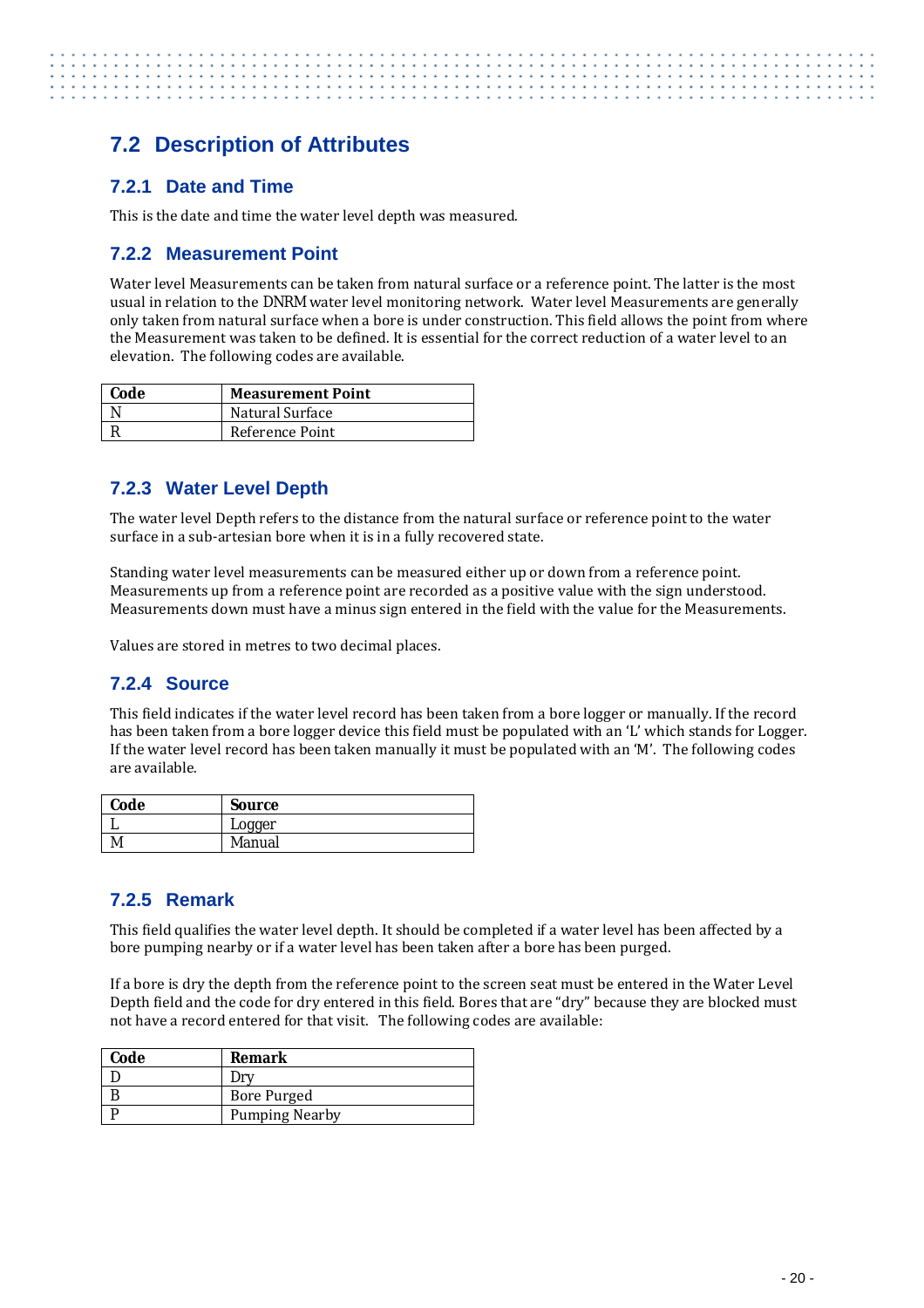# <span id="page-28-0"></span>**8 Elevation**

# <span id="page-28-1"></span>**8.1 Introduction**

This table records the Elevation of the ground immediately surrounding the borehole before it is drilled, and the elevation history of reference points on bores used for regular water level measurements.

Oracle Table Name: PAG Elevation Baseline Assessment Form Reference:

| <b>Attribute Name</b> | Database Column Name   | <b>Baseline</b><br><b>Assessment</b><br><b>Form Name</b> | <b>GWDB</b><br>reference | <b>GWDB Table &amp;</b><br><b>Column Name</b><br>(gw_elvdets) |
|-----------------------|------------------------|----------------------------------------------------------|--------------------------|---------------------------------------------------------------|
| Reference Point       | Ref Establishment_Date |                                                          | Date                     | Rdate                                                         |
| Establishment         |                        |                                                          |                          |                                                               |
| Date                  |                        |                                                          |                          |                                                               |
| Measurement           | <b>Meas Point</b>      |                                                          | Measurement              | Meas_point                                                    |
| Point                 |                        |                                                          | Point                    |                                                               |
| Method                | Elev Method            |                                                          | <b>Precision</b>         | Precision                                                     |
| Datum                 | <b>Elev Datum</b>      |                                                          | Datum                    | Datum                                                         |
| Elevation             | Elevation              |                                                          | Elevation                | Elevation                                                     |
| Measurement           | <b>Meas Date</b>       |                                                          |                          |                                                               |
| Date                  |                        |                                                          |                          |                                                               |
| <b>Comments</b>       | <b>Comments</b>        |                                                          | Source of                | Survey_Source                                                 |
|                       |                        |                                                          | detailed survey          |                                                               |

# <span id="page-28-2"></span>**8.2 Description of Attributes**

#### <span id="page-28-3"></span>**8.2.1 Reference Point Establishment Date**

For reference point elevations it is most important that the Reference Point Establishment Date is recorded correctly so that all the water level measurements taken can be correctly reduced to water level elevations.

It must be ensured that the date is the **day the reference point was established** and used for measurement and **not** the date on which it was surveyed.

When a subsequent reference point is established at a different elevation from the original (e.g. when repaired after damage) a new record must be created. This date again, must be the date the point was established and not the date it was surveyed.

This "history" of reference points enables plotting programs to plot the correct elevation based on the reference point establishment dates and the measurement dates in the Water Level Log Table.

#### <span id="page-28-4"></span>**8.2.2 Measurement Point**

The Measurement Point field is used to denote whether the Elevation recorded is for the natural surface or the reference point. The following codes are available:

| Code | <b>Measurement Point</b> |
|------|--------------------------|
|      | Natural Surface          |
|      | Reference Point          |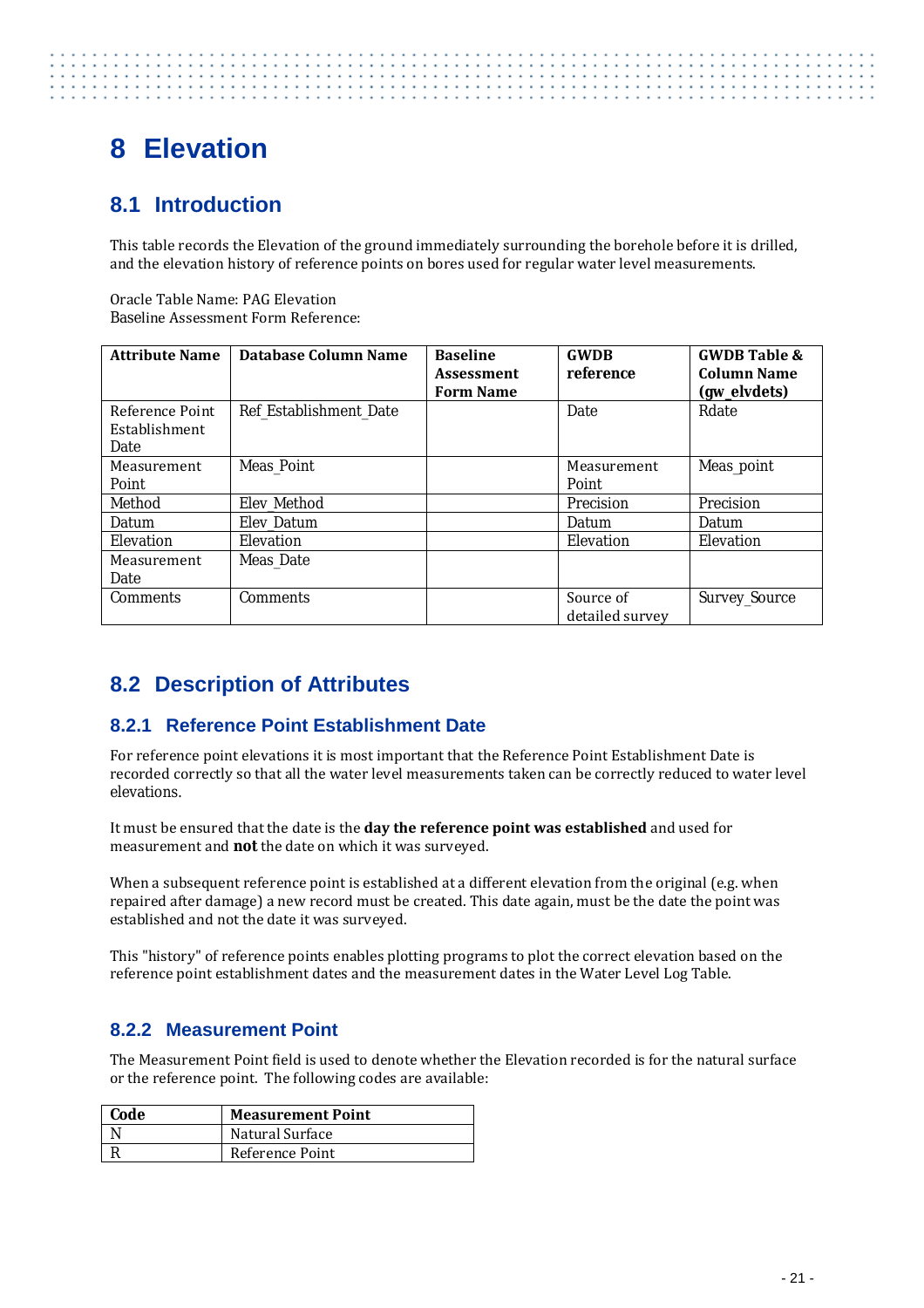#### <span id="page-29-0"></span>**8.2.3 Method**

Indicates the method used to record the Elevation. The following codes are available:

| Code       | <b>Method</b>                                |
|------------|----------------------------------------------|
| <b>SVY</b> | Surveyed                                     |
| <b>BAR</b> | Aneroid Barometer                            |
| <b>EST</b> | An Estimate using Contours                   |
| <b>GPS</b> | Global Positioning System (Non-Differential) |
| <b>DGP</b> | Differential Global Positioning system       |

#### <span id="page-29-1"></span>**8.2.4 Datum**

Defines the Datum that the Elevation is related to. The following codes are available:

| Code       | <b>Datum</b>            |
|------------|-------------------------|
| <b>AHD</b> | Australian Height Datum |
| <b>STD</b> | State Datum             |

#### <span id="page-29-2"></span>**8.2.5 Elevation**

The elevation of natural surface or the elevation of the reference point (as defined by the measurement point), in relation to the datum. A positive value indicates the point is above the datum and a minus value shows it is below the datum. A positive sign is understood. A negative sign must be entered in the field with the value for Elevation.

The only unit allowed is metres to two decimal places.

#### <span id="page-29-3"></span>**8.2.6 Measurement Date**

<span id="page-29-4"></span>The date the elevation measurement was taken (date the measurement point was surveyed).

#### **8.2.7 Comments**

This field is to provide comments and further information on how the elevation was measured.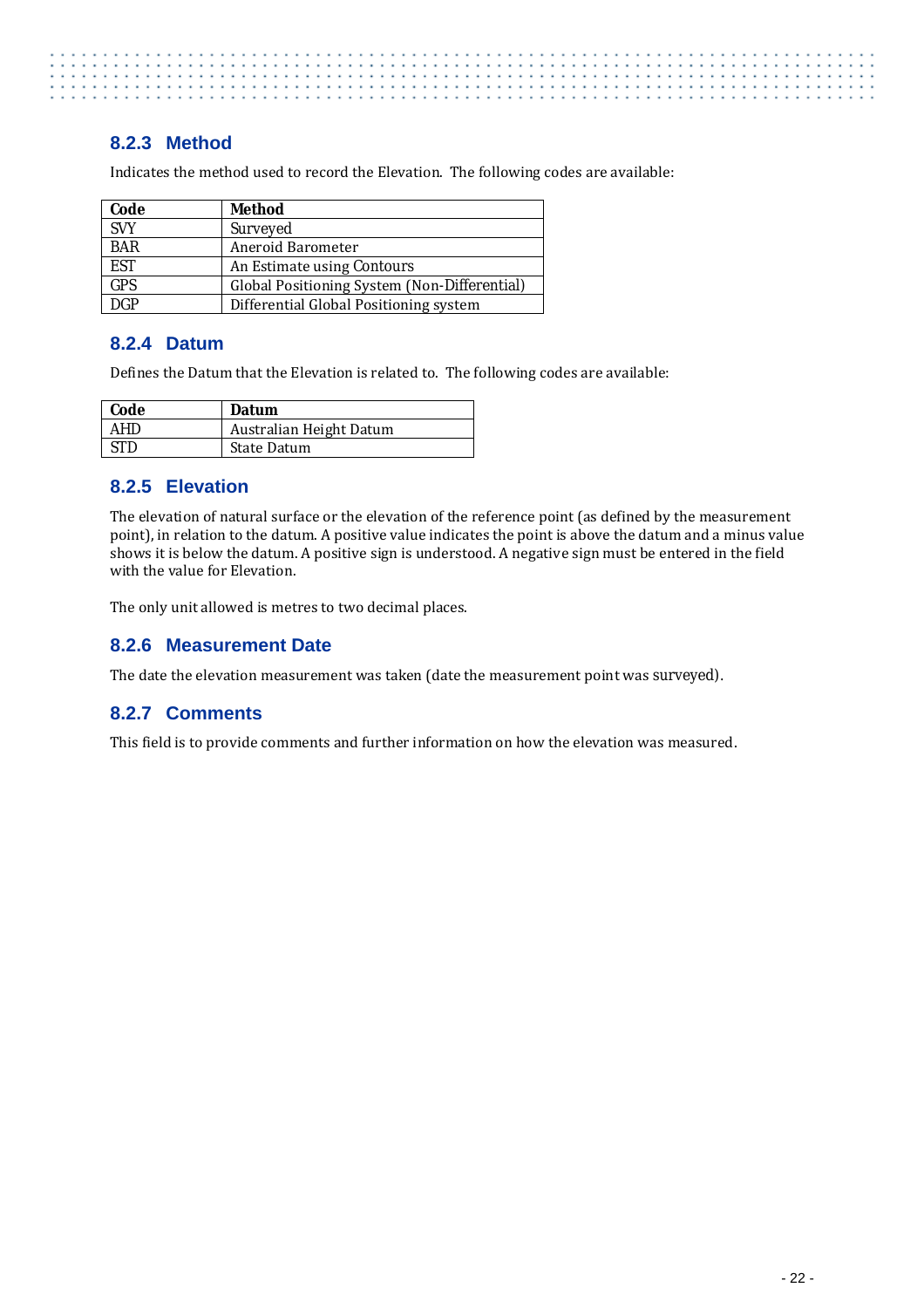# <span id="page-30-0"></span>**9 Water Quality Field Results**

## <span id="page-30-1"></span>**9.1 Introduction**

. . . . . . . . . . . . . . . . . **Service State** 

> This table records water quality measurements that have been taken in the field (including dissolved gas measurements). Note that this information must be provided and stored in the units indicated.

Oracle Table Name: PAG WQ Field Result Baseline Assessment Form Reference: Part F: Water Quality – Field Measurements & Field Dissolved Gas Measurements

| <b>Attribute</b><br><b>Name</b> | <b>Database Column Name</b> | <b>Baseline</b><br><b>Assessment</b> | Form<br>Part              | <b>GWDB</b><br>reference | <b>GWDB Table &amp;</b><br><b>Column Name</b> |
|---------------------------------|-----------------------------|--------------------------------------|---------------------------|--------------------------|-----------------------------------------------|
|                                 |                             | <b>Form Name</b>                     |                           |                          | (gw_fieldqs)                                  |
| Date and Time                   | Result_Date_Time            |                                      |                           | Date                     | Rdate                                         |
| <b>Result Number</b>            | <b>Result No</b>            |                                      |                           |                          |                                               |
| pH                              | PH                          | pH                                   | $\boldsymbol{\mathrm{F}}$ | pH                       | pH                                            |
| Temperature                     | Temp                        | Temp                                 | $\overline{F}$            | Temperature              | Temp                                          |
| Conductivity                    | <b>Elec Cond</b>            | Electrical                           | $\overline{F}$            | Conductivity             | Conduct                                       |
|                                 |                             | Conductivity                         |                           |                          |                                               |
| HCO3 Alkalinity                 | HCO3_ALK_CACO3              | HCO3 Alkalinity                      | $\overline{F}$            |                          |                                               |
| as CaCO3                        |                             | as CaCO3                             |                           |                          |                                               |
| CO3 Alkalinity                  | CO3_ALK_CACO3               | CO3 Alkalinity                       | $\mathbf F$               |                          |                                               |
| as CaCO3                        |                             | as CaCO3                             |                           |                          |                                               |
| OH-Alkalinity                   | OH ALK CACO3                | OH-Alkalinity                        | $\overline{F}$            |                          |                                               |
| as CaCO3                        |                             | as CaCO3                             |                           |                          |                                               |
| <b>Total Alkalinity</b>         | TOT_ALK_CACO3               | <b>Total Alkalinity</b>              | $\overline{F}$            |                          |                                               |
| as CaCO3                        |                             | as CaCO3                             |                           |                          |                                               |
| Dissolved CO2                   | Diss_CO <sub>2</sub>        | Dissolved CO2                        | ${\bf F}$                 |                          |                                               |
| Dissolved H2S                   | Diss H2S                    | Dissolved H2S                        | $\overline{F}$            |                          |                                               |
| Dissolved CH4                   | Diss CH4                    | Dissolved CH4                        |                           |                          |                                               |
| <b>Dissolved Gas</b>            | Diss_Gas_Meas_Method        | Method                               | $\mathbf{F}$              |                          |                                               |
| Measurement                     |                             |                                      |                           |                          |                                               |
| Method                          |                             |                                      |                           |                          |                                               |
| <b>Dissolved Gas</b>            | Diss_Gas_Meas_Method_R      | Reason Method                        | ${\bf F}$                 |                          |                                               |
| measurement                     | eason                       | Chosen                               |                           |                          |                                               |
| <b>Method Reason</b>            |                             |                                      |                           |                          |                                               |
| <b>Water Sample</b>             | <b>Water_Samp_Source</b>    |                                      |                           | Source                   | Source                                        |
| Source                          |                             |                                      |                           |                          |                                               |
| <b>Water Sample</b>             | Water_Samp_Method           |                                      |                           | Remark                   | Samp_Method                                   |
| Method                          |                             |                                      |                           |                          |                                               |
| Purged Pumped                   | Purge_Pump_time             |                                      |                           |                          |                                               |
| Time                            |                             |                                      |                           |                          |                                               |
| Purged                          | Purge_Pump_rate             |                                      |                           |                          |                                               |
| <b>Pumping Rate</b>             |                             |                                      |                           |                          |                                               |
| Purged Volume                   | Purge_Volume                |                                      |                           |                          |                                               |
| Purged Pump                     | Purge_Pump_Intake_Dept      |                                      |                           |                          |                                               |
| <b>Intake Depth</b>             | $\mathbf h$                 |                                      |                           |                          |                                               |
| <b>Comments</b>                 | <b>Comments</b>             |                                      |                           |                          |                                               |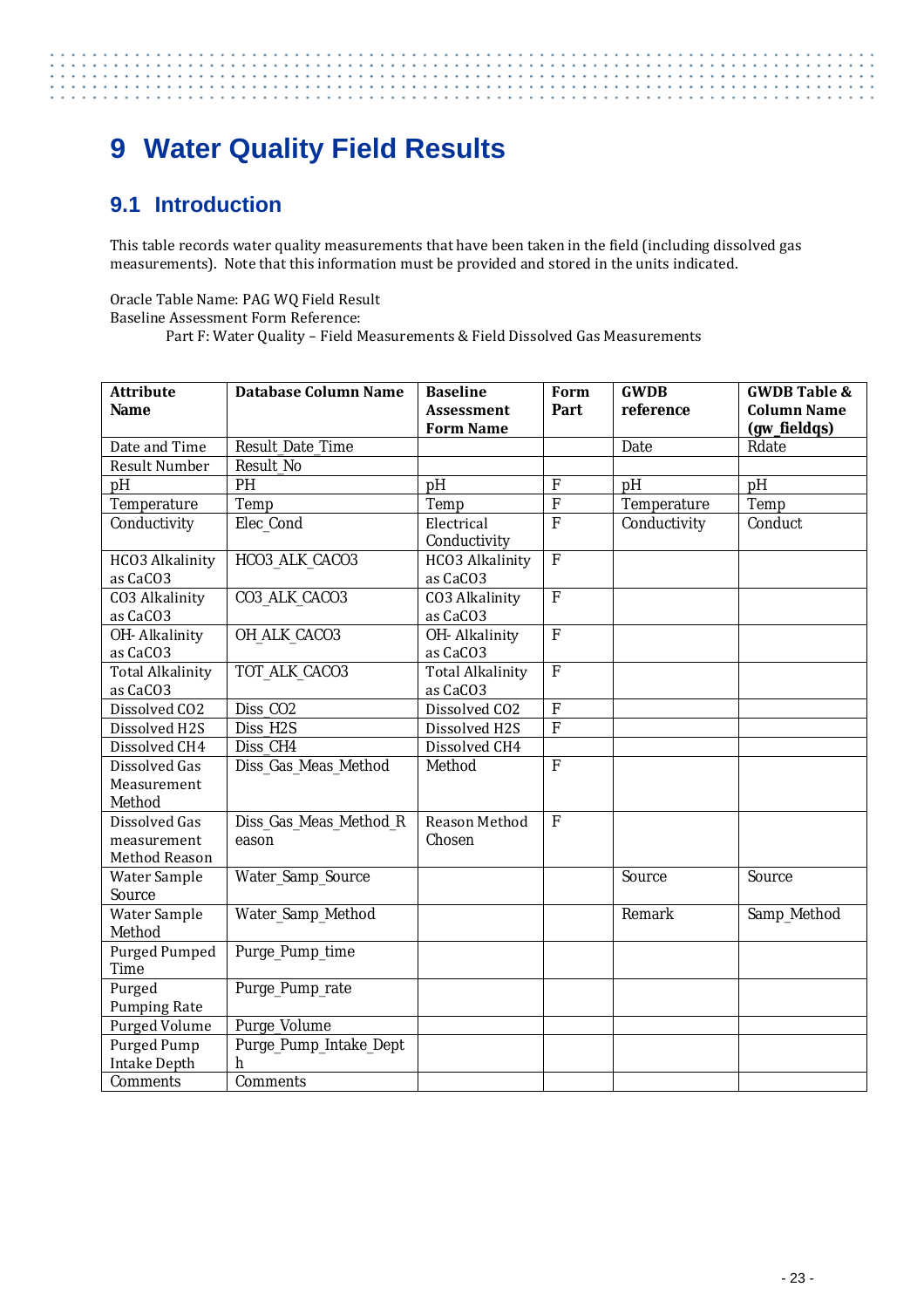# <span id="page-31-0"></span>**9.2 Description of Attributes**

#### <span id="page-31-1"></span>**9.2.1 Date and Time**

<span id="page-31-2"></span>The date and time the readings were taken in the field.

#### **9.2.2 Result Number**

A unique record number for the sets of readings taken at a bore on any given day. The first set of readings would have result number 1, the second set of readings result number 2 etc. This number differentiates the sets of readings taken at the bore on the same day, particularly if the time of day has not been recorded.

#### <span id="page-31-3"></span>**9.2.3 pH**

<span id="page-31-4"></span>The field pH (to two decimal places).

#### **9.2.4 Temperature**

The maximum temperature of the discharging water to one decimal place. The data must be supplied as, and is stored as, degrees Celsius.

#### <span id="page-31-5"></span>**9.2.5 Conductivity**

The Conductivity measurement is entered here. It must always be converted to the correct units. The only allowable unit is **microSiemens per centimetre at 25 degrees Celsius**.

### <span id="page-31-6"></span>**9.2.6 HCO3 - Alkalinity as CaCO3**

<span id="page-31-7"></span>Bicarbonate Alkalinity as  $CaCO<sub>3</sub>$  in mg/L.

### **9.2.7 CO3 2- Alkalinity as CaCO3**

<span id="page-31-8"></span>Carbonate Alkalinity as  $CaCO<sub>3</sub>$  in mg/L.

#### **9.2.8 OH- Alkalinity as CaCO3**

<span id="page-31-9"></span>Hydroxide Alkalinity as  $CaCO<sub>3</sub>$  in mg/L.

#### **9.2.9 Total Alkalinity as CaCO<sub>3</sub>**

<span id="page-31-10"></span>Total Alkalinity as  $CaCO<sub>3</sub>$  in mg/L.

#### **9.2.10 Dissolved CO<sub>2</sub>**

<span id="page-31-11"></span>Dissolved Carbon Dioxide in mg/L.

#### **9.2.11 Dissolved H<sub>2</sub>S**

<span id="page-31-12"></span>Dissolved Hydrogen Sulphide in mg/L.

#### **9.2.12 Dissolved CH4**

<span id="page-31-13"></span>Dissolved Methane in mg/L.

#### **9.2.13 Dissolved Gas Measurement Method**

The method used to obtain the dissolved gas measurements. The following codes are available:

| Code         | <b>Dissolved Gas Measurement Method</b> |
|--------------|-----------------------------------------|
| <b>GSM</b>   | Geoscience Australia Method             |
| <b>FLTHR</b> | Flow Through Method                     |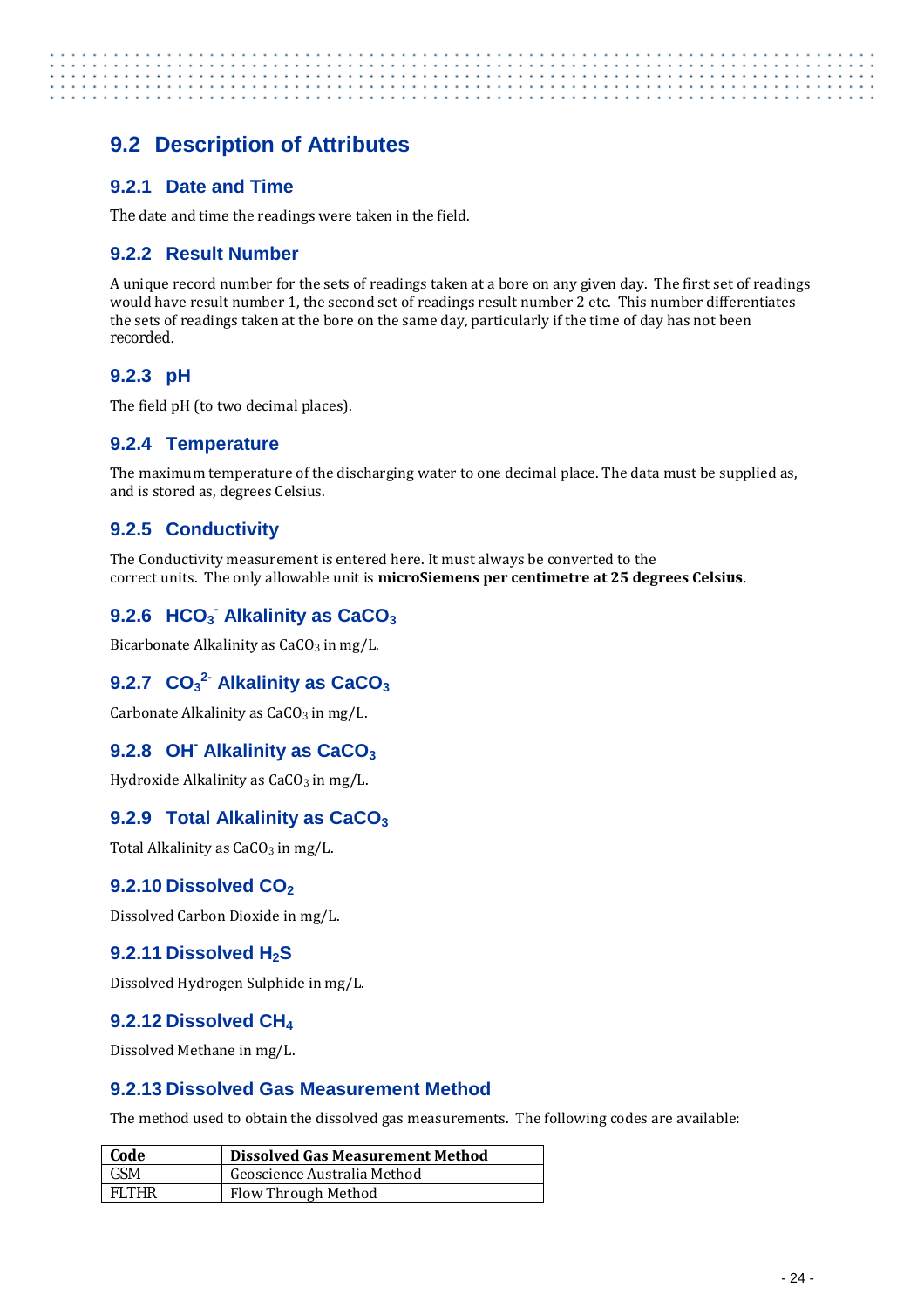#### <span id="page-32-0"></span>**9.2.14 Dissolved Gas Measurement Method Reason**

<span id="page-32-1"></span>The reason the method used to measure dissolved gas was chosen.

#### **9.2.15 Water Sample Source**

This field describes the source of the sample. The available codes are:

| Code      | <b>Water Sample Source</b>                             |
|-----------|--------------------------------------------------------|
| GB        | Groundwater - Sample from Bore                         |
| GR        | Groundwater - Sample from Remote Source eg. tank, bore |
|           | drain                                                  |
| <b>GS</b> | Groundwater - Sample from Stream or spring             |

If a bore water sample is not collected directly from the bore, but from some other point distant from the bore, it is classed as a 'remote' sample to indicate it has passed through a distribution system for some distance and thereby resided for an unspecified time in an environment other than the bore's own environment.

Bore water in bore drains, swamps, channels of all types, table drains, turkey nests and dams are to be classed as remote samples from the bore.

#### <span id="page-32-2"></span>**9.2.16 Water Sample Method**

This field describes the method used to collect the sample. The valid codes are given below.

| Code      | <b>Water Sample Method</b>                     |
|-----------|------------------------------------------------|
| BT        | Bailer - Teflon                                |
| BA        | Bailer - Other                                 |
| PG        | Pump - Grundfos MP1                            |
| <b>PW</b> | Pump - WaTerra                                 |
| <b>PA</b> | Pump - Amazons                                 |
| PB        | Pump - Bladder                                 |
| PP        | Pump - Peristaltic                             |
| PU        | Pump - Other or Flowing Bore                   |
| <b>PH</b> | Pump – Hurricane                               |
| AI        | Air Lifting                                    |
| MA        | Manual eg. from stream, trough, tank (by hand) |
| XX        | Unknown                                        |
| DH        | Downhole Probe                                 |
| AS        | Sigma Sampler (Auto)                           |
| MX        | Composite                                      |
| NR.       | Not Recorded                                   |
| PF        | Pump - Air Forced                              |
| <b>SD</b> | Van Dorn Bottle                                |
| <b>SV</b> | Van Veen Sampler                               |

#### <span id="page-32-3"></span>**9.2.17 Purged Pumped Time**

<span id="page-32-4"></span>The time the pump was run for purging prior to taking the measurements (in minutes)

#### **9.2.18 Purged Pumping Rate**

The rate the pump was operated during purging (in Litres/second to two decimal places)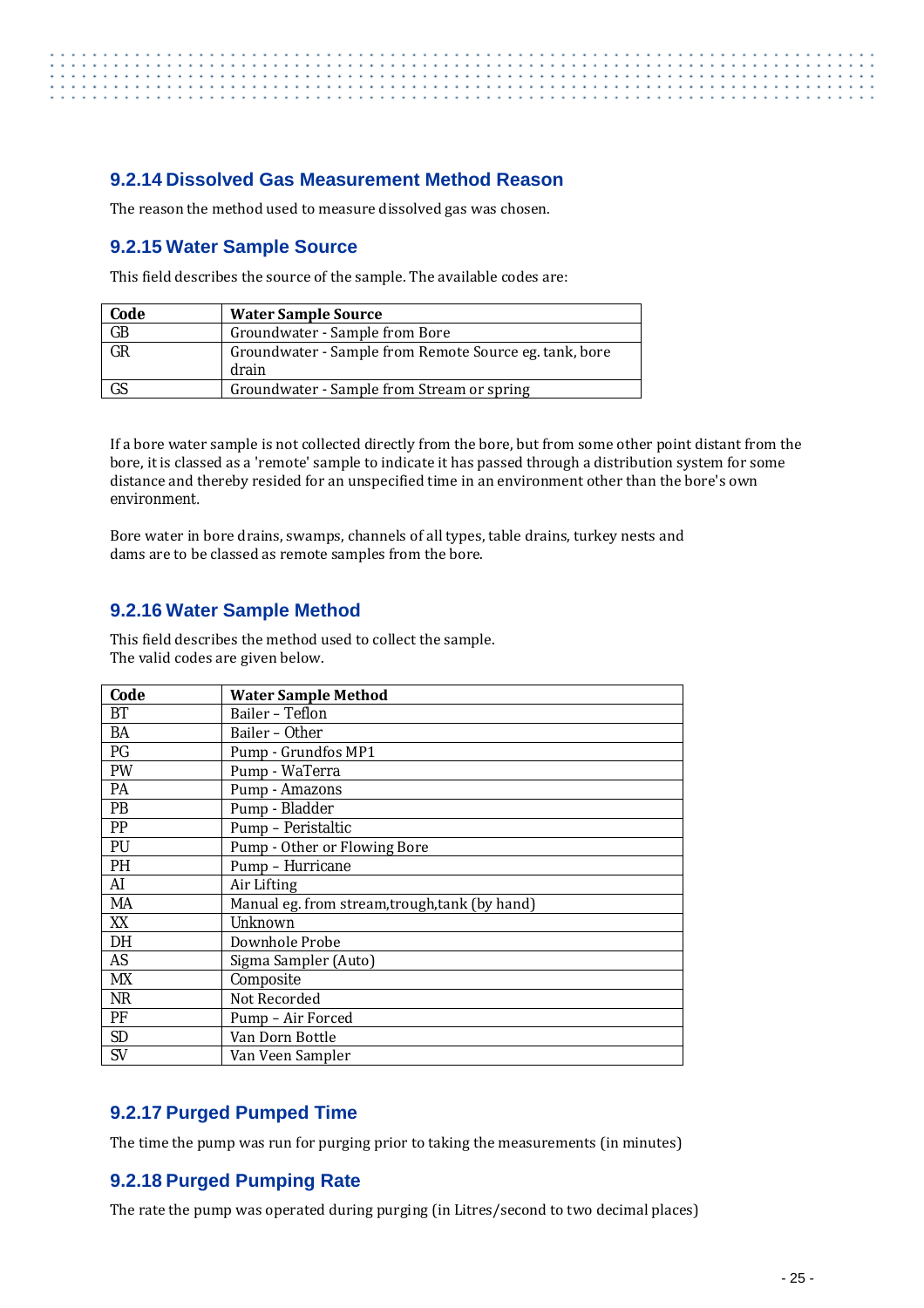#### <span id="page-33-0"></span>**9.2.19 Purged Volume**

The volume of water pumped from the bore during purging (in Litres to two decimal places)

#### <span id="page-33-1"></span>**9.2.20 Purged Pump Intake Depth**

The depth below natural surface of the pump intake during purging (in metres to two decimal places)

#### <span id="page-33-2"></span>**9.2.21 Comments**

Any comments relating to the field water quality measurements taken.

# <span id="page-33-3"></span>**10 Water Quality Laboratory Samples**

## <span id="page-33-4"></span>**10.1 Introduction**

This table stores details relating to water quality samples and is used in conjunction with the water quality results table.

Oracle Table Name: PAG WQ SAMPLE

Baseline Assessment Form Reference: -

| <b>Attribute</b><br><b>Name</b>                                                                | <b>Database Column Name</b>                         | <b>Baseline</b><br><b>Assessment</b><br><b>Form Name</b>                                                                | <b>GWDB</b><br>reference            | <b>GWDB Table &amp;</b><br><b>Column Name</b><br>(gw_samples) |
|------------------------------------------------------------------------------------------------|-----------------------------------------------------|-------------------------------------------------------------------------------------------------------------------------|-------------------------------------|---------------------------------------------------------------|
| PAG Database<br>Sample ID                                                                      | PAG_Sample_ID                                       |                                                                                                                         |                                     |                                                               |
| <b>Tenure Holder</b><br>Sample ID                                                              | Tenure_Hold_Sample_ID                               |                                                                                                                         | <b>WR Analysis</b><br><b>Number</b> | Sampnum                                                       |
| Sample Date<br>and Time                                                                        | Sample_Date_Time                                    |                                                                                                                         | Date                                | Sdate                                                         |
| Sample Source                                                                                  | Samp_Source                                         |                                                                                                                         | Source                              | Srcsamp                                                       |
| Sample Method                                                                                  | Samp Method                                         |                                                                                                                         | Method                              | Collmeth                                                      |
| Dissolved Gas<br>measurement<br>Method<br>Dissolved Gas<br>measurement<br><b>Method Reason</b> | Diss_Gas_Meas_Method<br>Diss_Gas_Meas_Method_Reason | Method (Flow<br>Through or<br>Geosciences<br>Australia<br>Method) -<br>Part F<br>Reason<br>Method<br>Chosen - Part<br>F |                                     |                                                               |
| Sample Depth                                                                                   | Samp_Depth                                          |                                                                                                                         | Depth                               | Depth                                                         |
| Project Name                                                                                   | Project_Name                                        |                                                                                                                         | Project                             | Project1                                                      |
| Collection<br>Authority                                                                        | Collection_Authority                                |                                                                                                                         | Collection<br>Authority             | Collsamp                                                      |
| <b>Purged Total</b><br>Pumped Time                                                             | Purge_Pump_Time                                     |                                                                                                                         |                                     |                                                               |
| Purged<br><b>Pumping Rate</b>                                                                  | Purge_Pump_Rate                                     |                                                                                                                         |                                     |                                                               |
| Purged Volume                                                                                  | Purge_Volume                                        |                                                                                                                         |                                     |                                                               |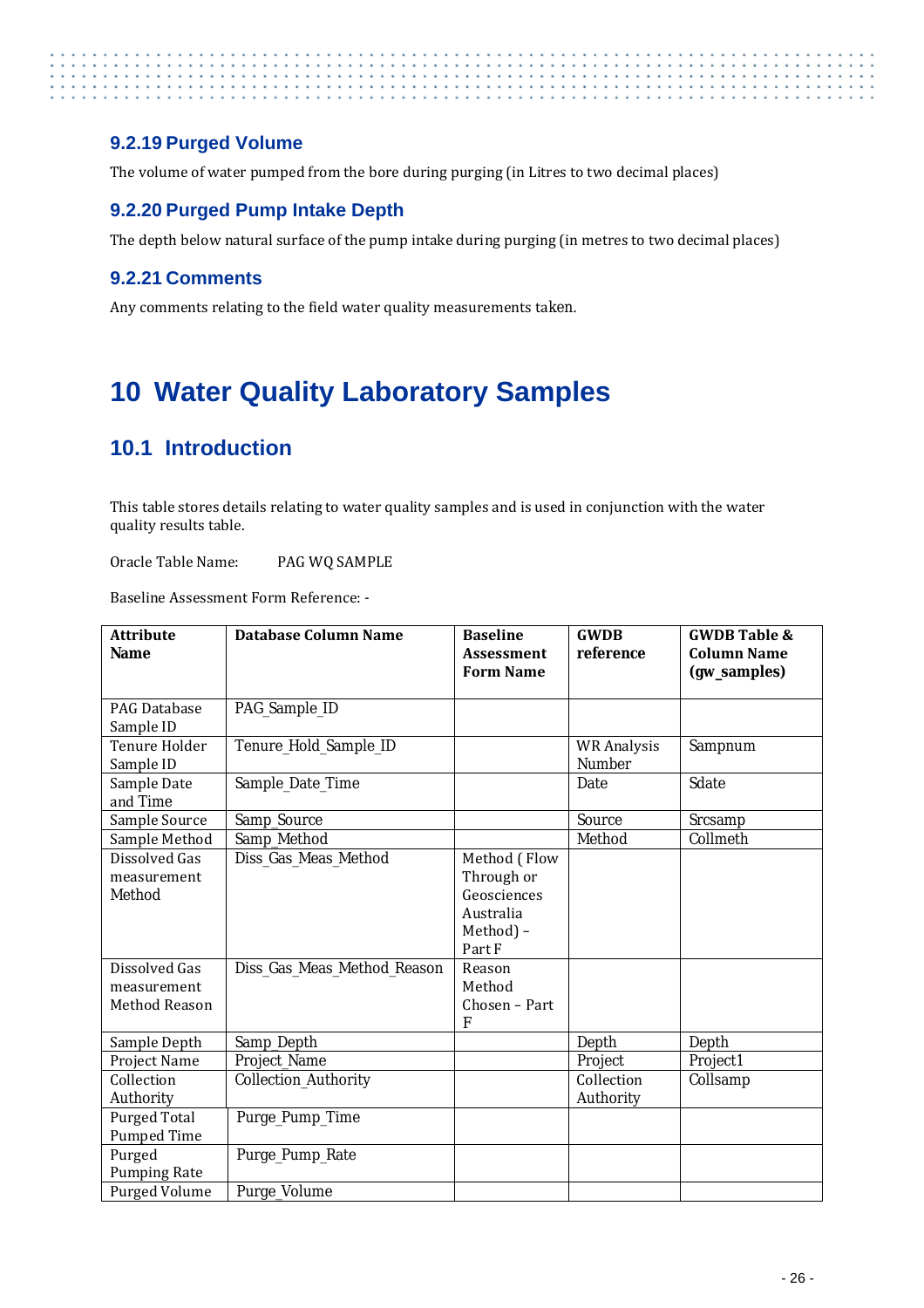| Purged Pump<br>Intake Depth | Purge_Pump_Intake_Depth |  |  |
|-----------------------------|-------------------------|--|--|
| Comments                    | Comments                |  |  |

## <span id="page-34-0"></span>**10.2 Description of Attributes - Laboratory Samples**

#### <span id="page-34-1"></span>**10.2.1 PAG Database Sample ID**

The unique sample ID allocated to the sample by the Office of Groundwater Impact Assessment.

#### <span id="page-34-2"></span>**10.2.2 Tenure Holder Sample ID**

The unique sample ID allocated to the sample by the tenure holder or organisation that took the sample. This unique identifier is used to track the sample in the organisation and provides a clear chain of custody for the sample. It can be used in correspondence between organisations as the reference for the correct sample. It provides a critical linkage between the sample details and the results associated with the sample stored in the Water Quality Laboratory Results table.

#### <span id="page-34-3"></span>**10.2.3 Sample Date and Time**

The date and time the sample was taken. This information is essential for maintaining the chain of custody for the sample, relating the data to other events and other data at the time of sampling, and assessing temporal trends and changes to a baseline.

#### <span id="page-34-4"></span>**10.2.4 Sample Source**

This field describes the source of the sample. The available codes are:

| Code      | <b>Water Sample Source</b>                                      |
|-----------|-----------------------------------------------------------------|
| GB        | Groundwater - Sample from Bore                                  |
| GR        | Groundwater - Sample from remote source eg. tank, bore<br>drain |
| <b>GS</b> | Groundwater - Sample from Stream or spring                      |

If a bore water sample is not collected directly from the bore, but from some other point distant from the bore, it is classed as a 'remote' sample to indicate it has passed through a distribution system for some distance and thereby resided for an unspecified time in an environment other than the bore's own environment.

Bore water in bore drains, swamps, channels of all types, table drains, turkey nests and dams are to be classed as remote samples from the bore.

#### <span id="page-34-5"></span>**10.2.5 Sample Method**

This field describes the method used to collect the sample. The valid codes are given below.

| Code            | <b>Water Sample Method</b>   |
|-----------------|------------------------------|
| BT              | Bailer – Teflon              |
| <b>BA</b>       | Bailer – Other               |
| PG              | Pump - Grundfos MP1          |
| PW              | Pump - WaTerra               |
| PA              | Pump - Amazons               |
| PB              | Pump - Bladder               |
| $\overline{PP}$ | Pump – Peristaltic           |
| PU              | Pump - Other or Flowing Bore |
| PH              | Pump - Hurricane             |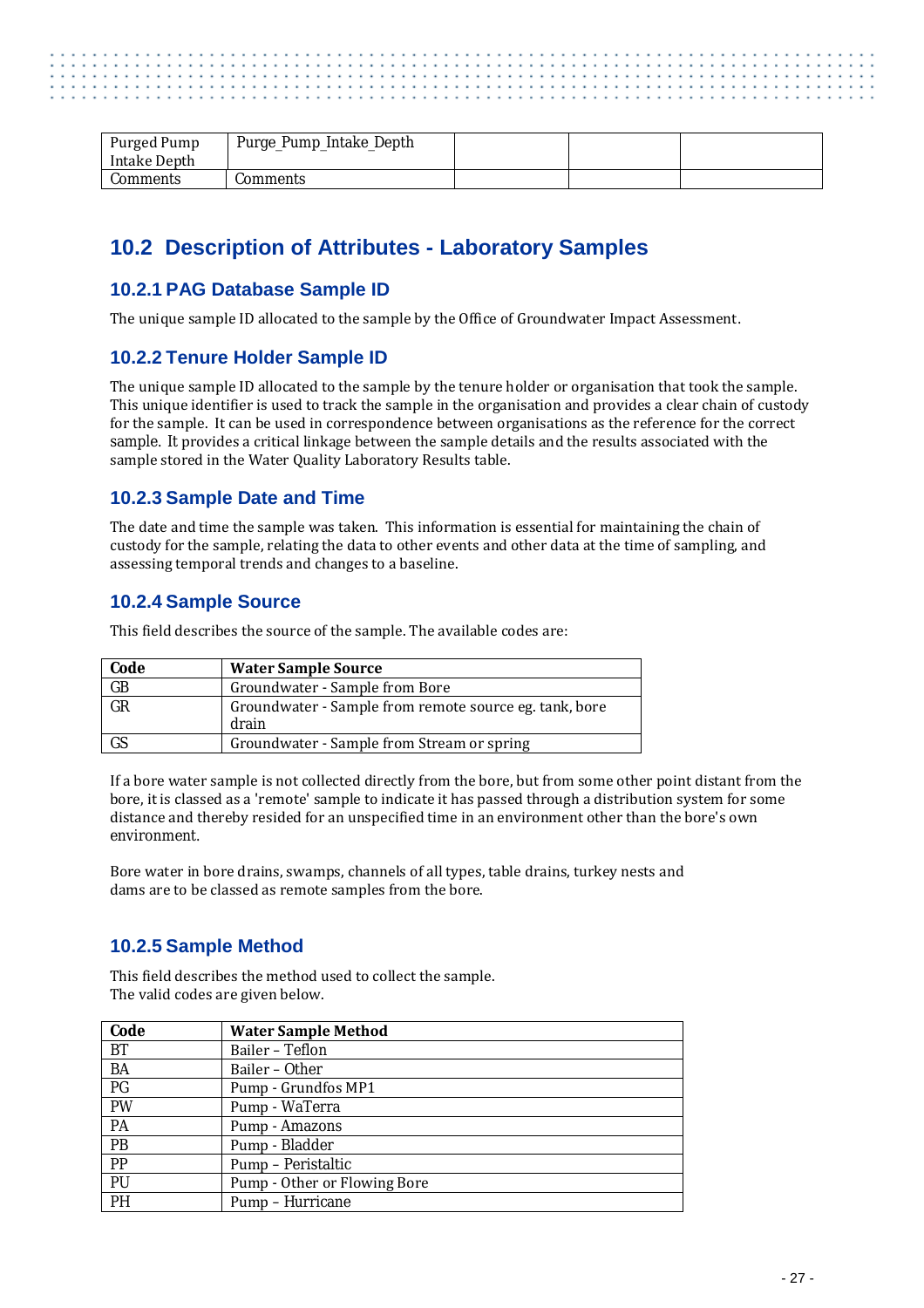| AI        | Air Lifting                                    |
|-----------|------------------------------------------------|
| MA        | Manual eg. from stream, trough, tank (by hand) |
| XX        | Unknown                                        |
| DH        | Downhole Probe                                 |
| AS        | Sigma Sampler (Auto)                           |
| MX        | Composite                                      |
| <b>NR</b> | Not Recorded                                   |
| PF        | Pump – Air Forced                              |
| <b>SD</b> | Van Dorn Bottle                                |
| <b>SV</b> | Van Veen Sampler                               |

#### <span id="page-35-0"></span>**10.2.6 Dissolved Gas Measurement Method**

The method used to obtain the dissolved gas measurements. The following codes are available:

| Code         | <b>Dissolved Gas Measurement Method</b> |
|--------------|-----------------------------------------|
| <b>GSM</b>   | Geoscience Australia Method             |
| <b>FLTHR</b> | Flow Through Method                     |

#### <span id="page-35-1"></span>**10.2.7 Dissolved Gas Measurement Method Reason**

<span id="page-35-2"></span>The reason the method used to measure dissolved gas was chosen.

#### **10.2.8 Sample Depth**

The depth sampled in metres, to two decimal places..

- Bores completed
- a. No packer used

Insert the depth from natural surface to the bottom of deepest water entry point i.e. the bottom of the screen, deepest slot, or bottom of deepest bed in any uncased section of the hole.

b. Packer Used

Insert the depth from the natural surface to the bottom of deepest water entry point in the interval sampled.

#### <span id="page-35-3"></span>**10.2.9 Project Name**

The name of the DNRM project under which the sample was collected that is currently stored in the DNRM Groundwater Database. A list of DNRM projects that water samples have been collected for and used in the DNRM Groundwater Database are listed below.

| Code          | <b>Project Name</b>                    |
|---------------|----------------------------------------|
| <b>GWAN</b>   | <b>Groundwater Ambient Network</b>     |
| <b>CYPLUS</b> | Cape York Peninsula Land Use Study     |
| XX            | Project Unknown                        |
| <b>PR</b>     | Private                                |
| <b>ABP</b>    | <b>Atherton Basalt Project</b>         |
| <b>ABRP</b>   | Atherton Bore Replacement Program      |
| <b>BGAR</b>   | Blue Green Algae Research              |
| <b>BRSI</b>   | Burdekin River Special Investigation   |
| <b>FWMI</b>   | Feedlot Waste Management Investigation |
| <b>KHWP</b>   | Kingston Hazardous Waste Project       |
| <b>NAP</b>    | National Action Plan                   |
| <b>PGBS</b>   | Pilot Groundwater Biota Study          |
| <b>STIAS</b>  | St. George Irrigation Survey           |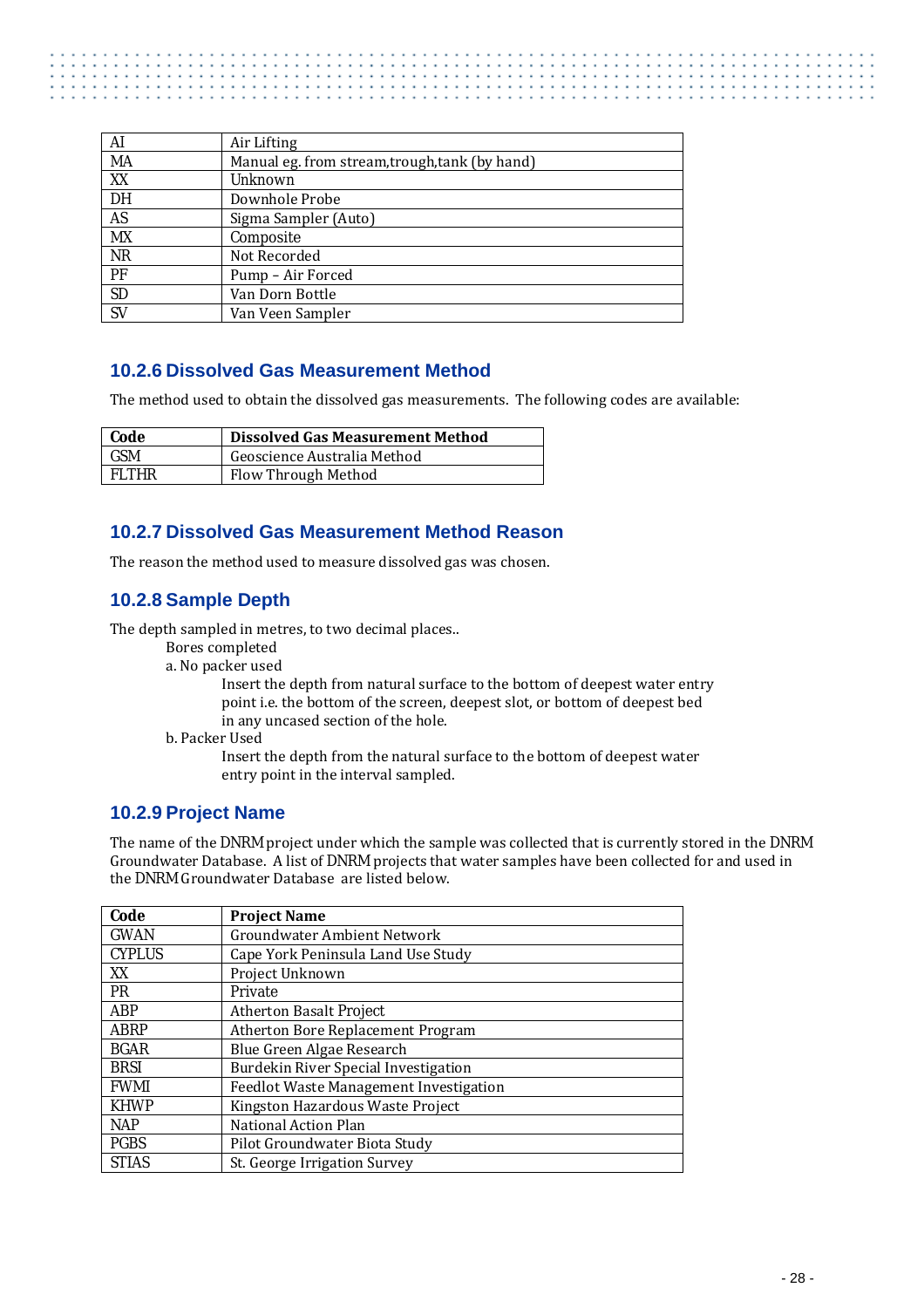If this information has not been derived from the DNRM Groundwater Database then the Project Name should have no entry ie it is to be left blank.

#### <span id="page-36-0"></span>**10.2.10 Collection Authority**

The name of the DNRM authority that collected the sample and is currently stored in the DNRM Groundwater Database. A list of DNRM collection authorities currently used for the DNRM Groundwater Database are listed below.

| Code           | <b>Collection Authority</b>                   |
|----------------|-----------------------------------------------|
| DA             | DNRM - Agricultural                           |
| DC             | <b>DNRM</b> - Community Landcare Group        |
| <b>DG</b>      | <b>DNRM - Groundwater</b>                     |
| DH             | DNRM - Hydrographic                           |
| DI             | <b>DNRM</b> - Integrated Catchment Management |
| DL             | <b>DNRM-LAS</b>                               |
| D <sub>O</sub> | <b>DNRM</b> – Operations                      |
| <b>DW</b>      | <b>DNRM</b> - Water Watch Group               |
| <b>DS</b>      | <b>DNRM</b> – Scientist                       |
| <b>PR</b>      | Private                                       |
| QH             | Qld Health Department                         |
| QM             | Qld Department of Minerals and Energy         |
| AG             | Australian Geological Survey Organisation     |
| QE             | Qld Department of Environment and Heritage    |
| UT             | Qld University of Technology                  |
| XX             | Unknown                                       |
| <b>NR</b>      | Not Recorded                                  |

If this information has not been derived from the DNRM Groundwater Database then the Collection Authority should have no entry ie it is to be left blank.

#### <span id="page-36-1"></span>**10.2.11 Purged Total Pumped Time**

<span id="page-36-2"></span>The time the pump was run for purging prior to taking the measurements (in minutes)

#### **10.2.12 Purged Pumping Rate**

<span id="page-36-3"></span>The rate the pump was operated during purging (in Litres/second to two decimal places)

#### **10.2.13 Purged Volume**

<span id="page-36-4"></span>The volume of water pumped from the bore during purging (in Litres to two decimal places)

#### **10.2.14 Purged Pump Intake Depth**

<span id="page-36-5"></span>The depth below natural surface of the pump intake during purging (in metres to two decimal places)

#### **10.2.15 Comments**

Any comments relating to the water quality sample.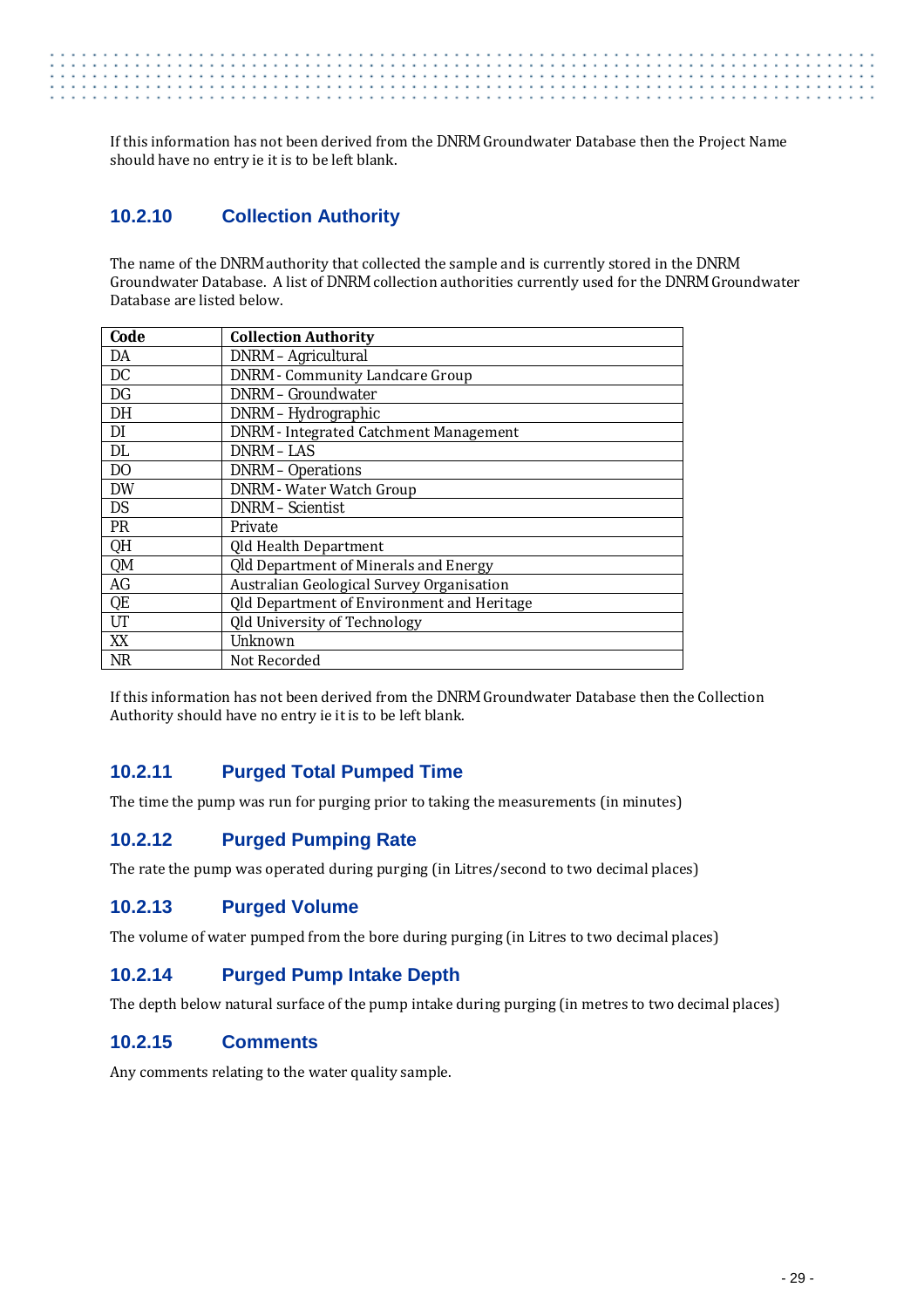# . . . . . . . . . . . . . . .

# <span id="page-37-0"></span>**11 Water Quality Laboratory Results**

# <span id="page-37-1"></span>**11.1 Introduction**

This table stores results relating to the water samples that have been analysed in the laboratory.

Oracle Table Name: PAG\_WQ\_LAB\_RESULT

| <b>Attribute Name</b> | <b>Database Column Name</b> | <b>Baseline</b>   | <b>GWDB</b>        | <b>GWDB Table &amp;</b> |
|-----------------------|-----------------------------|-------------------|--------------------|-------------------------|
|                       |                             | <b>Assessment</b> | reference          | <b>Column Name</b>      |
|                       |                             | <b>Form Name</b>  |                    | (gw_results)            |
|                       |                             |                   |                    |                         |
| <b>Result Number</b>  | Result No                   |                   |                    |                         |
| Tenure Holder         | Tenure_Holder_Sample_Id     |                   | <b>WR Analysis</b> | Sampnum                 |
| Sample Id             |                             |                   | Number             |                         |
| Result Date and       | Result_Date_Time            |                   |                    |                         |
| <b>Time</b>           |                             |                   |                    |                         |
| Value                 | Value                       |                   | Measurement        | Value                   |
| Qualifier             | Qualifier                   |                   | <b>Result Flag</b> | Flag                    |
| Parameter             | Parameter                   |                   | Name               | Gw_Wqvar                |
| Name                  |                             |                   |                    | Name                    |
| <b>Units</b>          | <b>Units</b>                |                   | Units              | Gw_Wqvar                |
|                       |                             |                   |                    | Units                   |
| Preservation          | Pres Method1                |                   | Preservative       | Gw_Samples              |
| Method                |                             |                   |                    | Presmeth1               |
| Preservation          | Pres Mehod2                 |                   | Preservative       | Gw_Samples              |
| Method                |                             |                   |                    | Presmeth <sub>2</sub>   |
| Preservation          | Pres Method3                |                   | Preservative       | Gw_Samples              |
| Method                |                             |                   |                    | Presmeth <sub>3</sub>   |
| Laboratory            | Lab Name                    |                   | Analyst            | Gw_Samples              |
|                       |                             |                   |                    | Labref                  |
| Laboratory            | Lab_Sample_Ref              |                   | Laboratory         | Gw_samples              |
| Sample                |                             |                   | Sample             | Labsampref              |
| Reference             |                             |                   | Reference          |                         |
| Technical             | <b>Technical Reference</b>  |                   |                    |                         |
| Reference             |                             |                   |                    |                         |
| PQL Max               | PQL Max                     |                   |                    |                         |
| PQL Min               | PQL Min                     |                   |                    |                         |
| Uncertainty           | Uncertainty                 |                   |                    |                         |
| <b>Comments</b>       | <b>Comments</b>             |                   | Variable           | Commnt                  |
|                       |                             |                   | Comment            |                         |

# <span id="page-37-2"></span>**11.2 Description of Attributes - Laboratory Results**

#### <span id="page-37-3"></span>**11.2.1 Result Number**

<span id="page-37-4"></span>Unique result number for each result assigned by the Office of Groundwater Impact Assessment.

### **11.2.2 Tenure Holder Sample ID**

The unique sample ID allocated to the sample by the tenure holder or organisation that took the sample. This unique identifier is used to track the sample in the organisation and provides a clear chain of custody for the sample. It can be used in correspondence between organisations as the reference for the correct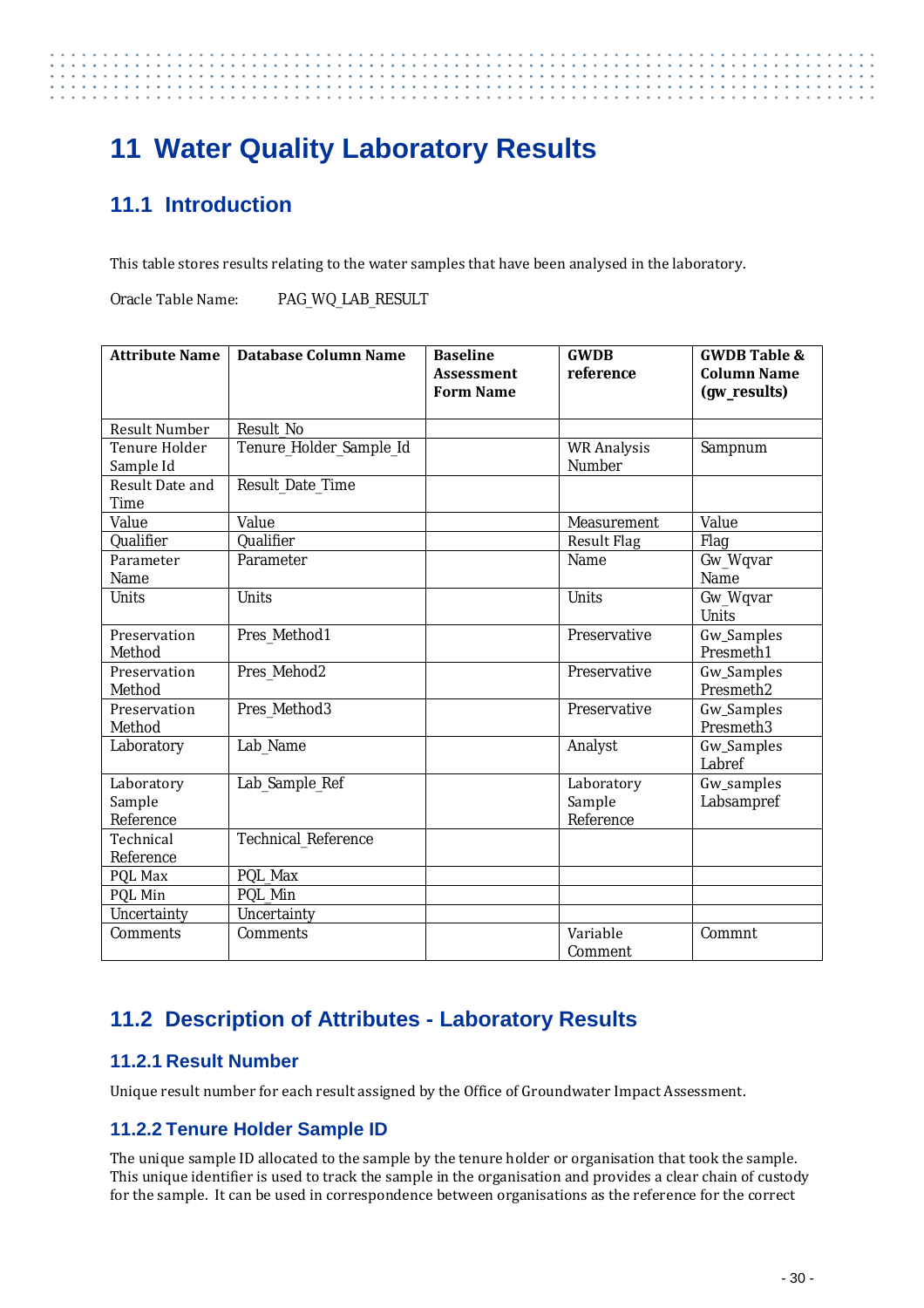. . . . . . . . . . . . . . . . . . . . . . . . . . . . . . . . .

sample. It provides a critical linkage between the sample details and the results associated with the sample stored in the Water Quality Laboratory Results table.

#### <span id="page-38-0"></span>**11.2.3 Result Date and Time**

<span id="page-38-1"></span>The date and time that the parameter was measured in the laboratory.

#### **11.2.4 Value**

The result recorded by the laboratory for the parameter indicated.

#### <span id="page-38-2"></span>**11.2.5 Qualifier**

This field is used when the result of the analysis is greater or less than a value, not detected, too numerous or trace. The following codes are available:

| Code | Qualifier    |
|------|--------------|
|      | Less Than    |
|      | Greater Than |
| ND   | Not Detected |
| TN   | Too Numerous |
| ГR   | Trace        |

#### <span id="page-38-3"></span>**11.2.6 Parameter Name**

The name of the parameter being measured by the laboratory. The parameters below that have an assigned unit are the parameters specified in the minimum water quality analytes for baseline assessments. For these parameters the results must be reported in the specified units as listed in the table below.

| Code         | ParaName                  | <b>Units</b> |
|--------------|---------------------------|--------------|
| $>$ C10C16   | >C10-C16 Fraction         |              |
| $>$ C10C40   | >C10-C40 Fraction (sum)   |              |
| $>$ C16C34   | >C16-C34 Fraction         |              |
| $>C34C40$    | >C34-C40 Fraction         |              |
| 11_DICHLORO  | 1.1-Dichloropropylene     |              |
| 1112_C2H2CI4 | 1.1.1.2-Tetrachloroethane |              |
| 112_C2H3CI3  | 1.1.2-Trichloroethane     |              |
| 1122_C2H2CI4 | 1.1.2.2-Tetrachloroethane |              |
| 12_C2H2CI2   | 1.2-Dichloroethane        |              |
| 12_C6H4CI2   | 1.2-Dichlorobenzene       |              |
| 12_DICHLORO  | 1.2-Dichloropropane       |              |
| 123_C6H3CI3  | 1.2.3-Trichlorobenzene    |              |
| 124_C6H3CI3  | 1.2.4-Trichlorobenzene    |              |
| 13_C6H4CI2   | 1.3-Dichlorobenzene       |              |
| 135_TRIMBZ   | 1.3.5-Trimethylbenzene    |              |
| 14_C6H4CI2   | 1.4-Dichlorobenzene       |              |
| 2_C7H7C1     | 2-Chlorotoluene           |              |
| 2_ETH_ACET   | 2-Ethoxyethyl acetate     |              |
| 24_C6H4CI20  | 2.3-Dichlorophenol        |              |
| 24_DICHLORO  | 2.4-Dichlorophenol        |              |
| 24_DIMETHYL  | 2.4-Dimethylphenol        |              |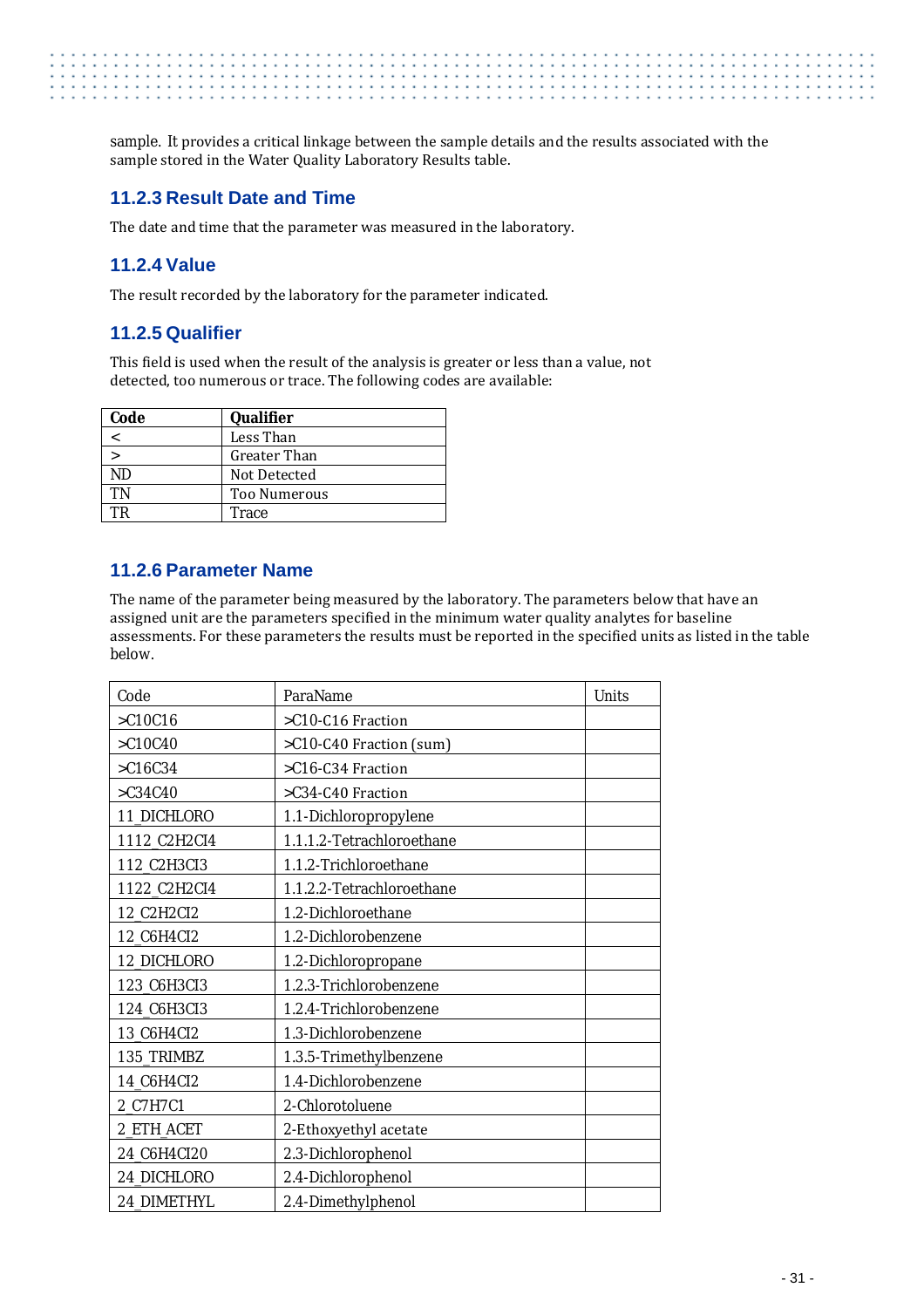$\begin{array}{c} \begin{array}{c} \bullet \\ \bullet \\ \bullet \end{array} \end{array}$ 

| 246_TRIBPHENOL                   | 2.4.6-Tribromophenol        |            |
|----------------------------------|-----------------------------|------------|
| 26_C6H4CI2O                      | 2.6-Dichlorophenol          |            |
| 4-C7H7C1                         | 4-Chlorotoluene             |            |
| AG_DIS                           | Silver - Dissolved          |            |
| AG_TOT                           | <b>Silver</b>               |            |
| AL_DIS                           | Aluminium - Dissolved       | <b>MGL</b> |
| AL_FILT                          | Aluminium (Filtered)        |            |
| AL_TOT                           | Aluminium - Total           | <b>MGL</b> |
| <b>AMMNI</b>                     | Ammonia-Nitrogen            |            |
| AN_C14H10                        | Anthracene                  |            |
| <b>ANION SURF MBAS</b>           | Anionic Surfactants as MBAS |            |
| AS_DIS                           | Arsenic - Dissolved         | <b>MGL</b> |
| AS_TOT                           | Arsenic - Total             | <b>MGL</b> |
| <b>B_DIS</b>                     | <b>Boron</b> - Dissolved    | MGL        |
| <b>B_TOT</b>                     | Boron - Total               | <b>MGL</b> |
| <b>BA_DIS</b>                    | Barium - Dissolved          | <b>MGL</b> |
| <b>BA TOT</b>                    | Barium - Total              | <b>MGL</b> |
| <b>BE_DIS</b>                    | Beryllium - Dissolved       | <b>MGL</b> |
| <b>BE_TOT</b>                    | Beryllium - Total           | <b>MGL</b> |
| BENA_C18H12                      | Benz(a) anthracene          |            |
| <b>BENA_TEQ_WHO</b>              | Benzo(a)pyrene TEQ (WHO)    |            |
| BENB_C20H12                      | Benzo(b)fluoranthene        |            |
| <b>BEN-C22H12</b>                | Benzo(g.h.i) perylene       |            |
| BENK_C20H12                      | Benzo(k)fluoranthene        |            |
| <b>BICARB</b>                    | <b>Bicarbonate</b>          |            |
| <b>BNZPRN</b>                    | Benzo (a) Pyrene            |            |
| Br                               | <b>Bromide</b>              |            |
| BuOC2H4                          | 2-Butoxyethanol             |            |
| <b>BZN</b>                       | <b>Benzene</b>              |            |
| $C10_C16$                        | C10-C16 Fraction            |            |
| C10_C40                          | $C10-C40$ (sum)             |            |
| C10C14                           | c10-c14 Fraction            |            |
| C10C36                           | c10-c36 Fraction (sum)      |            |
| C12H10                           | Acenaphthene                |            |
| C12H8                            | Acenaphthylene              |            |
| C12H9F                           | 2-Fluorobiphenyl            |            |
| C14D10                           | Anthracene-D10              |            |
| C15C28                           | c15-c28 Fraction            |            |
| C16_C34                          | C16-C34 Fraction            |            |
| C18D14                           | 4-Terphenyl-D14             |            |
| C22H14                           | Dibenz(a.h) anthracene      |            |
| C29C36                           | c29-c36 Fraction            |            |
| C <sub>2</sub> C <sub>I4</sub>   | Tetrachloroethene           |            |
| C2H2CI2                          | 1.1-Dichloroethene          |            |
| C <sub>2</sub> H <sub>3</sub> CI | Vinyl Chloride              |            |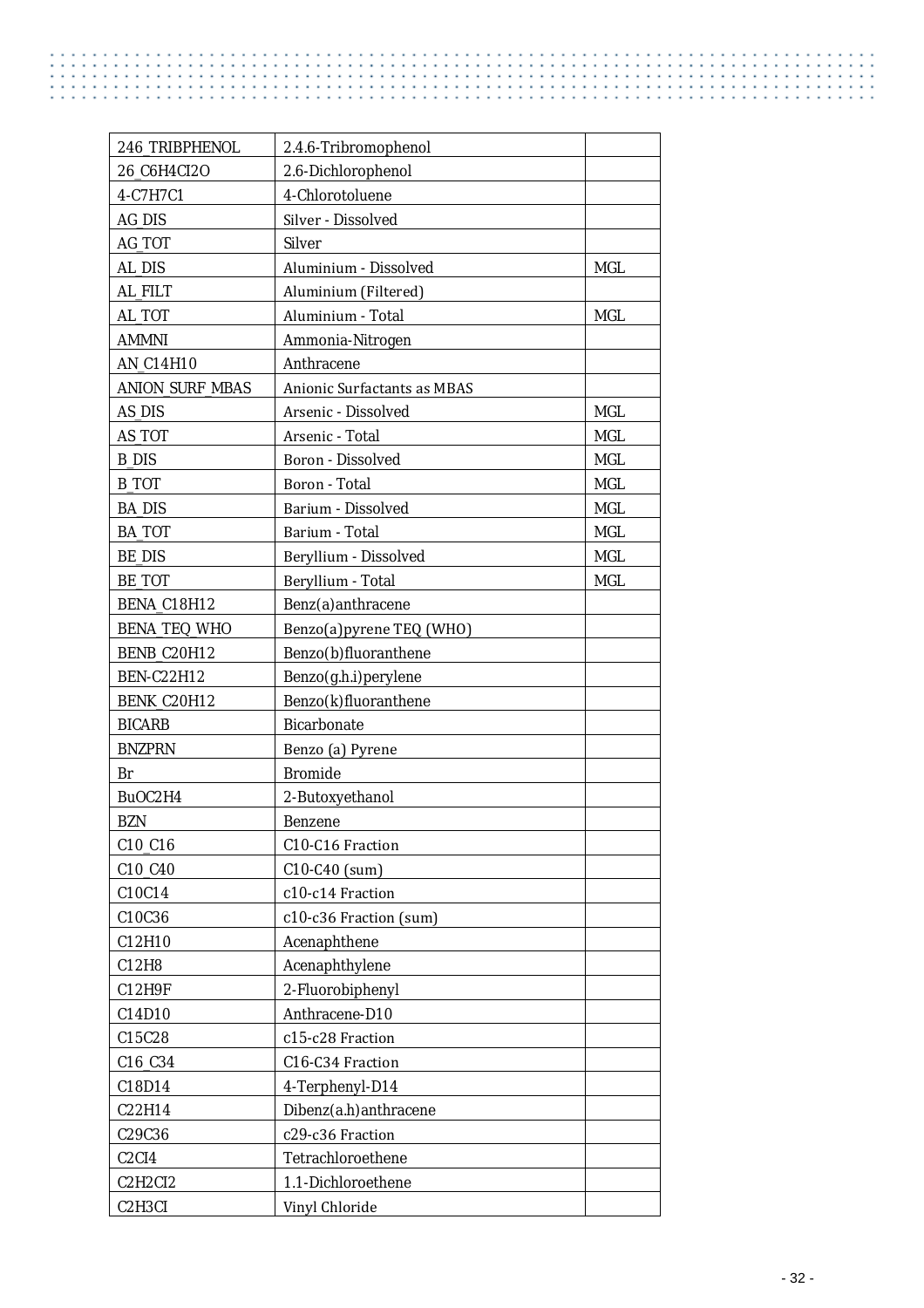| C2H3CI3                         | 1.1.1-Trichloroethane             |
|---------------------------------|-----------------------------------|
| C2H4                            | Ethene                            |
| C2H4Br2                         | 1.2-Dibromoethane (EDB)           |
| C2H4CI2                         | 1.1-Dichloroethane                |
| C2H40                           | Acetaldehyde                      |
| C <sub>2</sub> H <sub>5CI</sub> | Chloroethane                      |
| C2H6                            | Ethane                            |
| C2H6O2                          | Ethylene Glycol                   |
| C <sub>2</sub> HC <sub>I3</sub> | Trichloroethene                   |
| C <sub>2</sub> HC <sub>15</sub> | Pentachloroethane                 |
| C34_C40                         | C34-C40 Fraction                  |
| <b>C3H4O</b>                    | Acrolein (Propenal)               |
| C3H5CI3                         | 1.2.3-Trichloropropane            |
| C3H5NO                          | Acrylamide                        |
| C3H6                            | Propene                           |
| C3H6C12                         | 2.2-Dichloropropane               |
| C3H6CI2                         | 1.3-Dichloropropane               |
| <b>C3H6O</b>                    | Propionaldehyde                   |
| C3H8                            | Propane                           |
| C3H802                          | Propylene Glycol                  |
| C4H10                           | <b>Butane</b>                     |
| C4H100                          | Isobutanol                        |
| C4H1003                         | Diethylene Glycol                 |
| C4H602                          | <b>Vinyl Acetate</b>              |
| C4H6CI2                         | trans-1.4-Dichloro-2-butene       |
| C4H602                          | Methyl Acrylate                   |
| <b>C4H8</b>                     | <b>Butene</b>                     |
| <b>C4H8O</b>                    | Butyraldehyde                     |
| С4Н9СОСНЗ                       | 2-Hexanone (MBK)                  |
| <b>C4H9OH</b>                   | n-Butanol                         |
| C5H8O2                          | Ethyl Acrylate                    |
| <b>MMA</b>                      | Methyl Methacrylate               |
| C6C10                           | c6-c10 Fraction                   |
| C6C10 BTEX                      | c6-c10 Fraction minus BTEX (F1)   |
| C6C9                            | c6-c9 Fraction                    |
| C6D60                           | Phenol-d6                         |
| C6H10O2                         | Ethyl Methacrylate                |
| C6H12O                          | 4-Methyl-2-pentanone (MIBK)       |
| C6H14O2                         | Diethylene Glycol monobutyl ether |
| C6H3C13O                        | 2.4.6-Trichlorophenol             |
| C6H4BrF                         | 4-Bromofluorobenzene              |
| C6H4CL                          | Surrogate Chlorobenzene           |
| C6H4F                           | Surrogate Fluorobenzene           |
| C6H5Br                          | Bromobenzene                      |
| С6Н5СН2СН3                      | Ethylbenzene                      |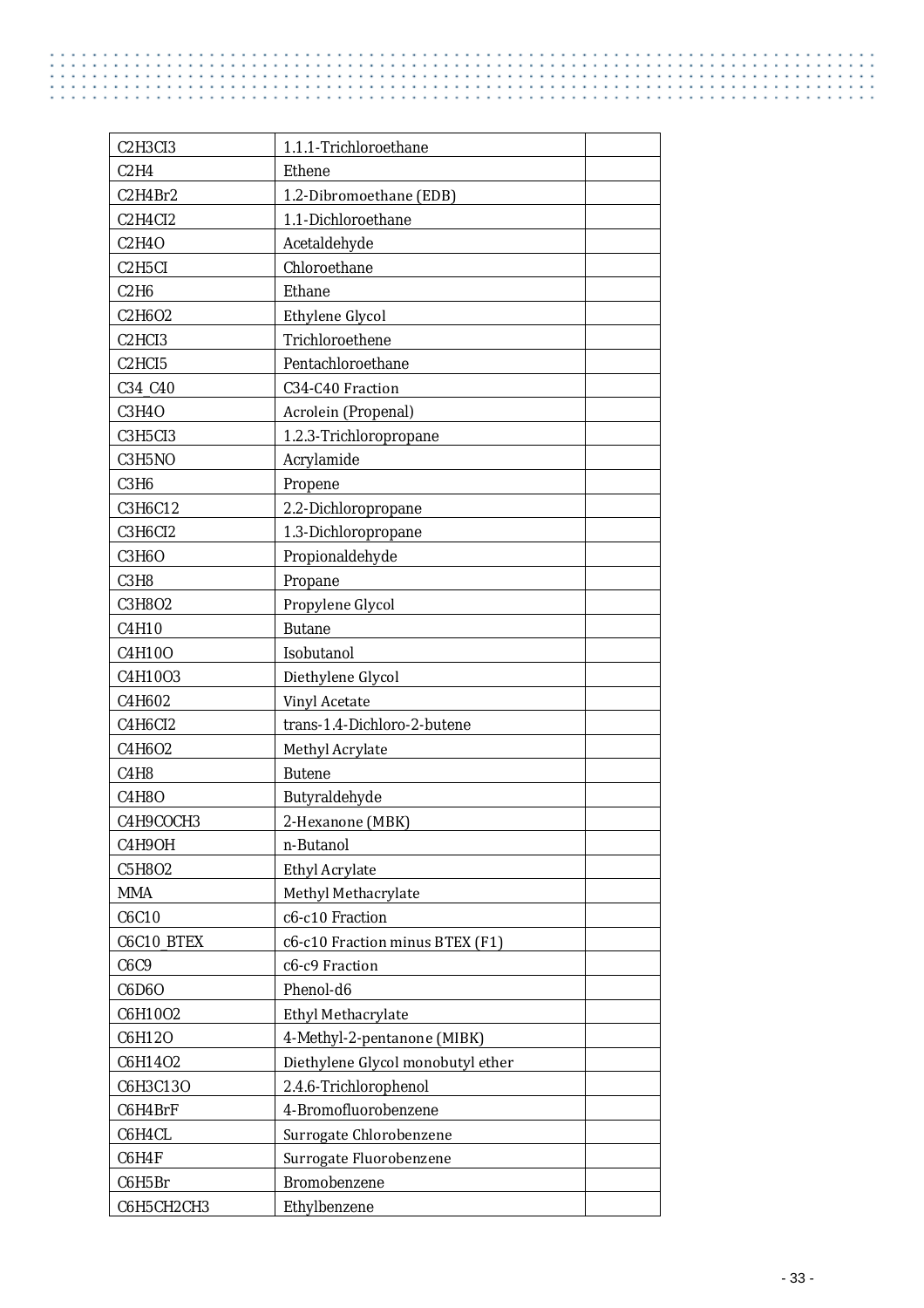L,

 $\mathbf{r}$ 

| C6H5CI             | Chlorobenzene                 |            |
|--------------------|-------------------------------|------------|
| C6H5CIO            | 2-Chlorophenol                |            |
| <b>C6H5NO3</b>     | 2-Nitrophenol                 |            |
| <b>C6H6O</b>       | Phenol                        |            |
| C6HC13D2O          | 2.4.5-Trichlorophenol         |            |
| C6HC150            | Pentachlorophenol             |            |
| C6HC1D40           | 2-Chlorophenol-D4             |            |
| C7D8               | Toluene-D8                    |            |
| C7H12O2            | <b>Butyl Acrylate</b>         |            |
| <b>C7H7C10</b>     | 4-Chloro-3-Methylphenol       |            |
| <b>C7H8O</b>       | 2-Methylphenol                |            |
| <b>C8H10</b>       | ortho-Xylene                  |            |
| C8H100             | 2.3-Dimethylphenol            |            |
| C8H14O2            | <b>Butyl Methacrylate</b>     |            |
| C8H8               | <b>Styrene</b>                |            |
| C9H12              | 1.2.4-Trimethylbenzene        |            |
| CA                 | Calcium                       | <b>MGL</b> |
| <b>CARB</b>        | Carbonate                     |            |
| CCI2F2             | Dichlorodifluoromethane       |            |
| <b>CCI3F</b>       | Trichlorofluoromethane        |            |
| CCI <sub>4</sub>   | Carbon Tetrachloride          |            |
| CD_DIS             | Cadmium - Dissolved           | <b>MGL</b> |
| CD_TOT             | Cadmium - Total               | <b>MGL</b> |
| CH2Br2             | Dibromomethane                |            |
| <b>CH2O</b>        | Formaldehyde                  |            |
| CH3Br              | <b>Bromomethane</b>           |            |
| СНЗС6Н4            | 3 & 4 Methylphenol            |            |
| CH <sub>3</sub> CI | Chloromethane                 |            |
| CH <sub>4</sub>    | Dissolved Methane             | <b>UGL</b> |
| CHBr2CI            | Dibromochloromethane          |            |
| CHBr3              | <b>Bromoform</b>              |            |
| CHBrCI2            | Bromodichloromethane          |            |
| CHC13              | Chloroform                    |            |
| CHRY_C18H12        | Chrysene                      |            |
| CIS_13_DICHLORO    | cis-1.3-Dichloropropylene     |            |
| cis_C4H6CI2        | cis-1.4-Dichloro-2-butene     |            |
| cis-C2H2CI2        | cis-1.2-Dichloroethene        |            |
| Cl                 | Chloride                      | <b>MGL</b> |
| $\rm CO$           | Dissolved Carbon Monoxide     |            |
| CO_DIS             | Cobalt - Dissolved            | <b>MGL</b> |
| CO_TOT             | Carbon Dioxide (Total)        |            |
| CO <sub>2</sub>    | Dissolved Carbon Dioxide      | <b>UGL</b> |
| CO3_ALK_CACO3      | Carbonate Alkalinity as CACO3 | $\rm MGL$  |
| COB_TOT            | Cobalt - Total                | MGL        |
| CR_DIS             | Chromium - Dissolved          | MGL        |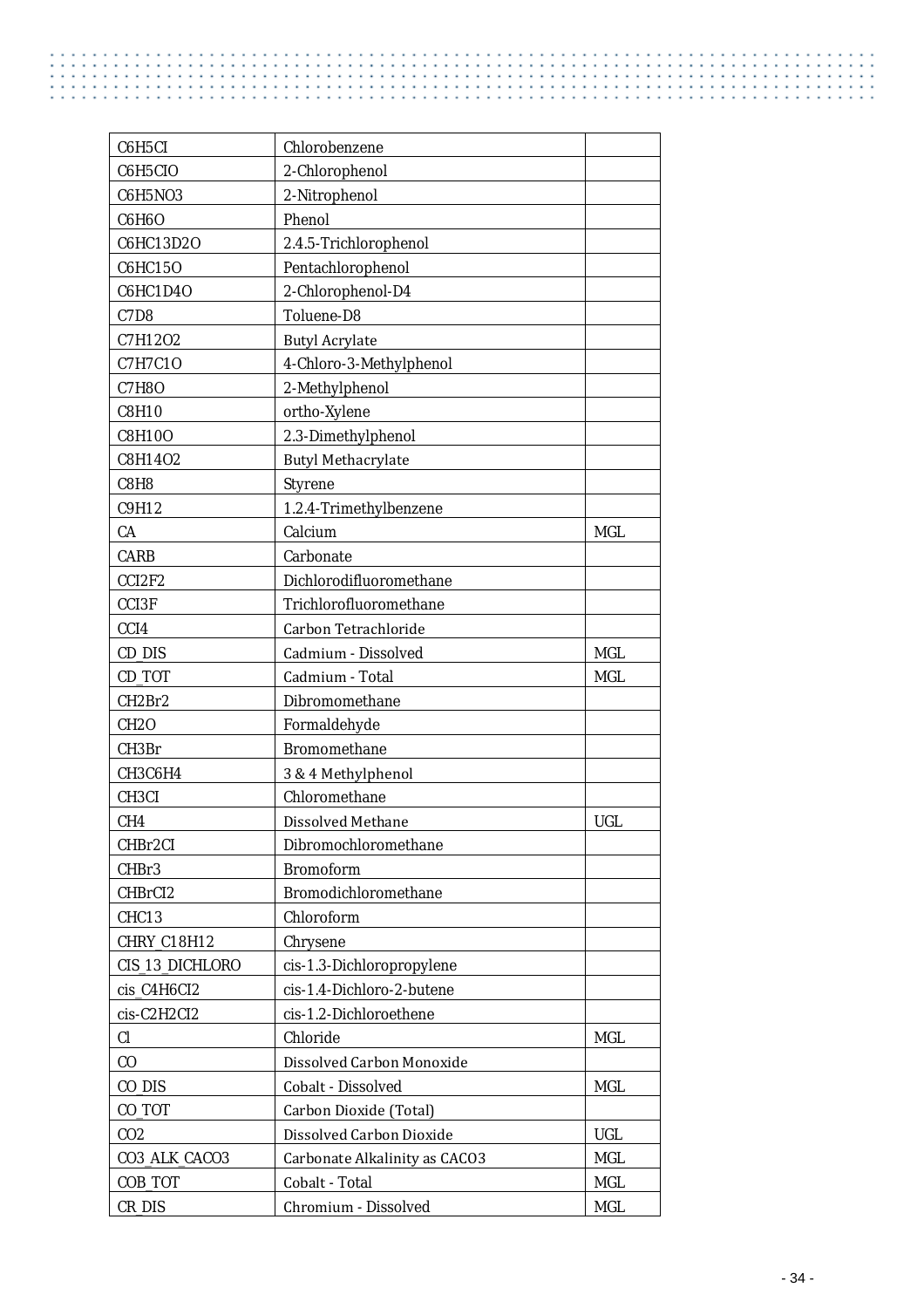| CR_TOT                | Chromium - Total                        | <b>MGL</b>  |
|-----------------------|-----------------------------------------|-------------|
| CS <sub>2</sub>       | Carbon Disulfide                        |             |
| <b>CU_DIS</b>         | Copper - Dissolved                      | <b>MGL</b>  |
| CU_TOT                | Copper - Total                          | <b>MGL</b>  |
| <b>DBCP</b>           | 1.2-Dibromo-3-chloropropane             |             |
| <b>EBZN</b>           | <b>Ethyl-Benzene</b>                    |             |
| EC                    | <b>Electrical Conductivity</b>          | <b>USCM</b> |
| <b>ETHNL</b>          | Ethanol                                 |             |
| F                     | Fluoride                                | <b>MGL</b>  |
| <b>F_IRON</b>         | Ferrous Iron                            |             |
| Fe_26                 | Ferric Iron                             |             |
| FE_DIS                | Iron - Dissolved                        | <b>MGL</b>  |
| FE_TOT                | Iron - Total                            | MGL         |
| FIELD CH4 M           | CH4 Methane (field)                     |             |
| FIELD CO2 CD          | CO2 Carbon Dioxide (field)              |             |
| FIELD CO3 ALK         | Carbonate Alkalinity as CaCO3 (field)   | <b>MGL</b>  |
| FIELD CONDUCT         | Conductivity (field)                    | <b>USCM</b> |
| FIELD DISS CH4        | Dissolved Methane (field)               | <b>MGL</b>  |
| FIELD DISS CO2        | Dissolved Carbon Dioxide (field)        | MGL         |
| FIELD DISS H2S        | Dissolved Hydrogen Sulphide (field)     | <b>MGL</b>  |
| FIELD H2S HS          | H2S Hydrogen Sulfide (field)            |             |
| FIELD HCO3 ALK        | Bicarbonate Alkalinity as CaCO3 (field) | <b>MGL</b>  |
| FIELD 020             | 02 Oxygen (field)                       |             |
| FIELD OH ALK          | Hydroxide Alkalinity as CaCO3 (field)   | <b>MGL</b>  |
| <b>FIELD PH</b>       | pH (field)                              | <b>PH</b>   |
| <b>FIELD TEMP</b>     | Temperature (field)                     | <b>DEGC</b> |
| FIELD TOTAL ALKOH     | Total Alkalinty as CaCO3 (field)        | MGL         |
| FLU_C16H10            | Fluoranthene                            |             |
| <b>FREE CARB DIOX</b> | Carbon Dioxide as CO2 Free              |             |
| GAR                   | <b>Gross Alpha Radiation</b>            |             |
| H <sub>2</sub> S      | Dissolved Hydrogen Sulphide             | <b>UGL</b>  |
| <b>H2S2</b>           | Sulfide as S2                           |             |
| HCO3_ALK_CACO3        | Bicarbonate Alkalinity as CACO3         | <b>MGL</b>  |
| HG_DIS                | Mercury - Dissolved                     | <b>MGL</b>  |
| HG_TOT                | Mercury - Total                         | <b>MGL</b>  |
| <b>HYDROX</b>         | Hydroxide                               |             |
| <b>I C3H80</b>        | Isopropanol                             |             |
| IND_C22H12            | Indeno(1.2.3cd)pyrene                   |             |
| $IOD_I$               | Iodine                                  |             |
| <b>IONBAL</b>         | <b>Ionic Balance</b>                    |             |
| K                     | Potassium                               | <b>MGL</b>  |
| <b>LITH</b>           | Lithium Dissolved                       |             |
| <b>M_P_XYLENE</b>     | meta & para-Xylene                      |             |
| MG                    | Magnesium                               | <b>MGL</b>  |
| <b>MN_DIS</b>         | Manganese - Dissolved                   | <b>MGL</b>  |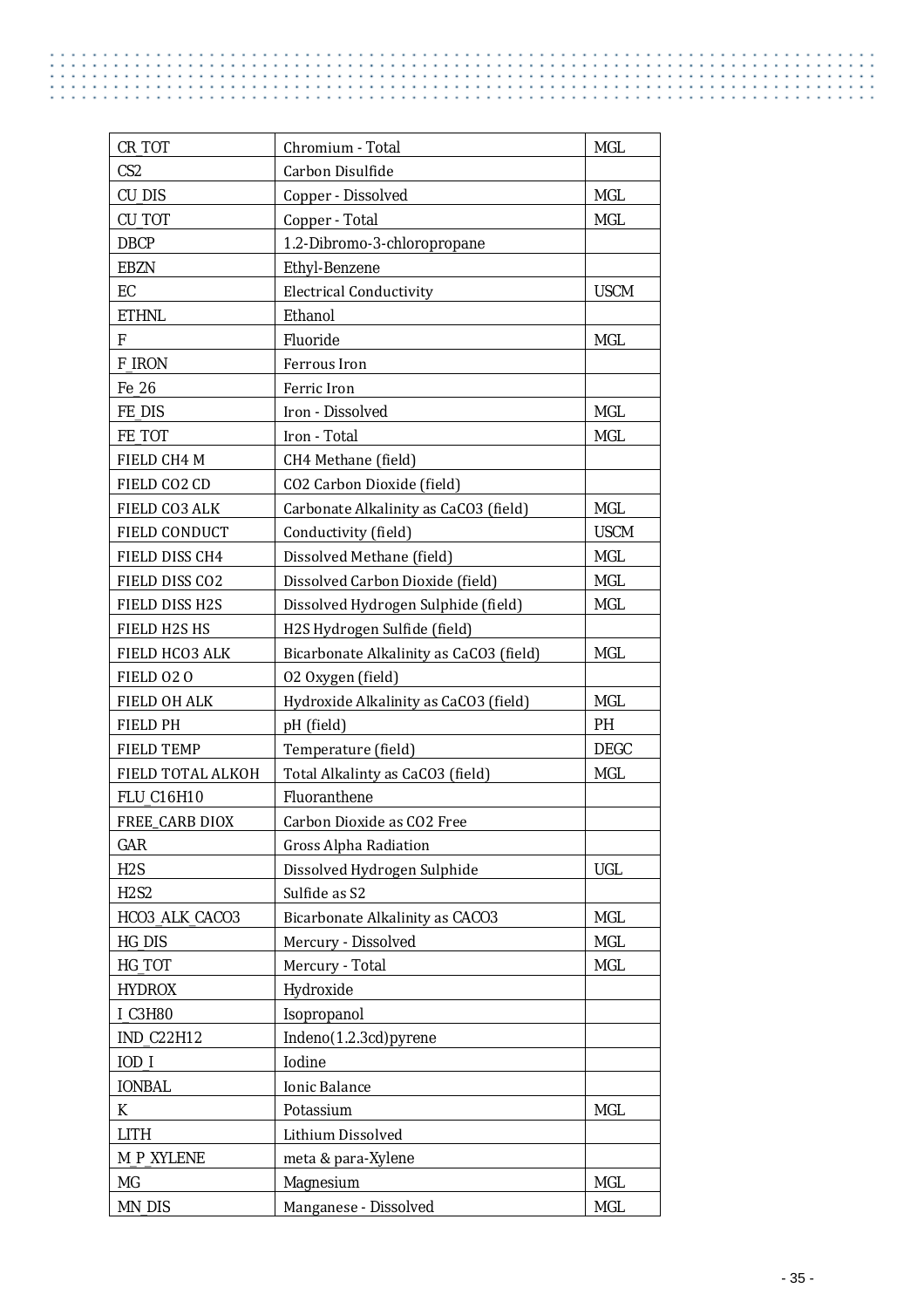ă,

 $\mathbf{r}$ 

| MN_TOT                | Manganese - Total                    | <b>MGL</b> |
|-----------------------|--------------------------------------|------------|
| MO_DIS                | Molybdenum - Dissolved               | <b>MGL</b> |
| MO TOT                | Molybdenum - Total                   | <b>MGL</b> |
| N_C10H14              | n-Butylbenzene                       |            |
| <b>N_C3H80</b>        | n-Propanol                           |            |
| n_PBZ                 | n-Propylbenzene                      |            |
| NA                    | Sodium                               | <b>MGL</b> |
| NACLO <sub>2</sub>    | Sodium Hypochlorite                  |            |
| <b>NAOH</b>           | Sodium Hydroxide                     |            |
| NH <sub>3</sub>       | Ammonia                              |            |
| NI_DIS                | Nickel - Dissolved                   | <b>MGL</b> |
| NLTOT                 | Nickel - Total                       | <b>MGL</b> |
| N <sub>02</sub>       | Nitrite as N                         |            |
| N <sub>0</sub> 3      | Nitrate as N                         |            |
| NO3-                  | Nitrate (as NO3-)                    |            |
| NO3+NO2               | Nitrate + Nitrite as N               |            |
| <b>NON_SURF_CTAS</b>  | Nonionic Surfactants as CTAS         |            |
| <b>NPHLN</b>          | Naphthalene                          |            |
| o C18H14              | Surrogate o-Terphenyl                |            |
| o_CH6CH4CL2           | Surrogate 1,2-dichlorobenzene        |            |
| 02                    | Dissolved Oxygen                     |            |
| OH_ALK_CACO3          | Hydroxide Alkalinity as CACO3        | <b>MGL</b> |
| <b>OTH</b>            | <b>Other</b>                         |            |
| OX_SUL_TOT            | Total Oxidised Sulfur as SO4 2-      |            |
| P_ISOPROP             | p-Isopropyltoluene                   |            |
| PB_DIS                | Lead - Dissolved                     | <b>MGL</b> |
| PB TOT                | Lead - Total                         | <b>MGL</b> |
| PH                    | pH                                   | PH         |
| PHOS P04              | Phosphate                            |            |
| <b>PHTHN</b>          | Phenanthrene                         |            |
| PYR_C16H10            | Pyrene                               |            |
| <b>REACT_P</b>        | Reactive Phosphorus as P             |            |
| REACT_SiO2            | Reactive Silica                      |            |
| <b>REDOX</b>          | Redox                                |            |
| <b>RES_ALKALINITY</b> | Residual Alkalinity                  |            |
| <b>RESIST</b>         | Resistivity at 25 <sup>°</sup> C     |            |
| S TOT                 | Sulphur (Total)                      |            |
| $S2-$                 | Sulphide                             |            |
| <b>SAR</b>            | Sodium Absorption Ratio (calculated) |            |
| <b>SE_DIS</b>         | Selenium - Dissolved                 | <b>MGL</b> |
| SE_TOT                | Selenium - Total                     | <b>MGL</b> |
| <b>SEC_BUTYLBZ</b>    | sec-Butylbenzene                     |            |
| SI_DIS                | Silicon (Dissolved)                  |            |
| <b>SIO2</b>           | Silica (from Si)                     |            |
| SN_DIS                | Tin - Dissolved                      |            |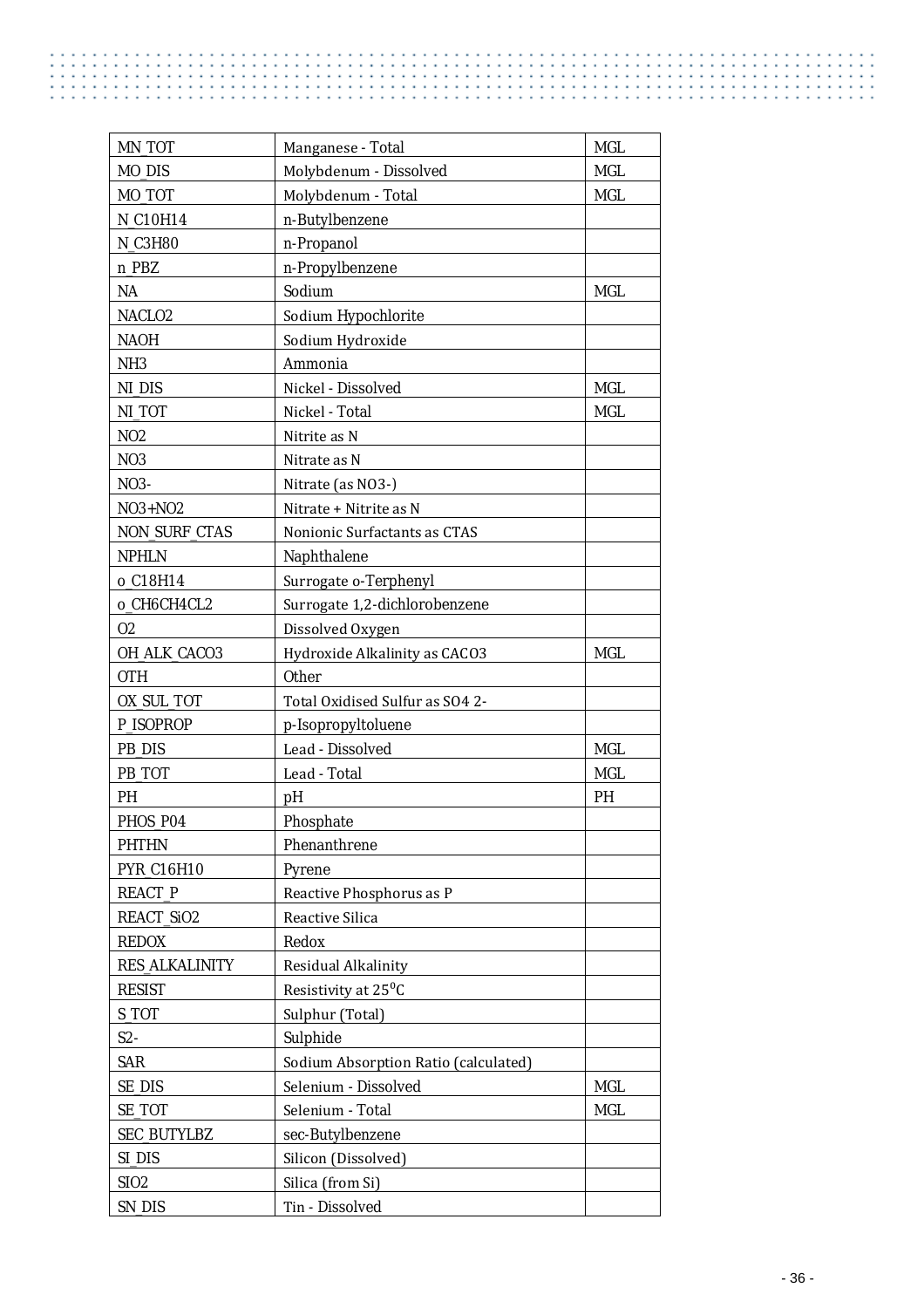| SN_TOT               | Tin - Total                             |            |
|----------------------|-----------------------------------------|------------|
| S <sub>04</sub>      | Sulphate                                | <b>MGL</b> |
| $SO4-S$              | Sulphate as S                           |            |
| <b>SOLIDS_DIS</b>    | Solids (Dissolved)                      |            |
| Sr DISSOLVED         | <b>Strontium Dissolved</b>              |            |
| Sr_TOTAL             | <b>Strontium Total</b>                  |            |
| <b>SRB</b>           | Sulphate-reducing bacteria              |            |
| <b>SUM_BTEX</b>      | Sum of BTEX                             |            |
| <b>SUM_POLY_AROM</b> | Sum of Polycyclic Aromatic Hydrocarbons |            |
| <b>SUS_SOLIDS</b>    | <b>Suspended Solids SS</b>              |            |
| T-C10H14             | tert-Butylbenzene                       |            |
| <b>TDS</b>           | <b>Total Dissolved Solids</b>           | <b>MGL</b> |
| TEMP_HARD            | Temporary Hardness as CaCO3             |            |
| <b>THPC</b>          | Total heterotrophic plate count         |            |
| TKN-N                | Total Kjeldahl Nitrogen as N            |            |
| <b>TLN</b>           | Toluene                                 |            |
| TN                   | Total Nitrogen as N                     |            |
| TOT_ALK_CACO3        | Total Alkalinity as CACO3               | <b>MGL</b> |
| TOT_ANIONS           | <b>Total Anions</b>                     |            |
| TOT_CATIONS          | <b>Total Cations</b>                    |            |
| TOT_CYANIDE          | <b>Total Cyanide</b>                    |            |
| TOT_DISS_IONS        | <b>Total Dissolved Ions</b>             |            |
| TOT_DISS_SOL_CALC    | <b>Total Dissolved Solids Calc</b>      |            |
| TOT_HDN_CACO3        | Total Hardness as CACO3                 | <b>MGL</b> |
| TOT_ORG_CARB         | Total Organic Carbon                    |            |
| TOT_SUS_SOL_NFR      | <b>Total Suspended Solids NFR</b>       |            |
| TP                   | <b>Total Phosphorus</b>                 |            |
| TPH_C6C9             | TPH C6-C9 Fraction                      |            |
| TRANS_13_DICHLORO    | trans-1.3-Dichloropropylene             |            |
| $tr-C2H2Cl2$         | trans-1.2-Dichloroethene                |            |
| TRIETH_GLYC          | Triethylene Glycol                      |            |
| TRPH_C10C16          | TRPH > C10-C16 Fraction                 |            |
| TRPH_C16C34          | TRPH > C16-C34 Fraction                 |            |
| TRPH_C34C40          | TRPH > C34-C40 Fraction                 |            |
| <b>TURBIDITY</b>     | Turbidity                               |            |
| <b>U_DIS</b>         | Uranium - Dissolved                     | <b>MGL</b> |
| U_TOT                | Uranium - Total                         | <b>MGL</b> |
| V_DIS                | Vanadium - Dissolved                    | <b>MGL</b> |
| V_TOT                | Vanadium - Total                        | <b>MGL</b> |
| XNT_TOT              | Xylene -Total                           |            |
| <b>XYLTOT</b>        | <b>Total Xylenes</b>                    |            |
| ZN_DIS               | Zinc - Dissolved                        | <b>MGL</b> |
| ZN_TOT               | Zinc - Total                            | MGL        |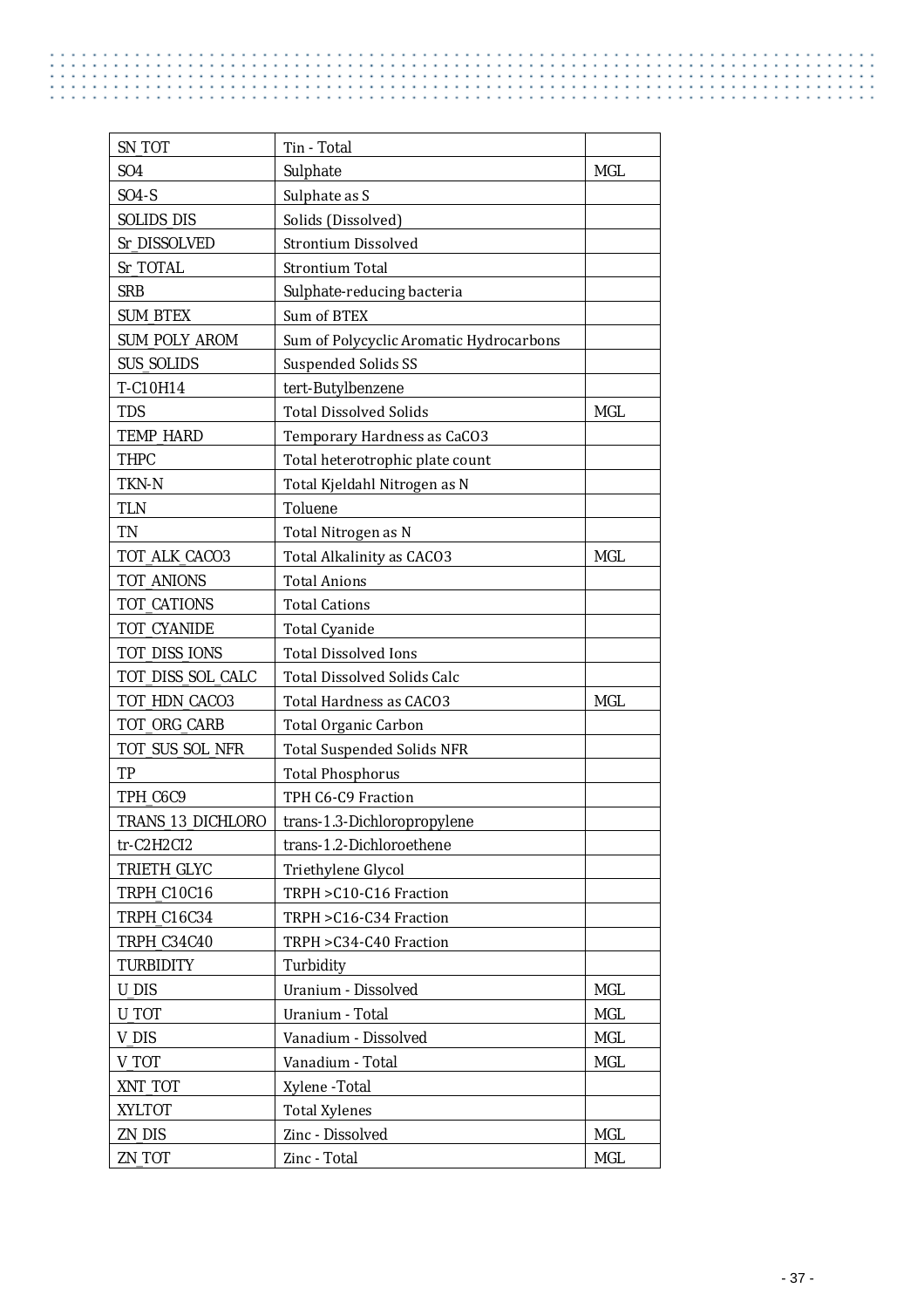#### <span id="page-45-0"></span>**11.2.7 Units**

The units of measure for the parameter. The following codes are available:

| Code         | Unit                                             |
|--------------|--------------------------------------------------|
| <b>CFUML</b> | Colony Forming Units/millilitre                  |
| <b>DEGC</b>  | Degrees Celsius                                  |
| MGL          | Milligrams/Litre                                 |
| MV           | <b>Millivolts</b>                                |
| <b>PERC</b>  | Percentage                                       |
| <b>PH</b>    | pH Unit                                          |
| <b>PPM</b>   | Parts/million                                    |
| <b>SRBC</b>  | Sulphate Reducing Bacteria Count/100 millilitres |
| UGL          | Micrograms/Litre                                 |
| <b>USCM</b>  | Microseimens/centimetre                          |

#### <span id="page-45-1"></span>**11.2.8 Preservation Method**

Enter here the codes for the types of preservative that were used. Up to three codes may be entered. The following codes are available:

| Code      | <b>Preservation Method</b> |
|-----------|----------------------------|
| <b>CH</b> | Chilled - 4 degrees C      |
| <b>FR</b> | Frozen                     |
| LU        | Lugol                      |
| <b>MC</b> | Magnesium Carbonate        |
| AN        | Acid - Nitric              |
| NL        | None Required              |
| NR        | Not Recorded               |
| NH        | Sodium Hydroxide           |
| <b>AS</b> | Acid - Sulphuric           |
| DA        | Kept in Darkness           |
| PD        | Potassium Dichromate       |
| ME        | Methanol                   |
| AH        | Acid - Hydrochloric        |
| AO        | Acid - Orthophosphoric     |
| ZA        | Zinc Acetate               |
| AA        | Acid - Ascorbic            |
| CN        | Cadmium Nitrate            |
| MI        | Mercuric Iodide            |
| XX        | Unknown                    |
| EA        | Exclude Air                |
| NU        | None Used, but required    |

#### <span id="page-45-2"></span>**11.2.9 Laboratory**

The laboratory that performed the analysis. The following codes are available:

| Code       | Laboratory                                |
|------------|-------------------------------------------|
| <b>ALS</b> | ALS Group Enviroment Division             |
| <b>AIS</b> | AIS McCracken P/L                         |
| <b>AMD</b> | <b>AMDEL Townsville</b>                   |
| <b>ACI</b> | Aust. Coal Industry Research Laboratories |
| <b>AEL</b> | Australian Environmental Laboratories     |
| <b>ALS</b> | <b>Australian Laboratory Services</b>     |
| <b>BCC</b> | Brisbane City Council                     |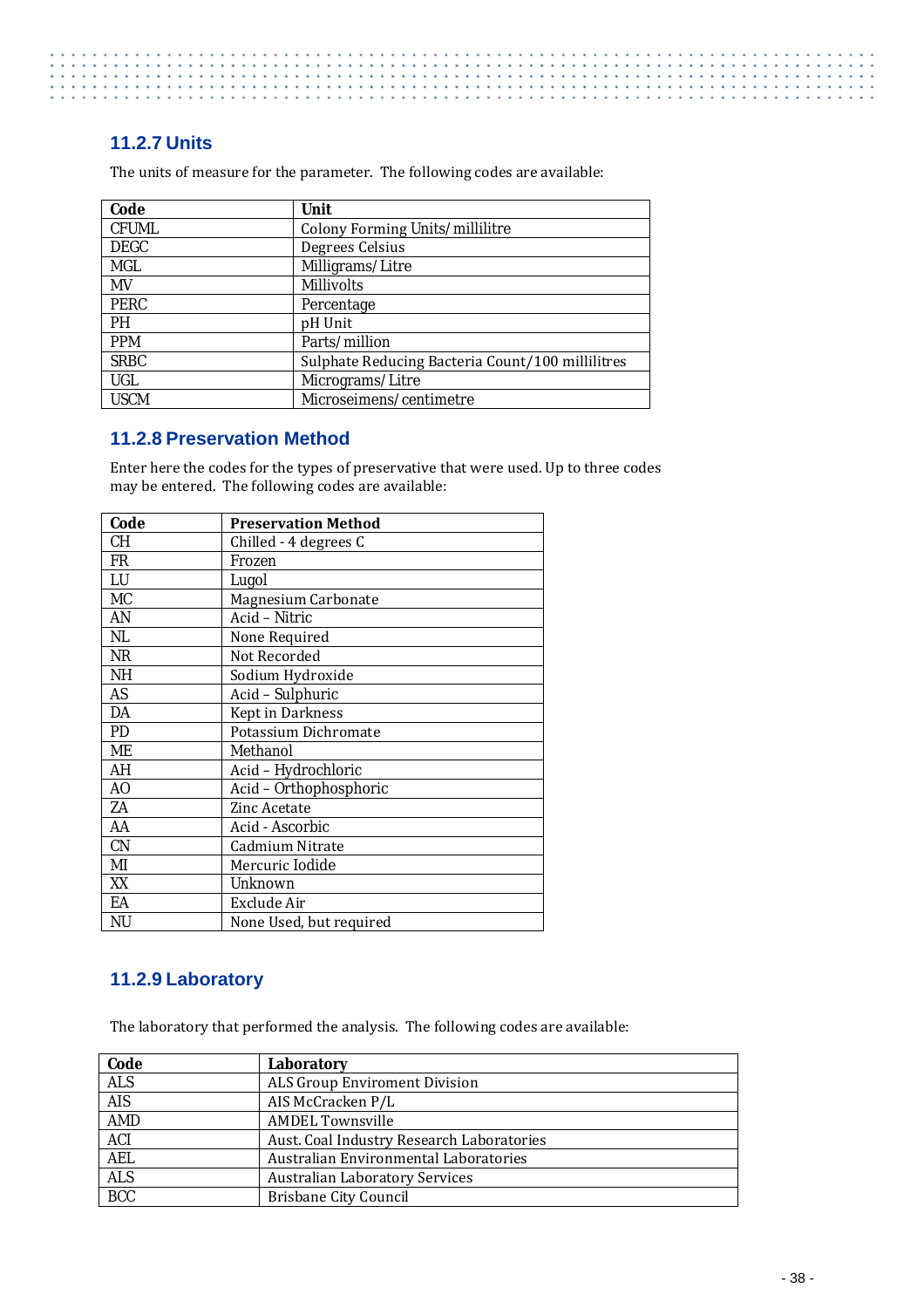| <b>BSA</b> | <b>BSES</b> - Burdekin                                           |
|------------|------------------------------------------------------------------|
| <b>BSI</b> | <b>BSES</b> - Indooroopilly                                      |
| <b>BSM</b> | <b>BSES</b> - Mackay                                             |
| <b>BAS</b> | <b>Bundaberg Analytical Services</b>                             |
| <b>CCC</b> | Cairns City Council                                              |
| <b>CSL</b> | Cambooya Shire Council                                           |
| CAS        | Cargo Superintendent Company                                     |
| <b>CTL</b> | Crop Tech Laboratories                                           |
| <b>DME</b> | Department of Mines & Energy                                     |
| <b>DNR</b> | Department of Natural Resources (now DNRM)                       |
| EGX        | Energex                                                          |
| <b>ENV</b> | <b>Envirolab Services</b>                                        |
| GCL        | Government Chemical Laboratory (now Queensland Health Forensic   |
|            | and Scientific Services)                                         |
| <b>LBW</b> | LBW Environment Pty Ltd                                          |
| <b>DPI</b> | <b>Qld Department of Primary Industries Agricultural Chemist</b> |
| S&B        | Simmonds and Bristow                                             |
| <b>SGS</b> | Societe Generale de Surveillance                                 |
| <b>SYM</b> | Symbio                                                           |
| <b>TCC</b> | Toowoomba City Council                                           |
| <b>UCQ</b> | University of Central Queensland                                 |
| <b>UNS</b> | <b>University of New South Wales</b>                             |
| <b>UOQ</b> | University of Queensland                                         |
| XXX        | <b>Unknown</b>                                                   |

#### <span id="page-46-0"></span>**11.2.10 Laboratory Sample Reference**

<span id="page-46-1"></span>The unique sample reference assigned by the laboratory.

#### **11.2.11 Technical Reference**

Standard technical reference that is the published and accepted methodology used for the measurement of the water quality parameter. The technical reference should include the source of the method or the authors, the year of publication, and the method or section reference. Some examples of technical references are given below:<br>APHA(2005)2130B

- APHA(2005)2130B
- AS1006(1995) J.
- ASTM(2010)D3977-97  $\mathbf{r}$
- J. Hunter, H. M., Standley, J. & Cowie, B. A. (1984)

#### <span id="page-46-2"></span>**11.2.12 PQL Max**

Practical Quantification Limit – the highest numerical value (detection limit) that a laboratory can report reliably for a test result.

#### <span id="page-46-3"></span>**11.2.13 PQL Min**

Practical Quantification Limit – the lowest numerical value (detection limit) that a laboratory can report reliably for a test result.

#### <span id="page-46-4"></span>**11.2.14 Uncertainty**

<span id="page-46-5"></span>A measure of confidence in a test value as performed by a particular laboratory as a percentage.

#### **11.2.15 Comments**

Comments relating to the sample result.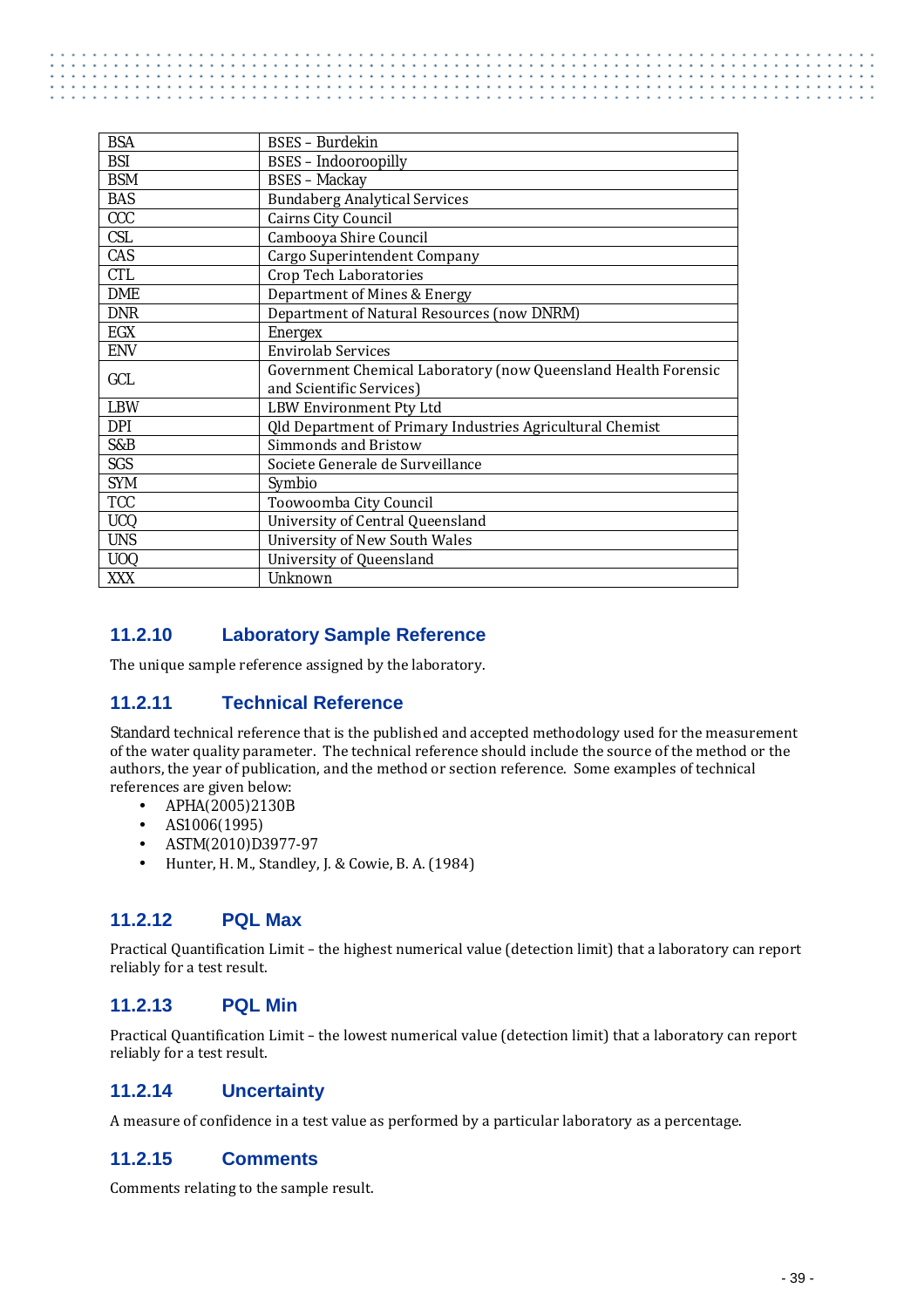# <span id="page-47-0"></span>**12 Hole Construction**

# <span id="page-47-1"></span>**12.1 Introduction**

This table stores details related to the construction of the bore hole.

Oracle Table Name: PAG HOLE CONSTRUCTION Baseline Assessment Form Reference:

Note there is no GWDB reference for this table.

| <b>Attribute Name</b> | Database Column Name |
|-----------------------|----------------------|
| From Depth            | From_Depth           |
| To Depth              | To Depth             |
| Hole Diameter         | Hole Diameter        |
| <b>Comments</b>       | <b>Comments</b>      |

## <span id="page-47-2"></span>**12.2 Description of Attributes**

#### <span id="page-47-3"></span>**12.2.1 From Depth**

The depth from **natural surface** at which drilling commenced with the diameter in the related 'Hole Diameter' field.

Values are stored in **metres** to two decimal places.

#### <span id="page-47-4"></span>**12.2.2 To Depth**

The depth from **natural surface** at which drilling finished with the diameter in the related 'Hole Diameter' field.

Values are stored in **metres** to two decimal places.

#### <span id="page-47-5"></span>**12.2.3 Hole Diameter**

The diameter of the hole.

<span id="page-47-6"></span>Values are stored in **millimetres.**

#### **12.2.4 Comments**

Any additional comments related to the construction of the hole.

# <span id="page-47-7"></span>**13 Bore Construction**

## <span id="page-47-8"></span>**13.1 Introduction**

This table records the facility's casing and other construction details.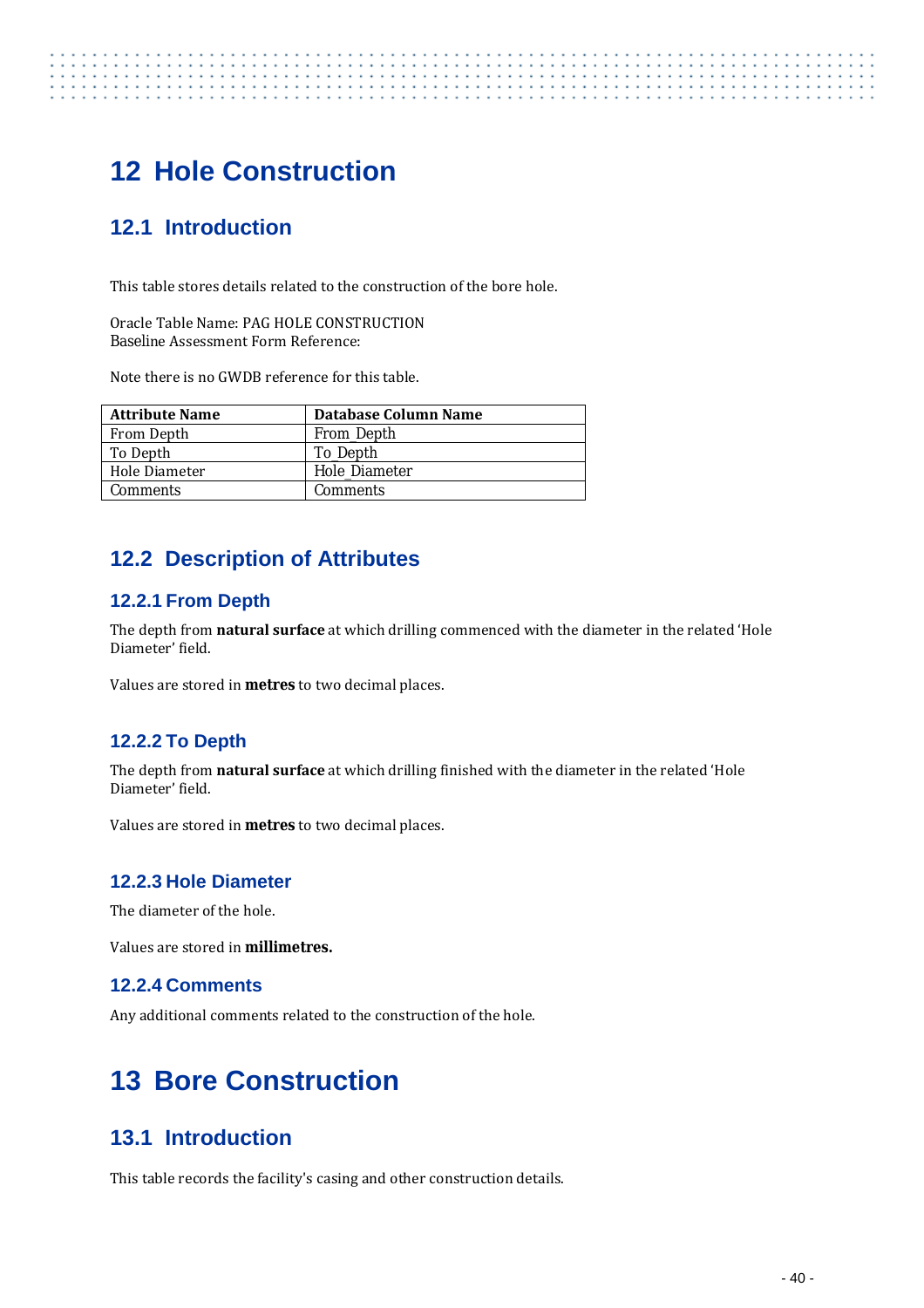#### Oracle Table Name: PAG BORE CONSTRUCTION Baseline Assessment Form Reference: Appendix 1 - Part B -Bore Construction Details

| <b>Attribute</b><br><b>Name</b> | Database Column<br><b>Name</b> | <b>Baseline Assessment</b><br><b>Form Name</b> | Form<br>Part | <b>GWDB</b><br>reference  | <b>GWDB Table &amp;</b><br><b>Column Name</b><br>(gw_casings) |
|---------------------------------|--------------------------------|------------------------------------------------|--------------|---------------------------|---------------------------------------------------------------|
| Record<br><b>Number</b>         | Bore_Cons_Rec_No               |                                                |              | Record                    | Rec                                                           |
| Date                            | Cons_Date                      |                                                |              | Date                      | Rdate                                                         |
| From Depth                      | From_Depth                     |                                                |              | Top of<br><b>Material</b> | Top                                                           |
| To Depth                        | To_Depth                       |                                                |              | Bottom of<br>Material     | <b>Bottom</b>                                                 |
| Material Type                   | Material_Type                  | Casing material and<br>diameter                | B            | Material<br>Description   | <b>Material Desc</b>                                          |
| Material Size                   | <b>Material Size</b>           |                                                |              | Material Size             | Material_Size                                                 |
| Material Size                   | Material Size Desc Cod         |                                                |              | Material Size             | <b>Size Desc</b>                                              |
| <b>Description</b>              | e                              |                                                |              | <b>Description</b>        |                                                               |
| Outside                         | Outer_Diameter                 | Casing material and                            | B            | Outside                   | Out Diameter                                                  |
| <b>Diameter</b>                 |                                | Diameter                                       |              | <b>Diameter</b>           |                                                               |
| Comments                        | <b>Comments</b>                | <b>Additional Comments</b>                     | B            |                           |                                                               |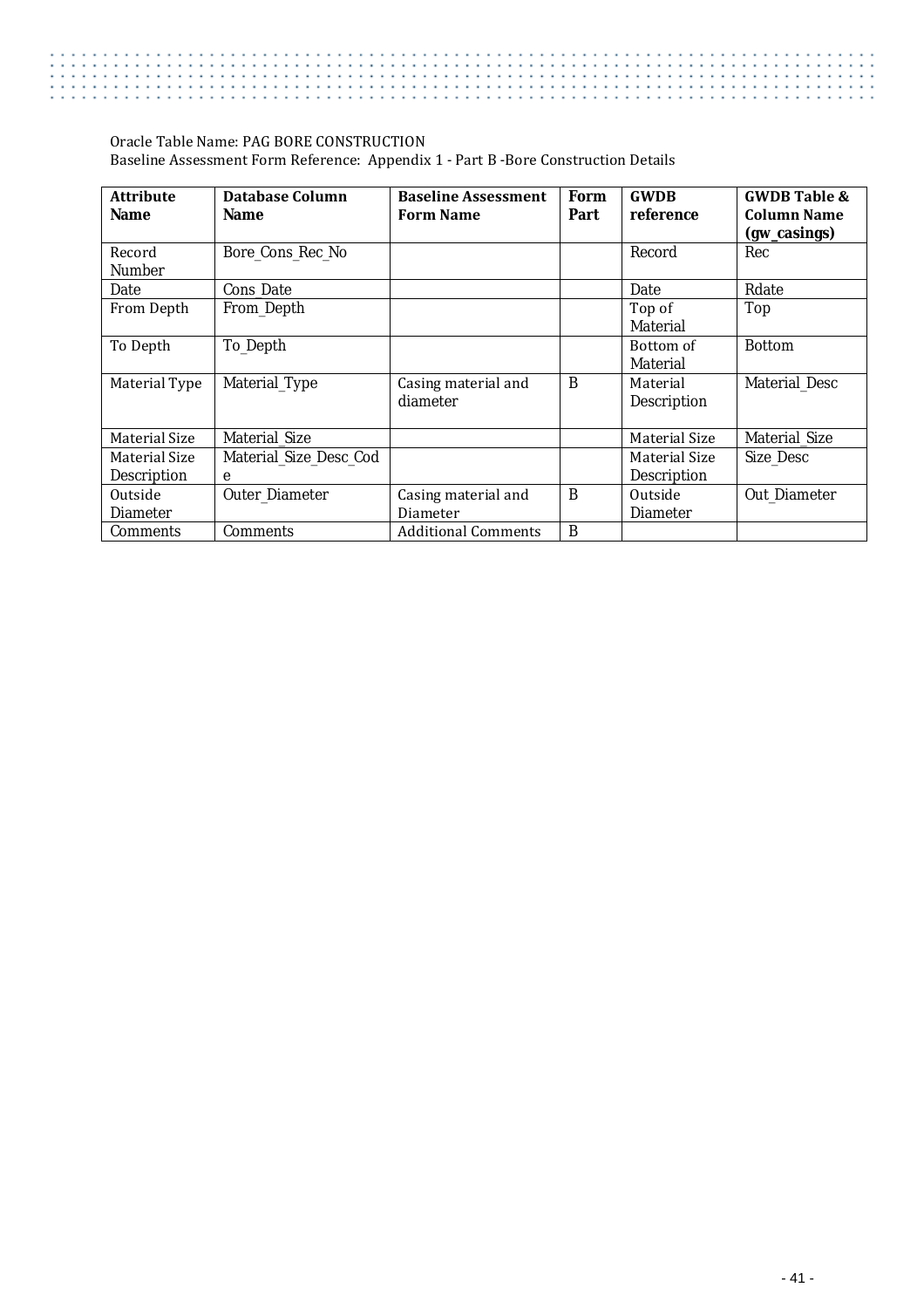# <span id="page-49-0"></span>**13.2 Description of Attributes**

#### <span id="page-49-1"></span>**13.2.1 Record Number**

The record number keeps the records in the table in a logical sequence for each bore and together with the bore ID uniquely identifies the record. The record number usually starts from one for each bore eg. 1,2,3,4…10 etc

#### <span id="page-49-2"></span>**13.2.2 Date**

<span id="page-49-3"></span>The date the casing or other material was inserted in the bore hole.

#### **13.2.3 From Depth**

This field defines the depth from the natural surface to the top of the material being Described in the record. The 'From Depth' must not be greater than the 'To Depth'.

For a string of casing with slots/perforations the total length of the string is entered as one record (perforated section included). A further record/s is then entered identifying where the slots/perforations occur.

<span id="page-49-4"></span>Values are stored in metres to two decimal places.

#### **13.2.4 To Depth**

This field defines the depth from the natural surface to the bottom of the material being described in the record.

For a string of casing with slots/perforations the total length of the string is entered as one record (perforated section included). A further record/s is then entered identifying where the slots/perforations occur.

Values are stored in metres to two decimal places.

#### <span id="page-49-5"></span>**13.2.5 Material Type**

Material Type defines the type of material described in the record. It could be steel casing, plastic casing, etc. Refer to the coded values for Material Type for all possibilities.

| Code        | <b>Material Type</b>                         |
|-------------|----------------------------------------------|
| <b>PLAS</b> | Plastic Casing (unspecified)                 |
| <b>STEL</b> | Steel Casing (unspecified)                   |
| CONC        | Concrete Liner for Wells                     |
| TIMB        | Timber Lining for Wells                      |
| <b>MASO</b> | <b>Masonry</b>                               |
| <b>PERF</b> | Perforated or Slotted Casing Section         |
| <b>SCRN</b> | Screen                                       |
| <b>GRAV</b> | Gravel Pack                                  |
| <b>OPEN</b> | Open Hole (Section of bore uncased)          |
| <b>ENDD</b> | * Open End Pipe Considered as an Entry Point |
| <b>GROU</b> | Cement Grout                                 |
| <b>PLUG</b> | Concrete Plug                                |
| <b>PVC</b>  | Polyvinyl Chloride                           |
| <b>BNSL</b> | <b>Bentonite Seal</b>                        |
| <b>SSL</b>  | Stainless Steel                              |
| <b>MDPP</b> | Medium Density Polythene Pipe                |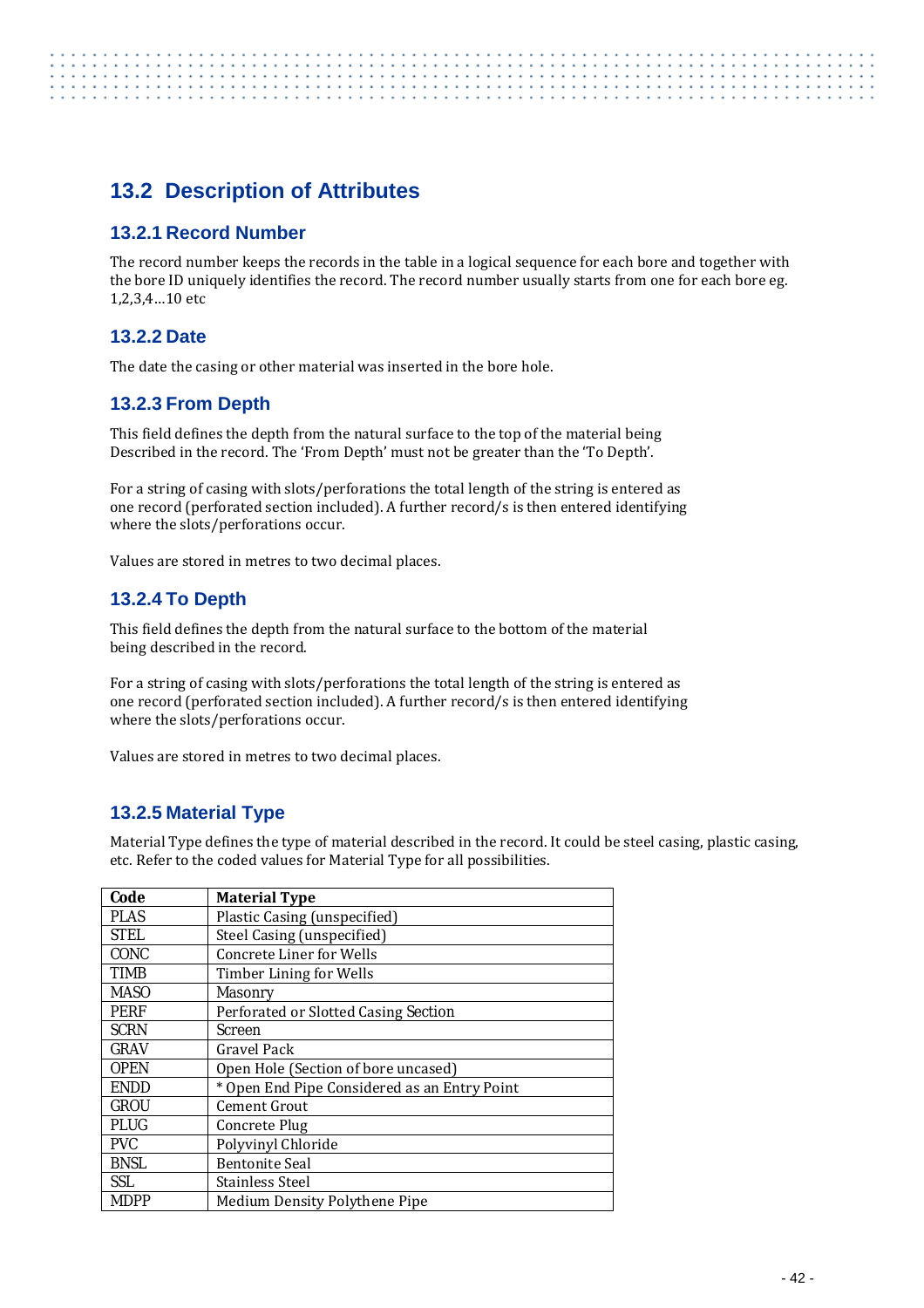| <b>FRP</b>  | <b>Fibreglass Reinforced Plastic</b>  |
|-------------|---------------------------------------|
| <b>ABS</b>  | Acrylonite Butadiene Styrene          |
| <b>OIL</b>  | Oil Well Screwed Steel                |
| <b>WES</b>  | <b>Welded Steel Casing or Tubing</b>  |
| <b>SSSB</b> | <b>Standard Screwed Swelled Black</b> |
| <b>SSSG</b> | Standard Screwed Swelled Galvanised   |
| <b>SBS</b>  | Slimline Black Steel                  |
| SGS         | Slimline Galvanised Steel             |
| <b>CENT</b> | <b>Centraliser</b>                    |
| <b>FILL</b> | Cuttings or other fill between casing |

\* If the open end of the pipe terminates in a waterbed it is considered as a water entry point. If the casing terminates anywhere other than in the waterbed it is not considered as a water entry point, irrespective of whether the bore continues as an open.

#### <span id="page-50-0"></span>**13.2.6 Material Size**

The Material Size describes the wall thickness of a length of casing or aperture of a screen, etc. (For plastic casing the wall thickness can be derived from the Table of Mean Wall Thickness given at the end of this section, if the class of pipe and its diameter are known.) For a gravel pack, the nominal gravel size (i.e. sieve size that all gravel passes) is entered.

<span id="page-50-1"></span>Values are stored in millimetres to three decimal places.

#### **13.2.7 Material Size Description**

The Material Size Description identifies what attribute the Material Size field is measuring. It must have one of the following three codes. The following codes are available:

| Code      | <b>Material Size Description</b>               |
|-----------|------------------------------------------------|
| <b>WT</b> | Wall Thickness of casing                       |
| AP        | Aperture Size for Screens, Slots, Perforations |
| GR        | Gravel Packs; Nominal gravel size              |

Note: If you have a material description of GRAV (gravel) you can not have a size description of AP or WT. Also if you have a material description of PERF or SCRN you can not have a size description of GR or WT.

#### <span id="page-50-2"></span>**13.2.8 Outside Diameter**

The Outside Diameter of the material is entered in this field.

The term diameter has been chosen because the majority of our facilities are circular in shape. However there will be the occasion when a square or rectangular facility such as a well, trench or excavated pond needs to be entered into the system. In these cases the dimension of the longest side is to be recorded.

<span id="page-50-3"></span>Values are stored in millimetres

#### **13.2.9 Comments**

Any comments or additional information relating to the bore construction.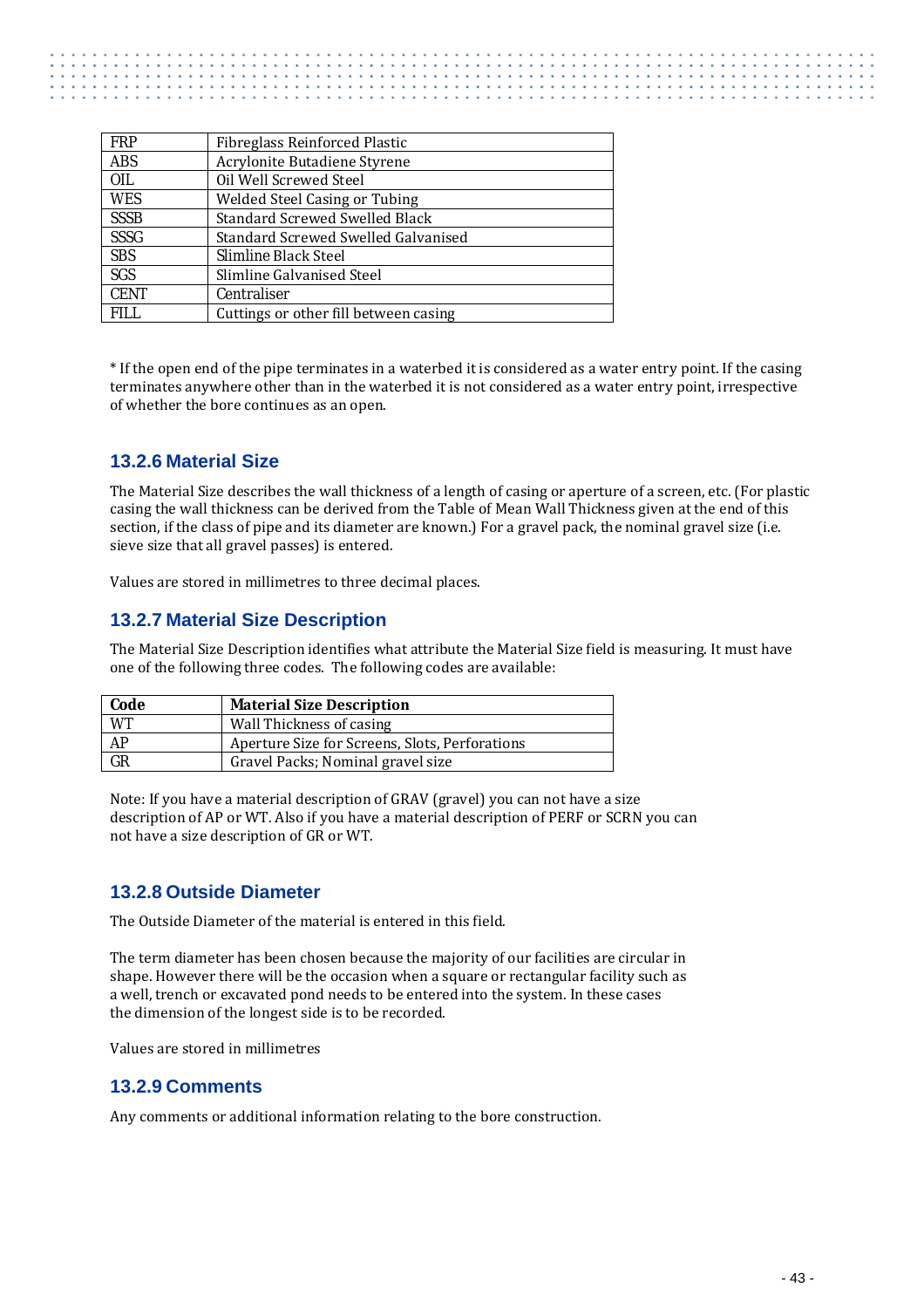# <span id="page-51-0"></span>**14 Strata Log**

# <span id="page-51-1"></span>**14.1 Introduction**

The records in this table are a transcription of the strata encountered in a bore as described on the strata log sheet completed by the driller, geologist, etc.

Oracle Table Name: PAG\_STRATALOG Baseline Assessment Form Reference:

| <b>Attribute Name</b>              | Database Column<br><b>Name</b> | <b>GWDB</b> reference     | <b>GWDB Table &amp;</b><br><b>Column Name</b><br>(gw-strlog) |
|------------------------------------|--------------------------------|---------------------------|--------------------------------------------------------------|
| Strata Log Record<br><b>Number</b> | Stratalog_No                   | Record                    | Record                                                       |
| From Depth                         | From Depth                     | Top of Strata             | Frm                                                          |
| To Depth                           | To Depth                       | <b>Bottom of Strata</b>   | <b>Too</b>                                                   |
| Description of<br>strata           | Strata Desc                    | <b>Strata Description</b> | <b>Desc</b>                                                  |

# <span id="page-51-2"></span>**14.2 Description of Attributes**

#### <span id="page-51-3"></span>**14.2.1 Strata Log Record Number**

The record number keeps the records in the table in a logical sequence for each bore and together with the bore ID uniquely identifies the record. The record number usually starts from one for each bore eg. 1,2,3,4…10 etc

#### <span id="page-51-4"></span>**14.2.2 From Depth**

The depth from the **natural surface** to the **top of the strata** described is recorded in this column. The From Depth value must not be greater than To Depth value.

<span id="page-51-5"></span>Values are stored in **metres** to two decimal places.

#### **14.2.3 To Depth**

The depth from the **natural surface** to the **bottom of the strata** described is recorded in this column. The bottom of the strata log value must **not** be marked with a minus sign.

<span id="page-51-6"></span>Values are stored in **metres** to two decimal places.

#### **14.2.4 Description of Strata**

The description of strata in the interval defined by the From Depth and the To Depth is entered here. If the description requires more than one record, the required records can be added without Top of Strata and Bottom of Strata fields being repeated.

When entering strata log details into the database, make sure the whole log, as recorded by the driller, or hydrologist is entered. Do not abbreviate the logs, i.e. do not leave out colour, granularity, or any descriptive terms.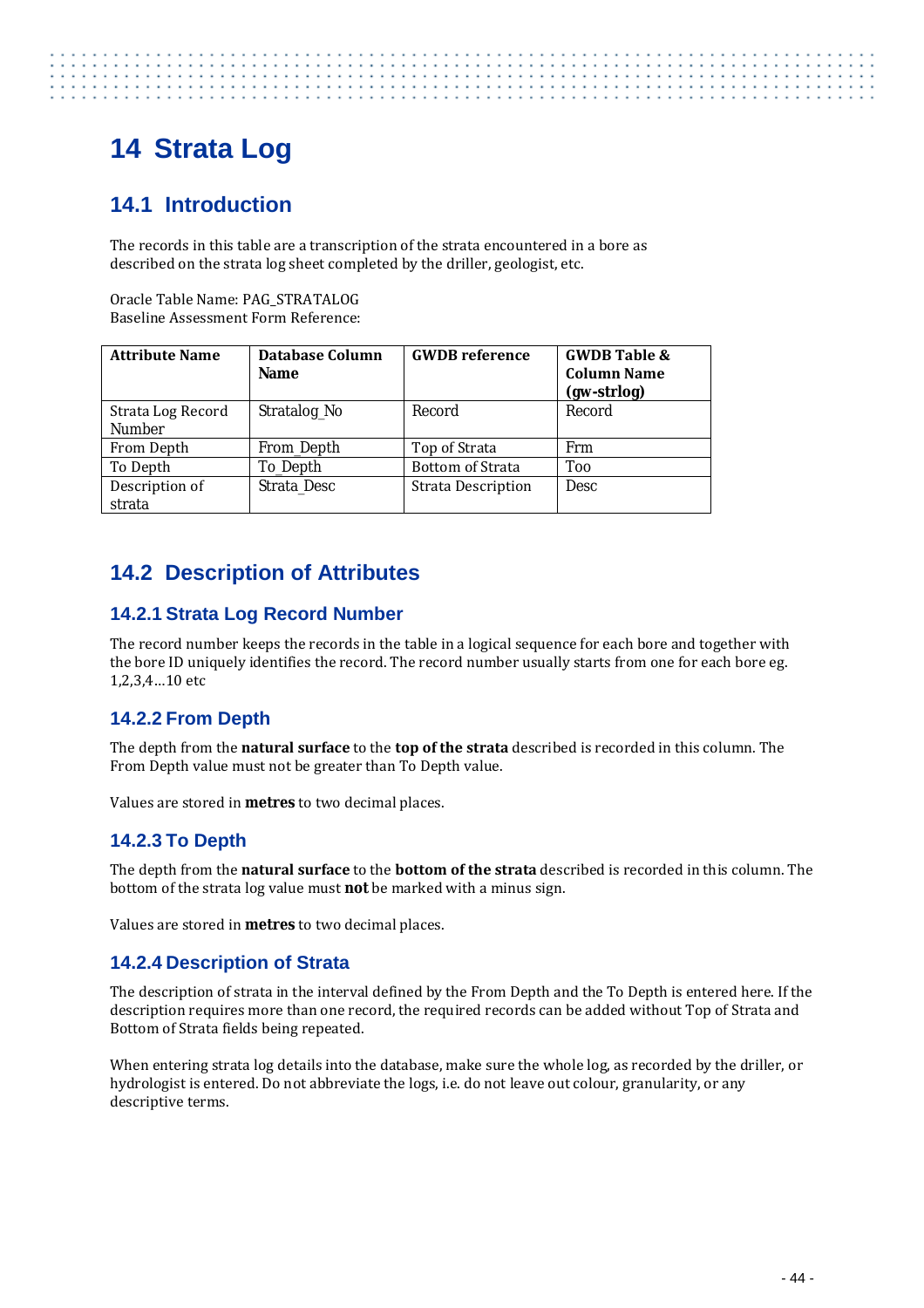# <span id="page-52-0"></span>**15 Stratigraphy**

# <span id="page-52-1"></span>**15.1 Introduction**

. . . . . . . . . . . . . . . . . .

The data in this table stores the interpreted stratigraphy of the water bore. The stratigraphic interpretation may have been made by the Queensland Department of Minerals and Energy or the Queensland Department of Environment and Resource Management or some other government body or company.

Oracle Table Name: PAG\_Stratigraphy

Baseline Assessment Form Reference: No Reference

| <b>Attribute Name</b>      | Database Column Name     | <b>Baseline</b><br><b>Assessment</b><br><b>Form Name</b> | <b>GWDB</b><br>reference | <b>GWDB Table</b><br>& Column<br><b>Name</b><br>(gw_strtig) |
|----------------------------|--------------------------|----------------------------------------------------------|--------------------------|-------------------------------------------------------------|
| <b>Stratigraphy Number</b> | Stratigraphy_No          |                                                          | Record                   | Rec                                                         |
| Company Name               | Interpreted_Company_name |                                                          | Source                   | Data Owner                                                  |
| Person Name                | Interpreted_person_name  |                                                          |                          |                                                             |
| From Depth                 | From_depth               |                                                          | Top of Unit              | Top                                                         |
| To Depth                   | To_depth                 |                                                          | Bottom of                | <b>Bottom</b>                                               |
|                            |                          |                                                          | Unit                     |                                                             |
| <b>Formation Name</b>      | Formation name           |                                                          | Description              | Form Desc                                                   |

# <span id="page-52-2"></span>**15.2 Description of Attributes**

#### <span id="page-52-3"></span>**15.2.1 Stratigraphy Number**

Every record for a stratigraphic interpretation done by a different organisation must have a unique line number, to keep the records in logical order, and together with the Bore ID and Company Name uniquely identify the record. . Record Numbers will normally start at one ie. 1,2,3,4…10 etc

#### <span id="page-52-4"></span>**15.2.2 Company Name**

The Company Name field describes the organisation that analysed the available data and made the stratigraphic interpretation. The following company names are currently acceptable.

| <b>Company Name</b>                       | Code       |
|-------------------------------------------|------------|
| Department of Environment and Resource    | <b>DNR</b> |
| Management                                |            |
| Department of Mines and Energy            | <b>DME</b> |
| Australian Geological Survey Organisation | AGS        |
| <b>BHP Pty Ltd</b>                        | <b>BHP</b> |
| Lockyer Catchment Centre                  | <b>LCC</b> |
| Sunwater                                  | <b>SUN</b> |
| Qld Murray Darling Dryland Salinity       | <b>MDS</b> |
| National Action Plan                      | <b>NAP</b> |
| Prawn Farm Investments                    | PFI        |

Additional companies can be added to this list and allocated a code as required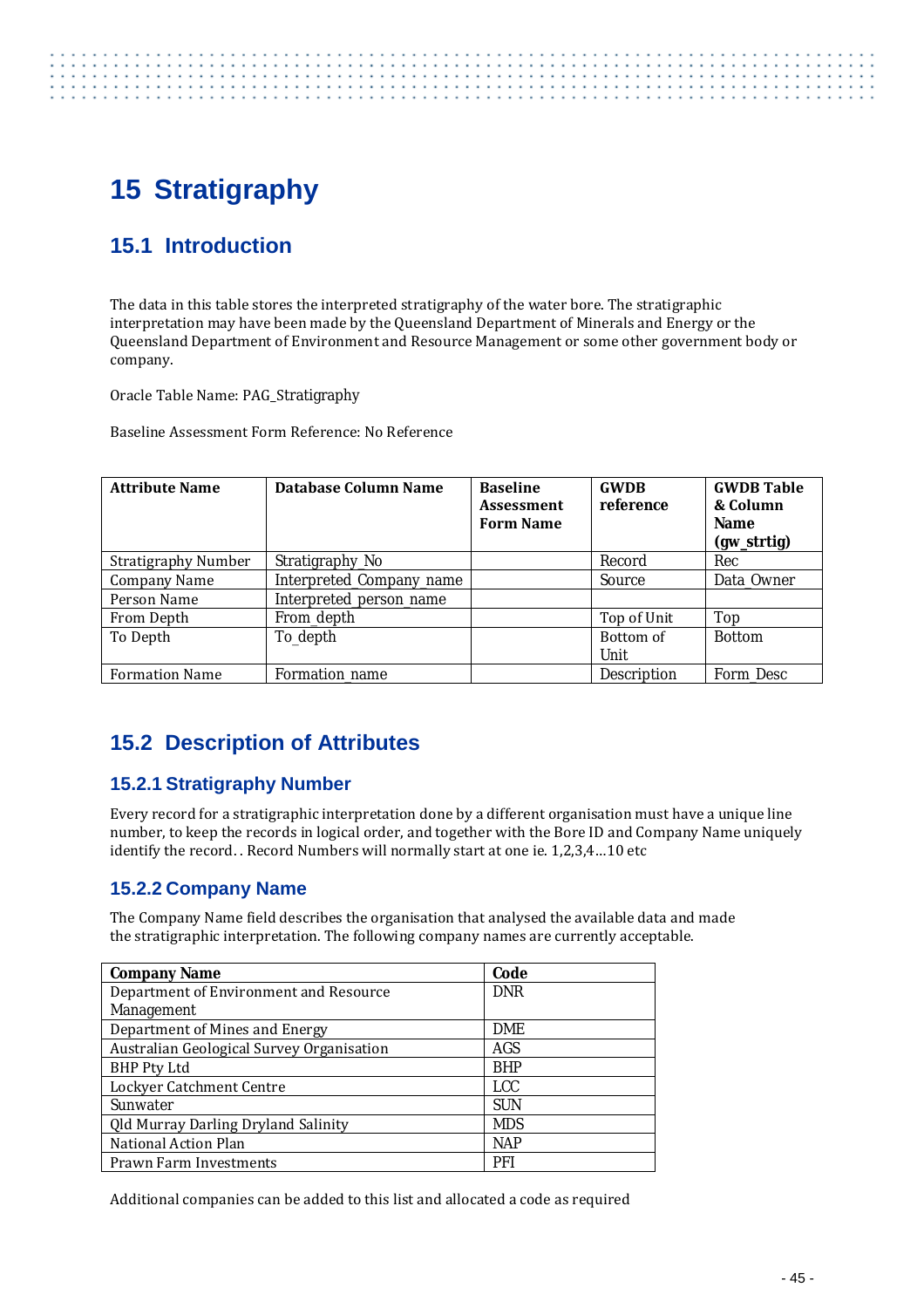#### <span id="page-53-0"></span>**15.2.3 Person Name**

The Person Name field describes the person in the organisation that analysed the available data and made the stratigraphy interpretation eg John Smith

#### <span id="page-53-1"></span>**15.2.4 From Depth**

This is the depth below ground level to the top of the stratigraphy unit (in metres).

<span id="page-53-2"></span>Values are stored in **metres** to two decimal places.

#### **15.2.5 To Depth**

This is the depth below ground level to the bottom of the stratigraphy unit (in metres).

<span id="page-53-3"></span>Values are stored in **metres** to two decimal places.

#### **15.2.6 Formation Name**

The Formation Name field stores the name of the stratigraphy unit occupying the zone specified by the From Depth and To Depth.

# <span id="page-53-4"></span>**16 Aquifer**

### <span id="page-53-5"></span>**16.1 Introduction**

The purpose of this table is to record information about the permeable water bearing beds encountered by a bore penetrating a single geological unit or a number of geological units.

Oracle Table Name: PAG\_AQUIFER Baseline Assessment Form Reference:

| <b>Attribute</b><br><b>Name</b>                    | <b>Database Column Name</b> | <b>Baseline</b><br><b>Assessment</b> | <b>GWDB</b><br>reference                                  | <b>GWDB Table &amp;</b><br><b>Column Name</b> |
|----------------------------------------------------|-----------------------------|--------------------------------------|-----------------------------------------------------------|-----------------------------------------------|
|                                                    |                             | <b>Form Name</b>                     |                                                           | (gw_aquifrs)                                  |
| Aquifer<br>Number                                  | Aquifer_No                  |                                      | Record                                                    | Rec                                           |
| From Depth                                         | From_Depth                  |                                      | Top of Aquifer                                            | Top                                           |
| To Depth                                           | To_Depth                    |                                      | Bottom of<br>Aquifer                                      | <b>Bottom</b>                                 |
| Condition                                          | Condition_Type              |                                      | Condition                                                 | Condition                                     |
| Contributing<br>Aquifer                            | Contributing_Flag           |                                      | Contributing<br>aquifer                                   | Contr                                         |
| Flow indicator                                     | Flow_Above_Ground_Flag      |                                      | Flow Indicator                                            | Flow                                          |
| Quality of water<br>in Aquifer                     | <b>Quality_Desc</b>         |                                      | Quality of water<br>in aquifer                            | Quality                                       |
| Yield from<br>aquifer                              | Yield                       |                                      | Yield from<br>aquifer                                     | Yield                                         |
| Standing water<br>level of aquifer<br>when drilled | <b>SWL</b>                  |                                      | <b>Standing Water</b><br>Level of Aquifer<br>when drilled | <b>SWL</b>                                    |
| Date of<br>standing water<br>level                 | <b>SWL Meas Date</b>        |                                      | Date of Standing<br>Water Level                           | RDate                                         |
| Formation<br>Name                                  | Formation_Name              | Part $B -$<br>Geological             | Formation<br>Name                                         | Form_Desc                                     |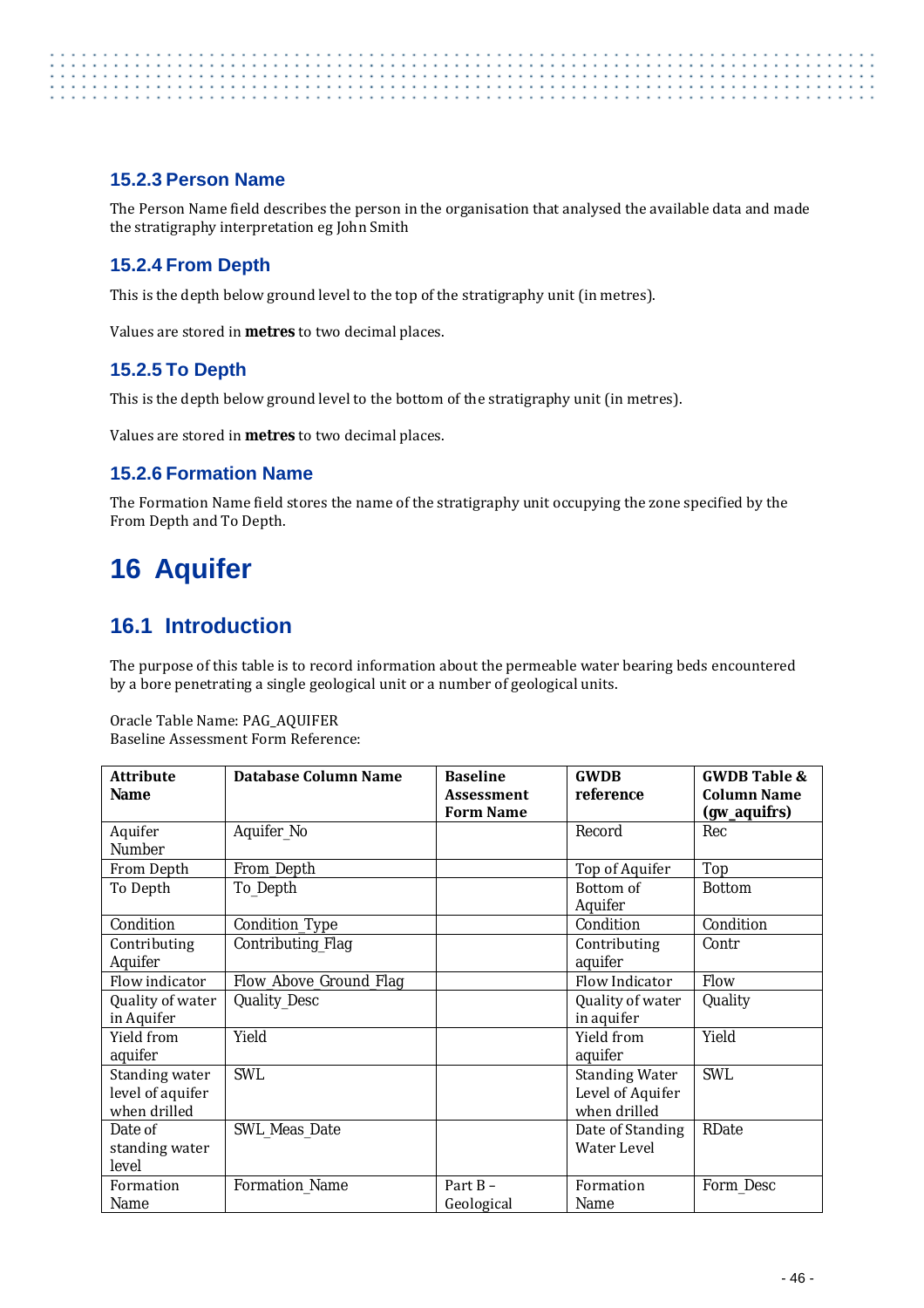|  | Formation from<br>which water is<br>accessed. |  |
|--|-----------------------------------------------|--|
|  |                                               |  |

### <span id="page-54-0"></span>**16.2 Description of Attributes**

#### <span id="page-54-1"></span>**16.2.1 Aquifer Number**

This is a number indicating the order in which the aquifers were encountered. . Eg. 1,2,3,4 etc. Together with the Tenure Holder Bore ID it uniquely identifies the record.

#### <span id="page-54-2"></span>**16.2.2 From Depth**

The depth from natural surface to the top of the aquifer described is recorded in this field.

<span id="page-54-3"></span>Values are stored in metres to two decimal places.

#### **16.2.3 To Depth**

The depth from natural surface to the bottom of the aquifer described is recorded in this field.

<span id="page-54-4"></span>Values are stored in metres to two decimal places.

#### **16.2.4 Condition**

Condition refers to the hydrological and physical condition of the material in the bed. However the hydrological aspect is dominant. Basically the condition is determined by the mechanism by which water is transmitted in the rock mass i.e. is the water transmitted via pores, between grains or via fractures in the rock mass. The following codes are available.

#### **Porous Rocks**

| Code      | <b>Condition</b>  |
|-----------|-------------------|
|           | Unconsolidated    |
| <b>PS</b> | Consolidated      |
| υU        | Semi-Consolidated |

#### **Fractured Rocks**

| Code        | <b>Condition</b>      |
|-------------|-----------------------|
| $_{\rm FR}$ | Fractured             |
| <b>VS</b>   | Vesicular             |
| CV          | Cavernous             |
| WZ          | <b>Weathered Zone</b> |

#### <span id="page-54-5"></span>**16.2.5 Contributing Aquifer**

The Contributing Aquifer field is completed with Y (Yes) if the Aquifer contributes to the supply in the completed bore.

If the aquifer is not contributing to the supply of the completed bore the field is completed with N (No).

The following codes are available:

| Code | <b>Contributing Aquifer</b> |
|------|-----------------------------|
|      | Yes                         |
|      | No                          |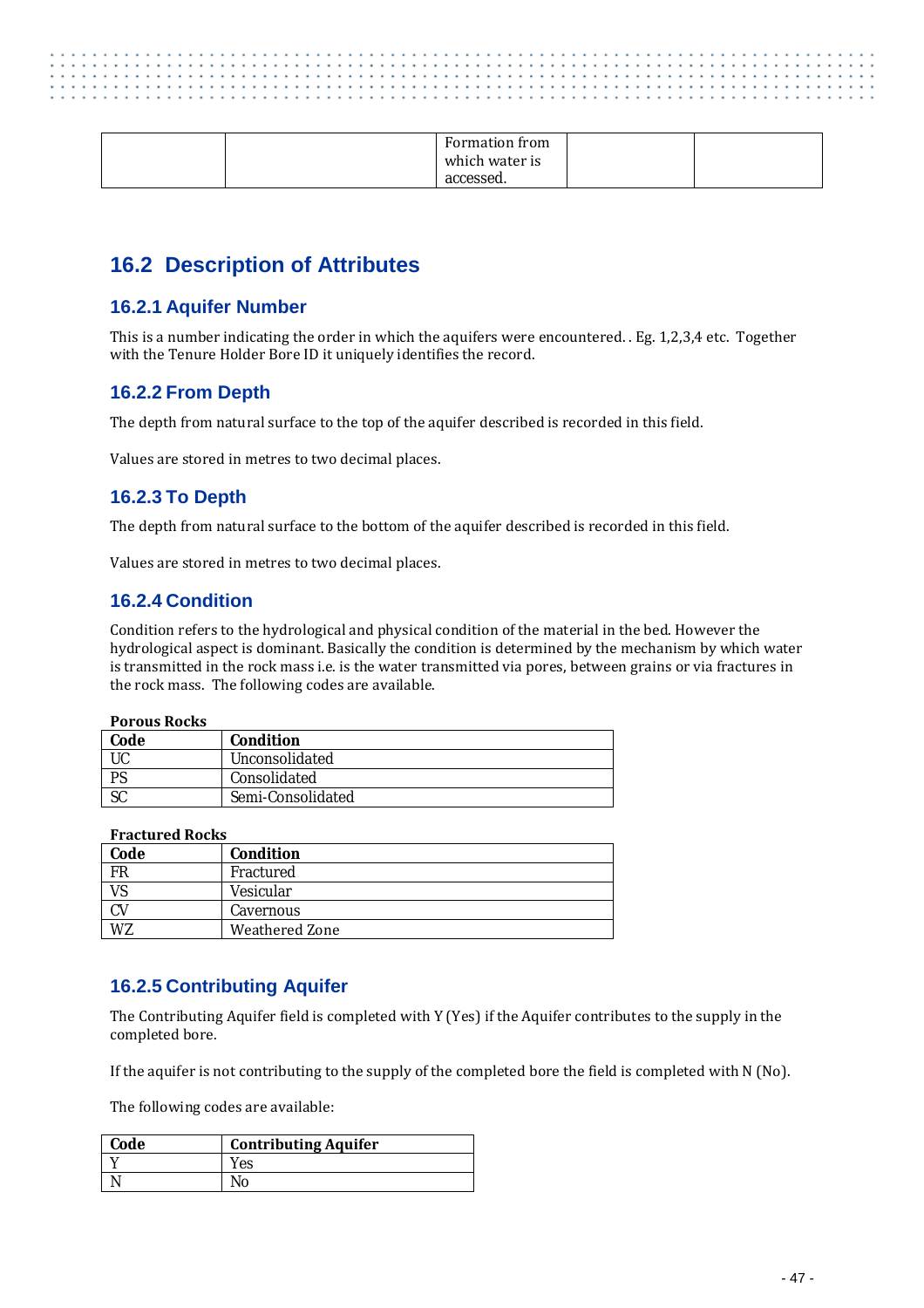#### <span id="page-55-0"></span>**16.2.6 Flow indicator**

In many cases it is known that an aquifer has yielded a flowing water supply, however there are no details of the static head. This field indicates whether or not the water level of the aquifer rose above ground level. ie. Whether or not a flow was encountered.

If a flow is encountered in the aquifer specified, Y is entered.

If the water level is below ground level N is entered.

The following codes are available:

| Code | <b>Flow Indicator</b> |
|------|-----------------------|
|      | res                   |
|      |                       |

#### <span id="page-55-1"></span>**16.2.7 Quality description of water in Aquifer**

This field is used to indicate the quality of water in an aquifer. If a full water sample has been taken the Sample/Analysis Number may be entered. eg SEE ANAL 123456.

If field measurements such as conductivity have been taken, these measurements must be entered in the water quality field measurement table. A note indicating this may be made in this field. eg. SEE FIELD MEAS.

In many cases, only a comment regarding the quality of the water is made eg. BRACKISH. In these cases, the comment should be entered.

#### <span id="page-55-2"></span>**16.2.8 Yield from aquifer**

The Yield from Aquifer field stores an estimate of the yield from the aquifer. The estimate may be obtained by bailing, air test, pump test, flow test etc.

<span id="page-55-3"></span>Values are stored in litres/second to two decimal place.

#### **16.2.9 Standing water level of aquifer when drilled**

The Standing Water Level of Aquifer when Drilled field is used to record the water level or static head measured from natural surface for each aquifer, when the bore was drilled. Water levels below ground level must be entered as a negative. If the bore is flowing the static head is entered as a positive measurement above ground level.

<span id="page-55-4"></span>Values are stored in metres to two decimal places.

#### **16.2.10 Date of standing water level**

This field records the date on which the standing water level or static head stored in the 'standing water level of aquifer when drilled' field was taken.

#### <span id="page-55-5"></span>**16.2.11 Formation Name**

Formation Name is the name of the geological unit containing the aquifer being recorded. The source of data to be entered in this field is the formation names on published maps or in published documents.

Alluvium is to be treated as a lithological formation. The Formation Name is to consist of the name of the river, creek or geographic feature commonly used to describe the alluvium of an area. The name should be entered in full eg Black River Alluvium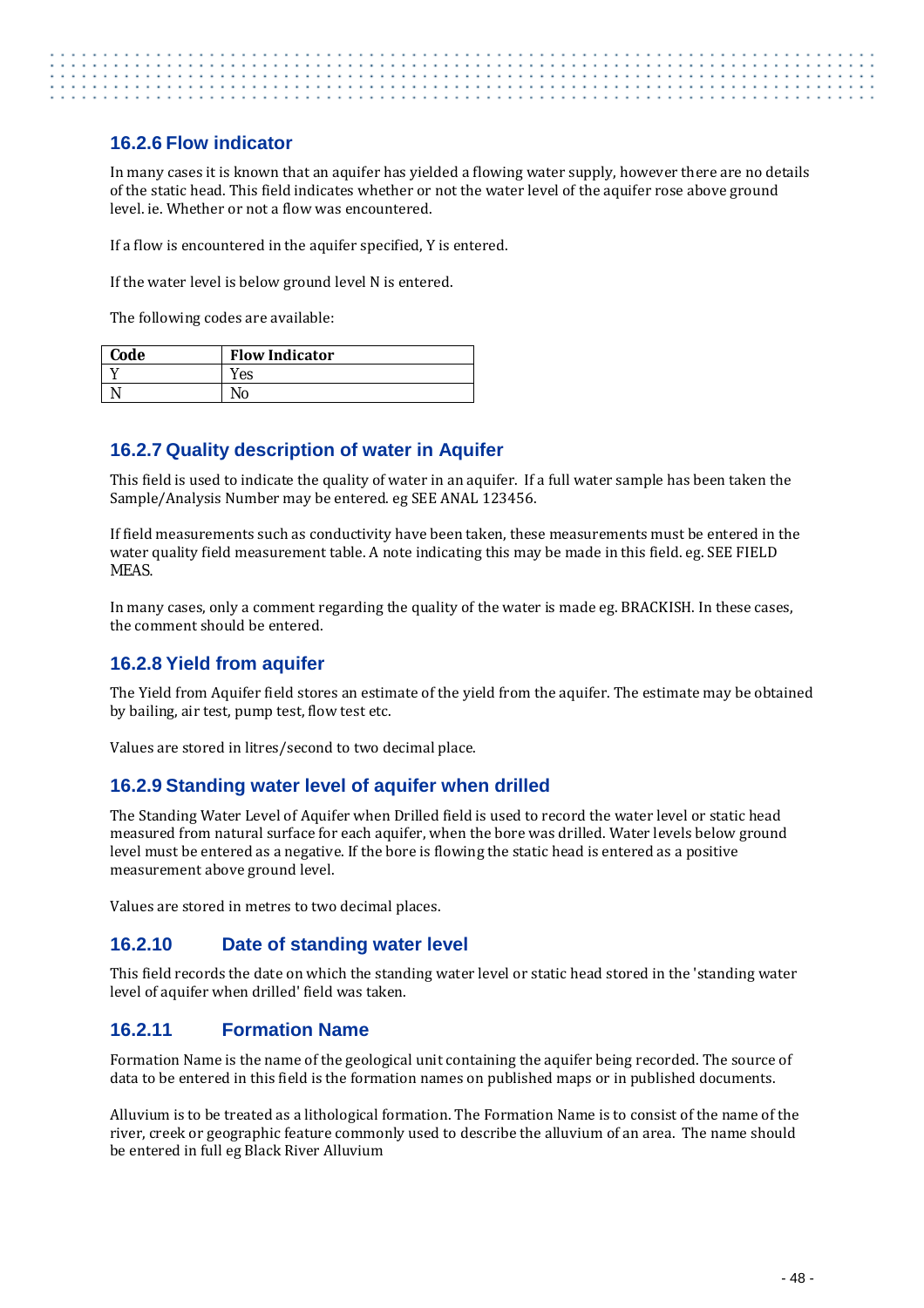# <span id="page-56-0"></span>**17 Equipment**

# <span id="page-56-1"></span>**17.1 Introduction**

This table stores information regarding the bore equipment collected on the Baseline Assessment Form.

Oracle Table Name: PAG\_EQUIPMENT Baseline Assessment Form Reference: Part C Bore Equipment and Conditions Details

Note there is no GWDB reference for this table.

| <b>Attribute Name</b>        | <b>Database Column Name</b> | <b>Baseline Assessment Form</b> | Form          |
|------------------------------|-----------------------------|---------------------------------|---------------|
|                              |                             | <b>Name</b>                     | Part          |
| Pump Type                    | Pump_Type                   | Pump Type                       | C             |
| Pump Make & Model            | Pump_Make_Model             | Make and Model of Pump          | C             |
| Pump Inlet depth             | Pump_Inlet_Depth            | <b>Pump Setting Depth</b>       | C             |
| <b>Power Source</b>          | Power_Source                | Power Source                    | C             |
| <b>Maximum Pump Capacity</b> | Pump_Rate_Max_Capacity      | Max Pump Capacity               | C             |
| Pump Rate at Time of Visit   | Pump_Rate_Observed          | Pumping rate at the time of     | $\mathcal{C}$ |
|                              |                             | visit                           |               |
| Bore Meter Flag              | Metered_Flag                | Is the bore equipped with a     | $\mathcal{C}$ |
|                              |                             | meter                           |               |
| <b>Meter Description</b>     | Meter Desc                  | <b>Description</b>              | C             |
| <b>Headworks Description</b> | <b>Headworks Desc</b>       | <b>Headworks Description</b>    | C             |
| Maintenance and Repairs      | <b>Maint Repair Desc</b>    | Repairs / Maintenance History   | $\mathcal{C}$ |
| Pump Installed Date          | Pump_Installed_Date         |                                 |               |
| <b>Comments</b>              | <b>Comments</b>             |                                 |               |

# <span id="page-56-2"></span>**17.2 Description of Attributes**

#### <span id="page-56-3"></span>**17.2.1 Pump Type**

The type of pump on the bore.

#### <span id="page-56-4"></span>**17.2.2 Pump Make & Model**

<span id="page-56-5"></span>The make and model of the pump on the bore.

#### **17.2.3 Pump Inlet Depth**

The pump inlet/setting depth below the ground level.

<span id="page-56-6"></span>Stored in meters to two decimal places.

#### **17.2.4 Power Source**

The power source to the pump. The following codes are available:

| Code       | <b>Power Source</b> |
|------------|---------------------|
| <b>FM</b>  | Electric Motor      |
| <b>GEN</b> | Generator           |
| <b>DDE</b> | Direct Drive Engine |
| MS         | <b>Mains Supply</b> |
| TR         | <b>Tractor</b>      |
|            | Windmill            |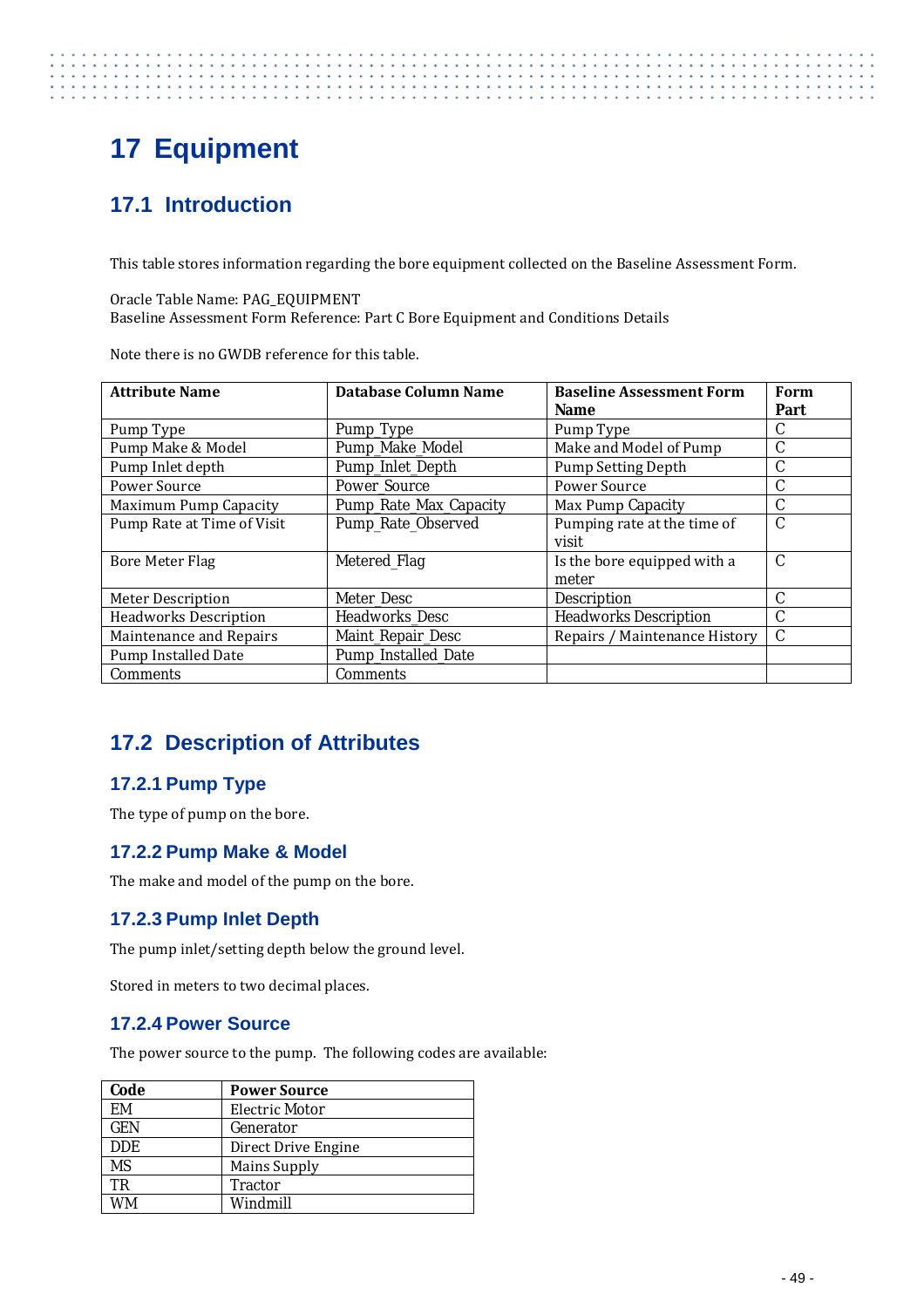#### <span id="page-57-0"></span>**17.2.5 Maximum Pump Capacity**

The maximum capacity of the pump.

Values are stored in Litres/Second to two decimal places.

#### <span id="page-57-1"></span>**17.2.6 Pump Rate at Time of Visit**

The pumping rate observed at the time of visit.

<span id="page-57-2"></span>Values are stored in Litres/Second to two decimal places.

#### **17.2.7 Bore Meter Flag**

Indicates whether or not the bore is equipped with a meter. The following codes are available.

| Code | <b>Bore Metered Flag</b> |
|------|--------------------------|
|      | Yes                      |
|      |                          |

#### <span id="page-57-3"></span>**17.2.8 Meter Description**

<span id="page-57-4"></span>A description of the meter, if the bore is equipped with a meter.

#### **17.2.9 Headworks Description**

A description of any riser and headwork details including the size and type of riser pipe (e.g. material, diameter, joint type); details of any connection to a reticulated system (e.g. pipe sizes, distances, schematic diagram); headworks size, valves; flow meter etc.

#### <span id="page-57-5"></span>**17.2.10 Maintenance and Repairs**

A description of the repairs and maintenance undertaken on the bore (e.g. nature and date of the work, who has undertaken the maintenance etc).

#### <span id="page-57-6"></span>**17.2.11 Pump Installed Date**

<span id="page-57-7"></span>The date that the pump was installed in the bore.

#### **17.2.12 Comments**

Any comments on the bore equipment and general condition of the bore (e.g. heavily corroded)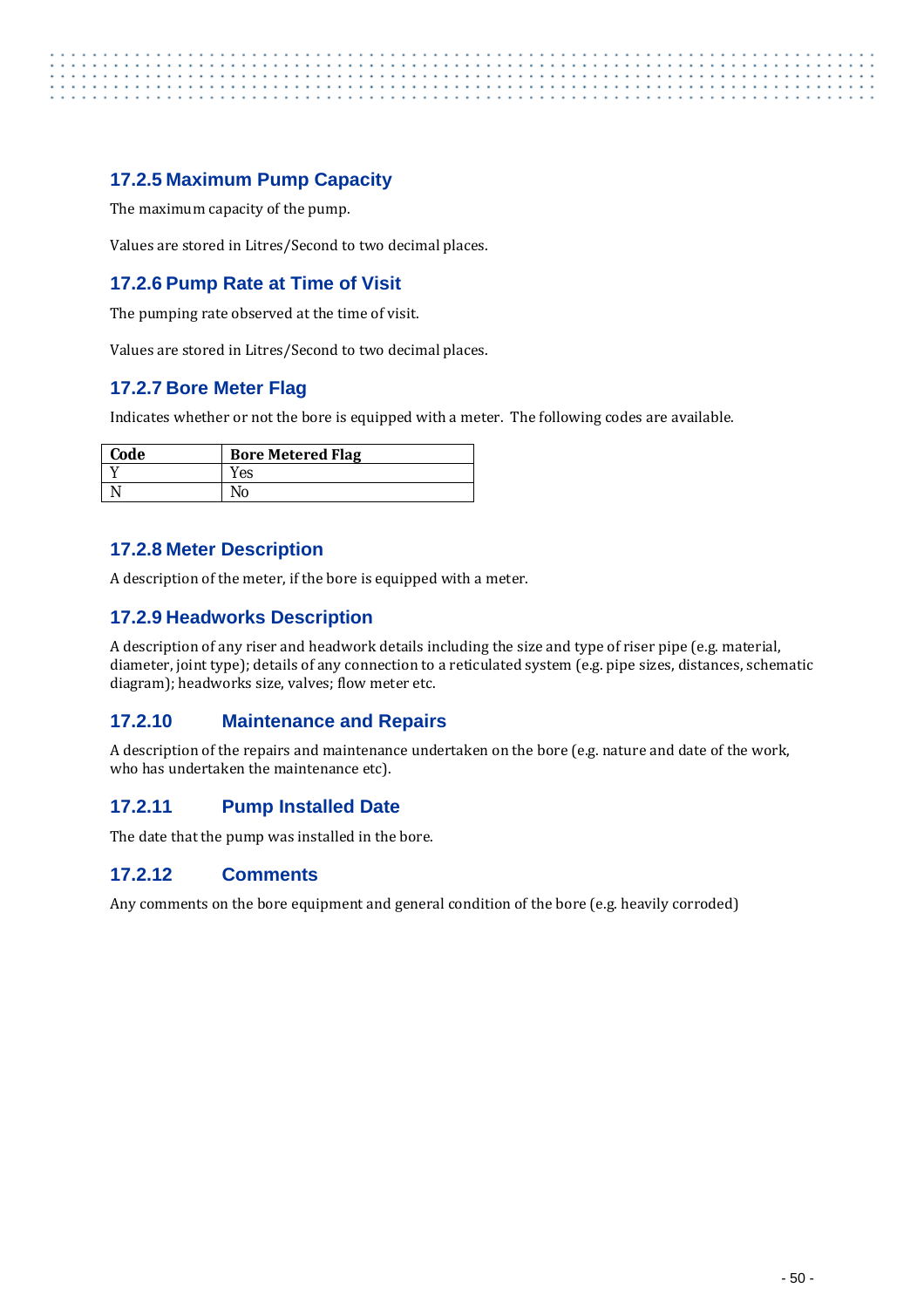# <span id="page-58-0"></span>**18 Water Use**

# <span id="page-58-1"></span>**18.1 Introduction**

This table stores information regarding water supply collected on the Baseline Assessment Form.

Oracle Table Name: PAG WATER USE Baseline Assessment Form Reference: Part D Bore Water Supply information

Note there is no GWDB reference for this table.

| <b>Attribute</b>   | Database Column Name         | <b>Baseline Assessment Form Name</b>      | Form |
|--------------------|------------------------------|-------------------------------------------|------|
| Name               |                              |                                           | Part |
| Metered Flag       | Usage_Metered_Flag           | Is the water use from this bore metered.  | D    |
| Average            | Avg_Vol_Used_Yearly          | Avg Vol Used Yearly                       | D    |
| Volume Used        |                              |                                           |      |
| Estimated          | Est_Vol_Used_Yearly          | Est Vol Used Yearly                       | D    |
| Volume Used        |                              |                                           |      |
| Estimation         | Est Vol Method Desc          | <b>Est Vol Method Description</b>         | D    |
| Method             |                              |                                           |      |
| Estimated          | Est_Hours_Pumped_Per_Day     | How often is the bore utilised (estimated | D    |
| Hours Pumped       |                              | hours pumped/day)                         |      |
| per Day            |                              |                                           |      |
| Bore               | <b>Bore Utilisation Desc</b> | <b>Bore Utilisation Description</b>       | D    |
| Utilisation        |                              |                                           |      |
| <b>Description</b> |                              |                                           |      |
| <b>Comments</b>    | <b>Comments</b>              |                                           |      |

# <span id="page-58-2"></span>**18.2 Description of Attributes**

#### <span id="page-58-3"></span>**18.2.1 Metered Flag**

Indicates if the water use from the bore is metered.

| Code | <b>Metered Flag</b> |
|------|---------------------|
|      | Yes                 |
|      |                     |

#### <span id="page-58-4"></span>**18.2.2 Average Volume Used**

<span id="page-58-5"></span>The average take of water from the bore in the last five years (in ML/year).

#### **18.2.3 Estimated Volume Used**

The bore owner representatives estimated yearly take of water from the bore (in ML/year). The estimation method below must also be recorded.

#### <span id="page-58-6"></span>**18.2.4 Estimation Method**

The basis for the bore owners estimated yearly take of water from the bore. This could include the number of hours the bore is pumped, storage of ring tank, number of properties supplied, area irrigated etc.

#### <span id="page-58-7"></span>**18.2.5 Estimated Hours Pumped per Day**

An estimation of the number of hours the bore is pumped per day.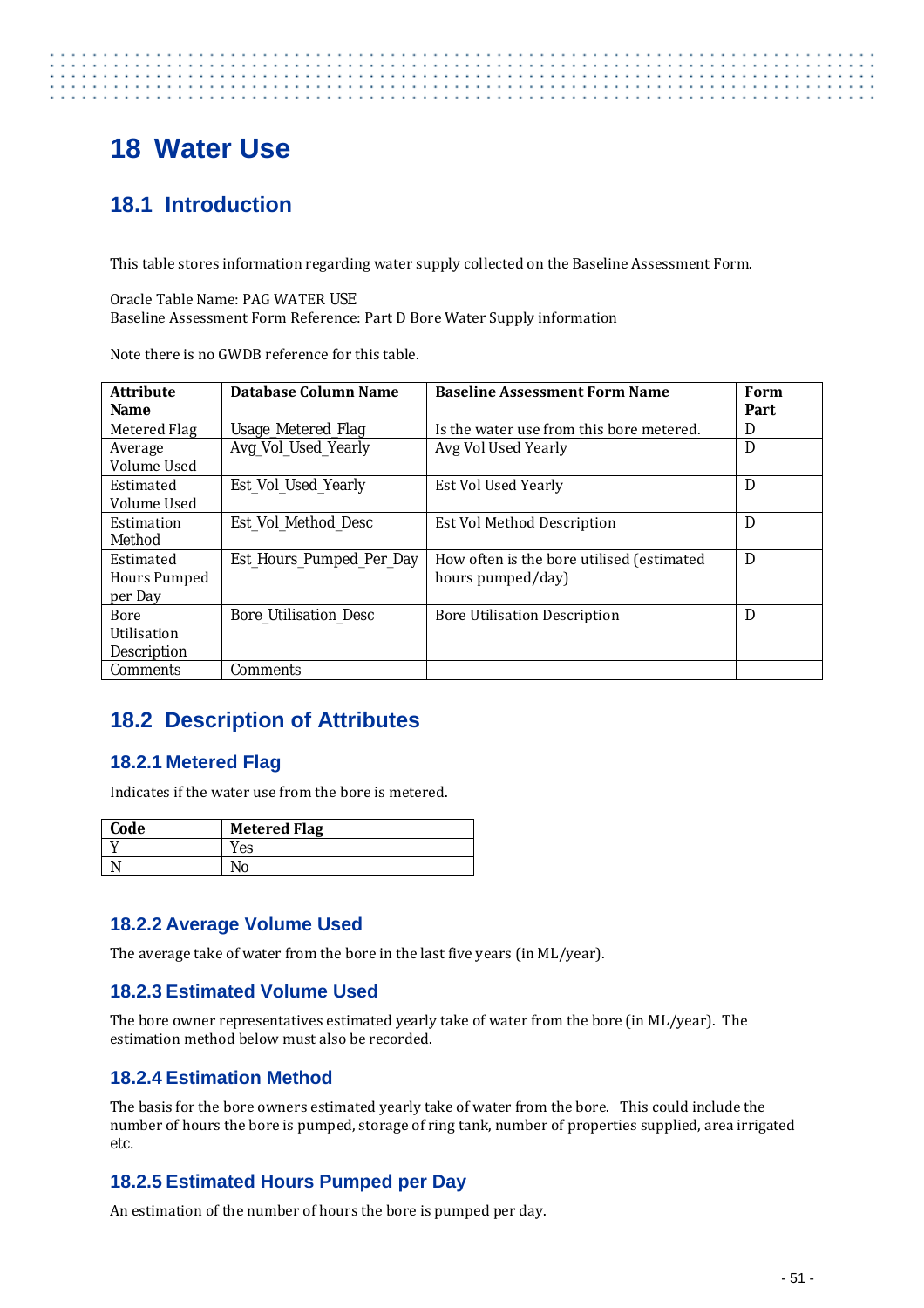# . . . . . . . . . . . . . . . . .

#### <span id="page-59-0"></span>**18.2.6 Bore Utilisation Description**

A description of the utilisation of the bore including the operational capacity of the bore, seasonal variations, peak usage etc.

#### <span id="page-59-1"></span>**18.2.7 Comments**

Any additional comments relating to Water Use from the bore.

# <span id="page-59-2"></span>**19 Water Use Log**

## <span id="page-59-3"></span>**19.1 Introduction**

This table stores water use information derived from meter readings.

Oracle Table Name: PAG WATER USE LOG Baseline Assessment Form Reference:

Note there is no GWDB reference for this table.

| <b>Attribute Name</b> | Database Column Name | <b>Baseline Assessment</b><br><b>Form Name</b> |
|-----------------------|----------------------|------------------------------------------------|
| From Date             | <b>From Date</b>     |                                                |
| To Date               | To Date              |                                                |
| Volume Used           | Vol Used             |                                                |
| <b>Comments</b>       | Comments             |                                                |

## <span id="page-59-4"></span>**19.2 Description of Attributes**

#### <span id="page-59-5"></span>**19.2.1 From Date and To Date**

These attributes describe the period over which the volume of water was used. These dates would generally reflect when the meter on the bore was read.

#### <span id="page-59-6"></span>**19.2.2 Volume Used**

The volume of water used over the period specified by the From and To dates, as calculated from the meter readings (in ML).

#### <span id="page-59-7"></span>**19.2.3 Comments**

Any comments related to water use over the period specified by the From and To dates.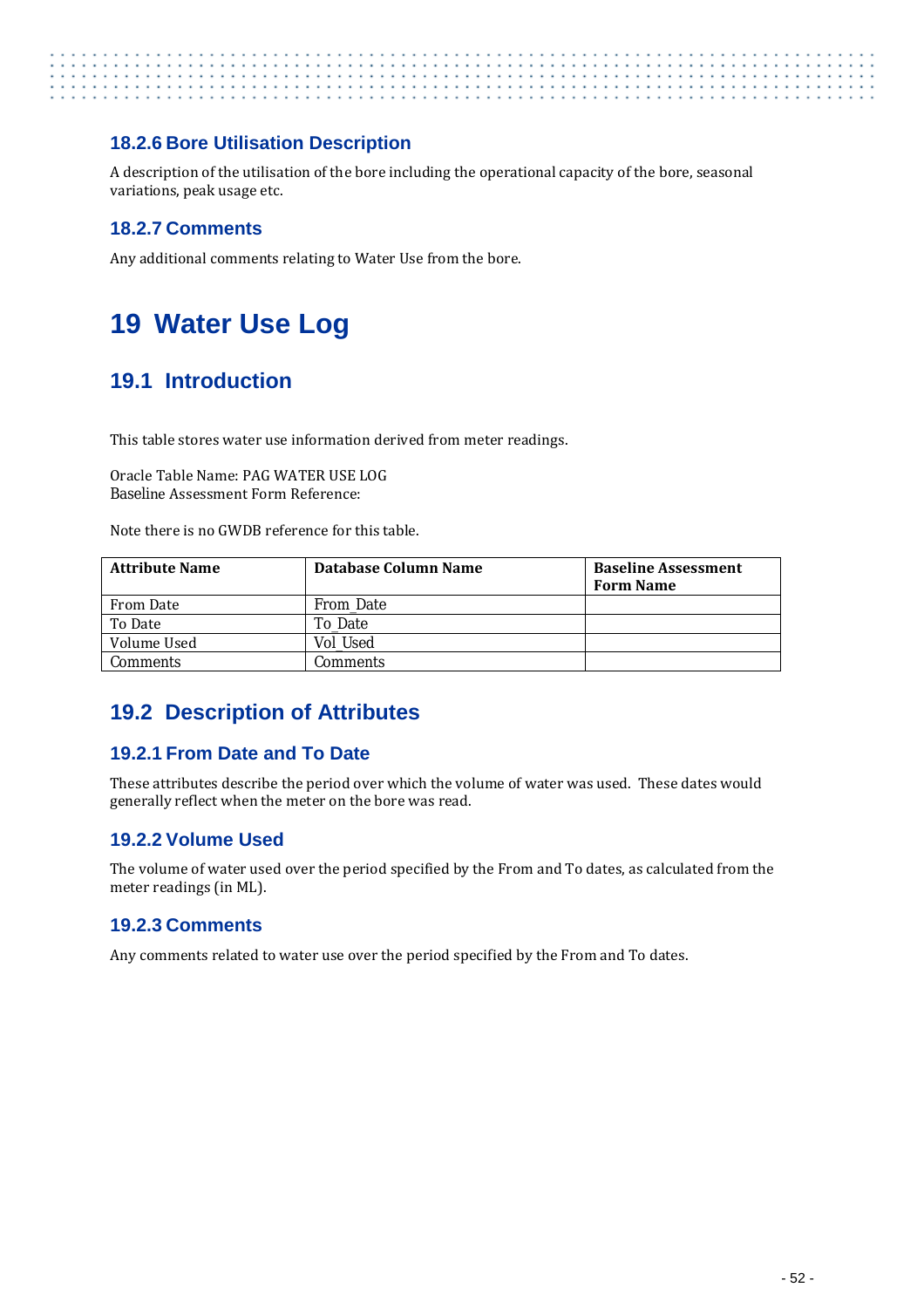# <span id="page-60-0"></span>**20 Gas Field Measurements**

## <span id="page-60-1"></span>**20.1 Introduction**

This table stores free gas results collected in the field at the bore. Note that this information must be supplied and stored in the units indicated.

Oracle Table Name: PAG\_GAS\_FIELD\_RESULT Baseline Assessment Form Reference: Part F - Water Quality – Field Gas Measurements

Note there is no GWDB reference for this table.

| <b>Attribute Name</b> | Database Column Name    | <b>Baseline Assessment</b> | Form         |
|-----------------------|-------------------------|----------------------------|--------------|
|                       |                         | <b>Form Name</b>           | Part         |
| Result date and time  | <b>Result Date Time</b> |                            |              |
| Field Gas Measurement | Field_Gas_Meas_Method   | Multi-Parameter Gas        | $\mathbf{F}$ |
| Method                |                         | <b>Detector</b>            |              |
| $\rm CO$              | C <sub>0</sub>          |                            |              |
| CO <sub>2</sub>       | CO <sub>2</sub>         | Field Gas                  | F            |
|                       |                         | <b>Measurements CO2</b>    |              |
| H2S                   | H2S                     | Field Gas                  | F            |
|                       |                         | <b>Measurements H2S</b>    |              |
| 02                    | 0 <sup>2</sup>          |                            |              |
| CH4                   | CH4                     | Field Gas                  | F            |
|                       |                         | Measurements CH4           |              |
| <b>Comments</b>       | <b>Comments</b>         |                            |              |
|                       |                         |                            |              |

### <span id="page-60-2"></span>**20.2 Description of Attributes**

#### <span id="page-60-3"></span>**20.2.1 Result date and Time**

<span id="page-60-4"></span>The date and time the gas measurements were taken in the field.

#### **20.2.2 Field Gas Measurement Method**

The method used for the gas measurements. The following codes are available:

| Code | <b>Field Gas Measurement Method</b> |
|------|-------------------------------------|
| MPGD | Multi-parameter gas detector        |
|      |                                     |

#### <span id="page-60-5"></span>**20.2.3 CO (Carbon Monoxide)**

The measured value for Carbon Monoxide in  $ppm_v$ .

#### <span id="page-60-6"></span>**20.2.4 CO2 (Carbon Dioxide)**

The measured value for Carbon Dioxide in ppm<sub>v</sub>.

#### <span id="page-60-7"></span>**20.2.5 H2S (Hydrogen Sulfide)**

The measured value for hydrogen Sulfide in ppm<sub>v</sub>.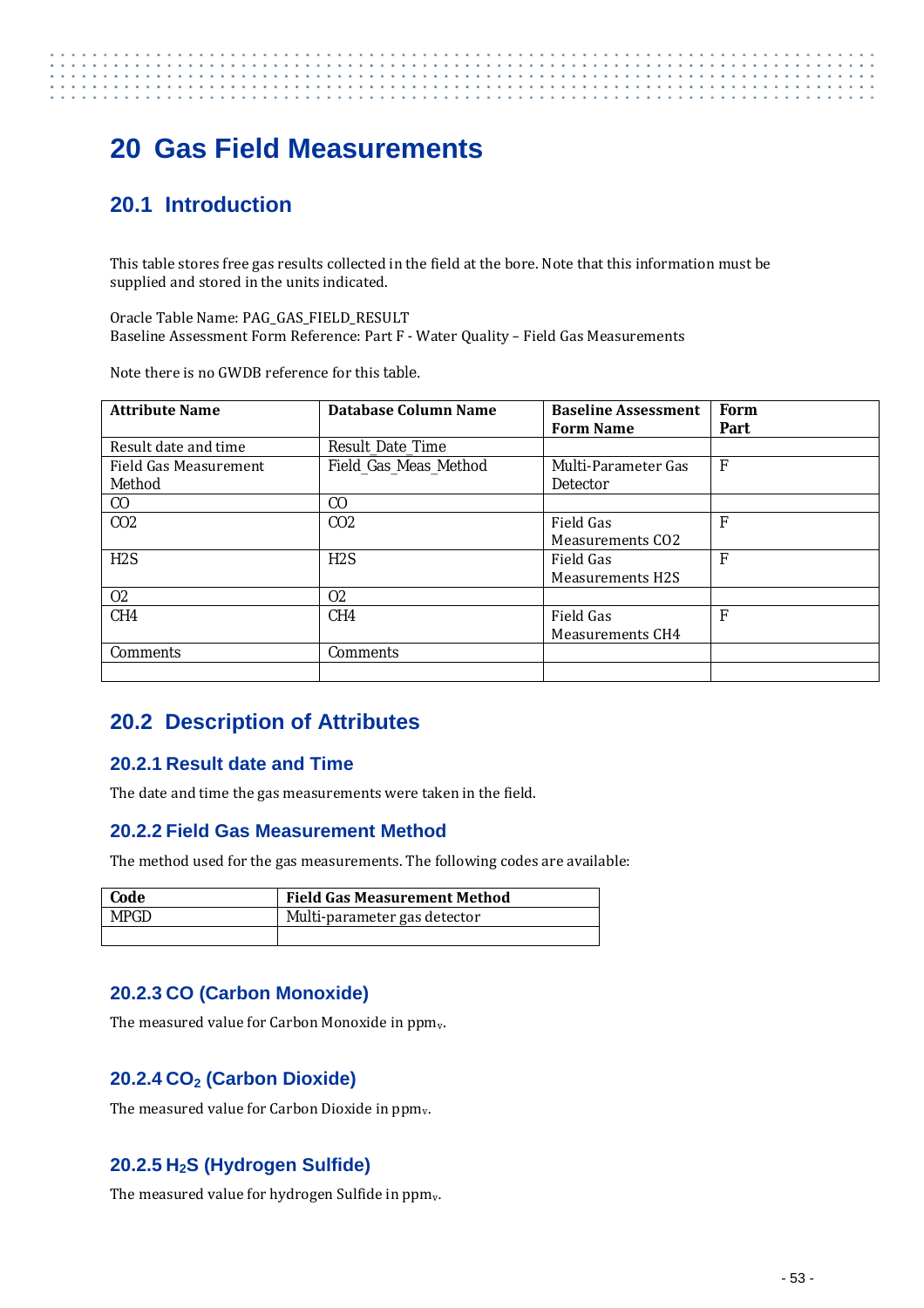# . . . . . . . . . .

#### <span id="page-61-0"></span>**20.2.6 O2 (Oxygen)**

The measured value for oxygen in  $ppm_v$ .

#### <span id="page-61-1"></span>**20.2.7 CH4 (Methane)**

The measured value for methane in %LEL

#### <span id="page-61-2"></span>**20.2.8 Comments**

Comments relating to Gas readings or gas occurrence at the bore, including any pumping regime prior to assessing the bore that may have impacted on the presence or absence of gas.